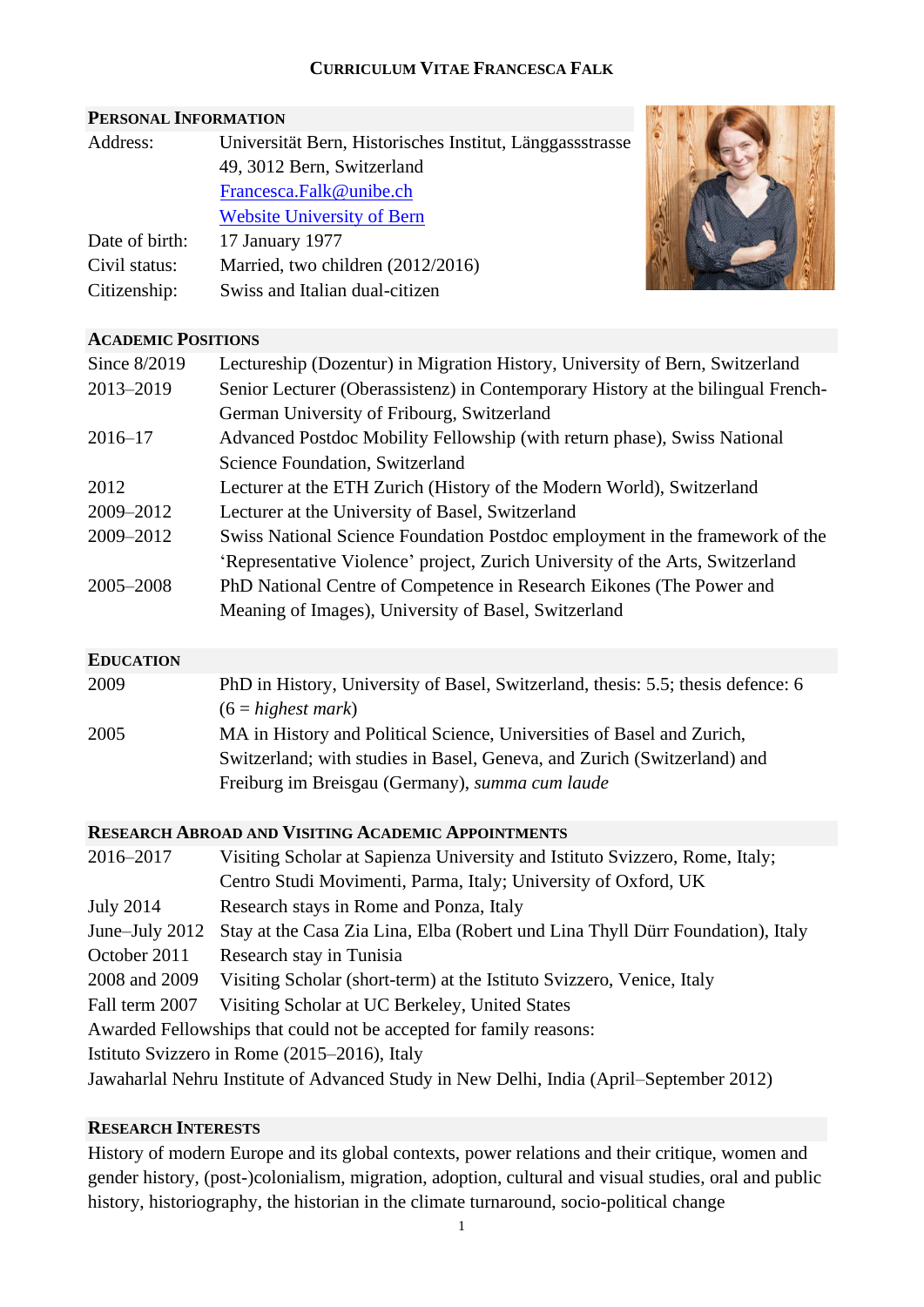| <b>AWARDS</b> |                                                                                   |
|---------------|-----------------------------------------------------------------------------------|
| 2020          | Eduard-Adolf-Stein Prize for the publication Gender Innovation and Migration in   |
|               | Switzerland, University of Bern                                                   |
| 2020          | Award for Excellence in Teaching, Faculty of Humanities, University of Bern       |
| 2011          | Dissertation shortlisted for the <i>Opus Primum Award</i> (Volkswagen Foundation) |
| 2010          | Agpro Award for the publication of Grenzverwischer, ceremony at the University    |
|               | of Vienna, Austria, in presence of the Austrian Federal Minister for Science and  |
|               | Research                                                                          |
| 2001-2009     | Swiss Study Foundation for outstanding students                                   |
| 2005          | Literature competition second prize, University of Basel, Switzerland             |
| 2002          | Prize for the European Year of Languages, University of Basel, Switzerland        |

# **ADMINISTRATIVE DUTIES**

| University of Bern: |                                                                                |  |  |  |
|---------------------|--------------------------------------------------------------------------------|--|--|--|
| Since 2021          | Member of the research ethics working group, Faculty of Philosophy and History |  |  |  |
| 2021                | Member of the evaluation commission 'Study Program Master Minor Gender         |  |  |  |
|                     | Studies'                                                                       |  |  |  |
| 2021                | Member of a promotion commission, Institute of History                         |  |  |  |
| 2020-2021           | Member of the working group 'student numbers' of the Historical Institute      |  |  |  |
| 2020-2021           | Member of the Collegium Decanale                                               |  |  |  |
| Since 2020          | Member of the Faculty Assembly                                                 |  |  |  |
| 2019-2021           | Member of the Steering Committee of the Walter Benjamin Kolleg                 |  |  |  |
| Since $2019$        | Member of the Board of Directors of the Institute of History                   |  |  |  |
| Since 2019          | Coordinator of the research cooperation MIKO                                   |  |  |  |
| Since 2019          | Member of the University Gender Equality Commission                            |  |  |  |

# *University of Fribourg (selection):*

| 2013-2019 | Member of the Steering Committee for the PhD Programme 'Migration and Post-   |
|-----------|-------------------------------------------------------------------------------|
|           | colonialism meet Switzerland', Study Counselling, Member of the Faculty       |
|           | Assembly (with several interruptions especially during my maternity leave and |
|           | stays abroad)                                                                 |
| 2015      | Member of the Reform Study Programme History and Contemporary History         |

# *University of Basel:*

| 2011 | Member of the Search Committee for Professor for Contemporary Art History |
|------|---------------------------------------------------------------------------|
|      | (Laurenz-Assistenzprofessur für Zeitgenössische Kunst)                    |

# **MAJOR PROFESSIONAL SERVICE**

# *Present:*

COST National Coordinator for 'Women on the Move'

Deputy Department Head of the Swiss Society for History Division for Science Policy

Editorial Board of the collection 'Gender Questions' (Swiss Association for Gender Studies), Seismo

Editorial Board of the collection 'Present and Past', Seismo

Scientific Advisory Board for www.geschichteimpuls.ch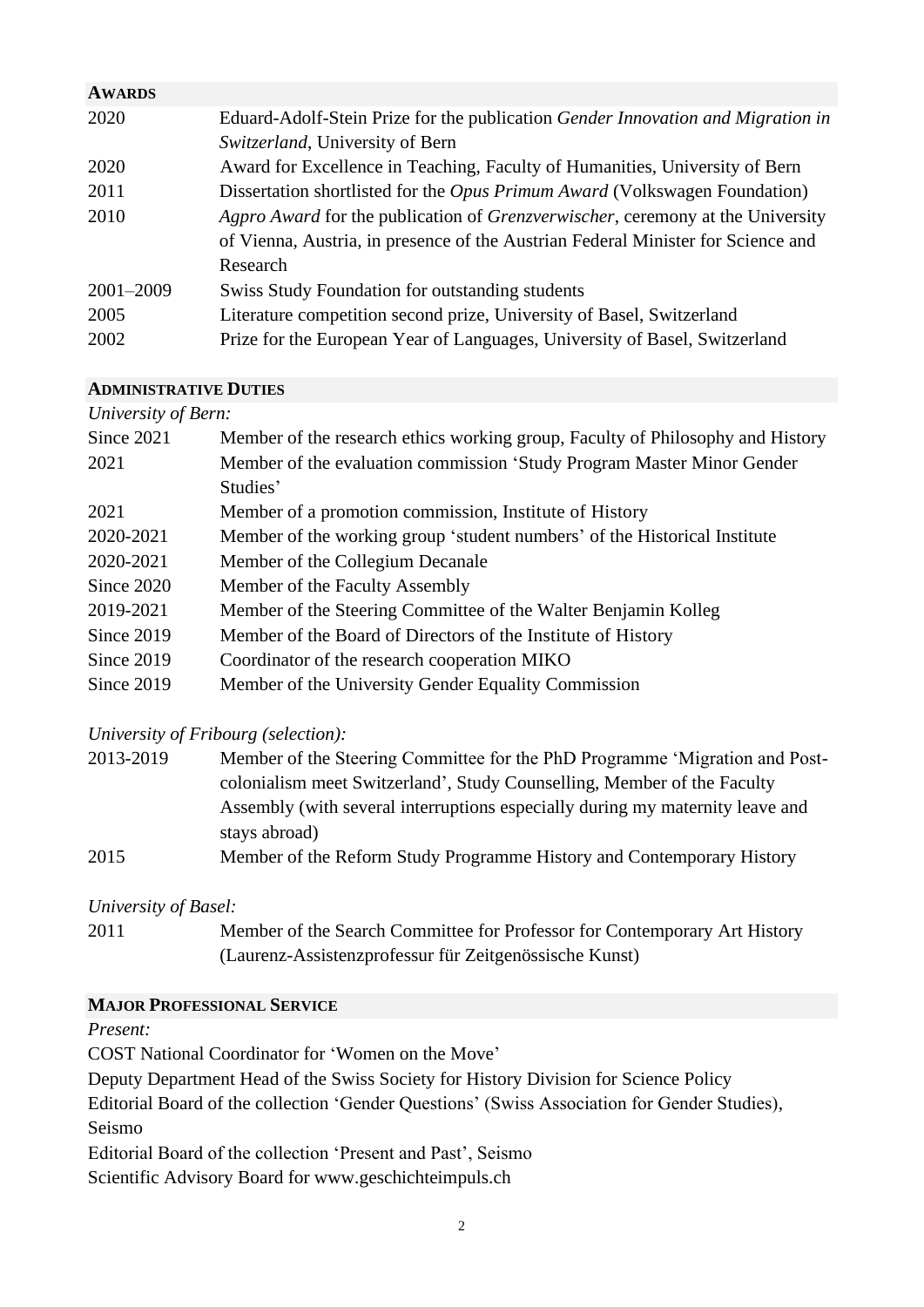# *Past:*

Member of the Board of Directors of the Swiss Society for History Delegate on the Advisory Board of the Swiss Society for History Department Head of the Swiss Society for History Division for Science Policy Jury member of 'Presenting History Online', organized by infoclio.ch Member of the Foundation Council of the Swiss Historical Encyclopaedia Member of the Advisory Board for a project of cfd, the Feminist Peace Organization Member of the Advisory Board for a project of the NGO cooperaxion

# **REVIEWER FOR FUNDING ORGANIZATIONS**

Austrian Science Foundation Swiss National Science Foundation

## **REVIEWER FOR JOURNALS/ENCYCLOPAEDIAS**

Postcolonial Studies Sicherheit und Frieden (S+F)/Security and Peace Swiss Historical Encyclopaedia

## **MEMBERSHIPS (SELECTION)**

American Historical Association (since 2009) European Network in Universal and Global History (since 2011) Italian Society of Women Historians (since 2017) Oralhistory.ch (since 2020) Swiss Association for Gender Studies (since 2019) Swiss Network of Female Historians (since 2019) Swiss Society for Economic and Social History (since 2019) Swiss Society for History (since 2009)

# **TEACHING AND SUPERVISION OF STUDENTS**

A total of more than hundred student projects supervised (Proseminar- und Seminararbeiten). In addition, the Bachelor's and Master's thesis of the following students were supervised at the University of Bern:

# **Master theses**

2022

- Deryan Bozat (ongoing)
- Isabelle Gerber (ongoing)

# 2021

• Seylan Keles: 'Das Leben hat es gefordert und wir haben es durchlebt.' Der Partizipationsprozess einer Migrantin in der Türkei und der Schweiz 1961-2000

# **Bachelor theses**

2021

• Chiara Gisler: Untersuchung der administrativen Versorgung im Kanton Uri und spezifisch der Gemeinde Attinghausen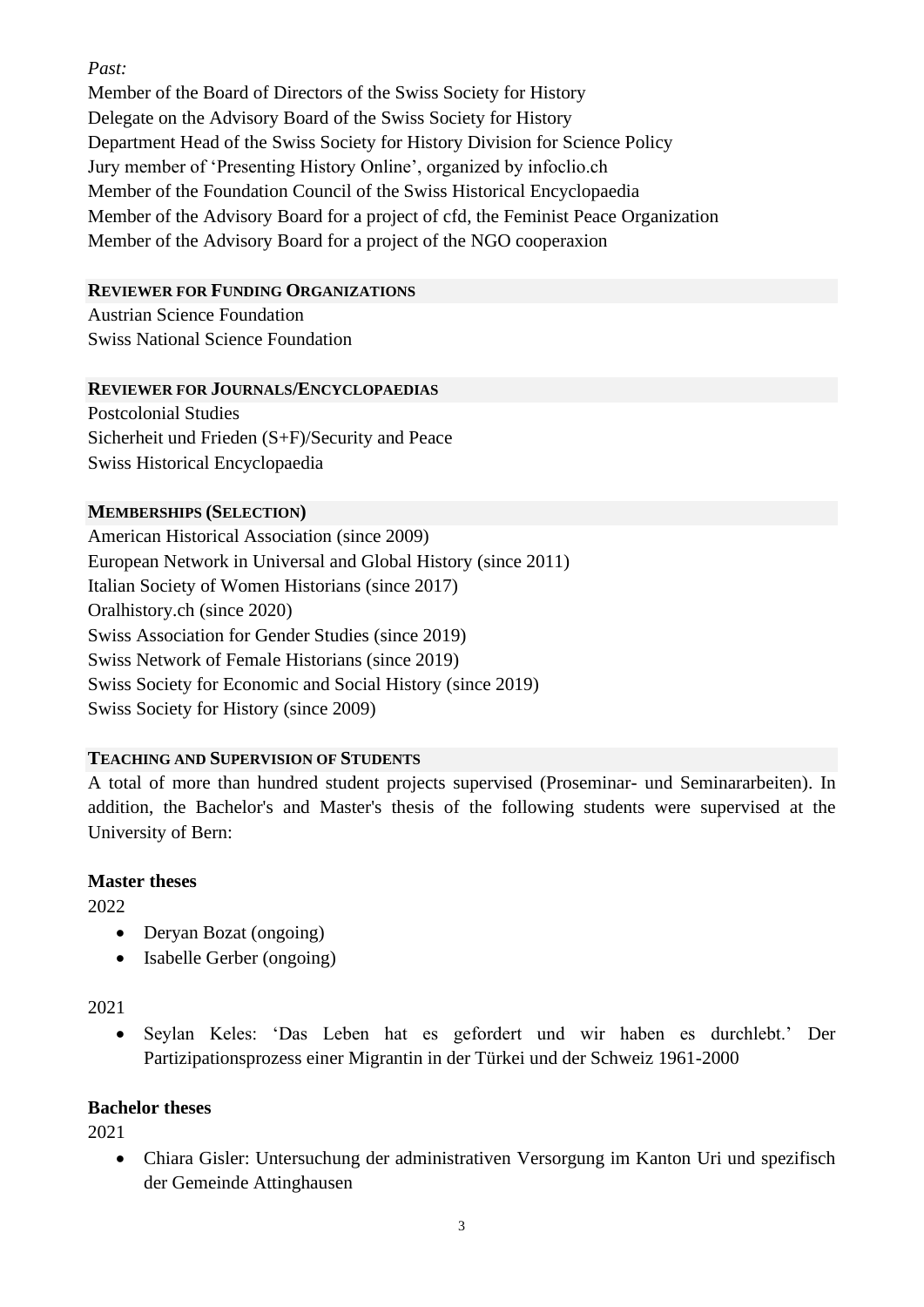- Elena Müller: Gegen die Unsichtbarkeit anschreiben. Lesbische Frauen in der Schweiz im Spiegel der Zeitschrift «Menschenrecht» (1937-1942)
- Nico Sidler: Die Ablehnung der 'Linksextremistinnen' im Wiederaufnahmeverfahren von 1952
- Silje Staubli: Die antirassistische Subversion. Von der Geistigen Landesverteidigung des 'Komitee für Freiheit im Reden und Denken'
- Helena Stucki: Julie von May und die Frauenfrage
- Markus Meier: Die Flüchtlings- und Internierungslager im Appenzellerland 1938 1946

# 2020

- Francesca Blachnik: Das Bild der Kinderkrippen in der 'Monatsschrift für Jugendhilfe' der Pro Juventute zwischen 1950 und 1967
- Luca Burgaretta: Die Schweizer Migrations- und Assimilationspolitik der 1960er und 1970er Jahre
- Seraina Campell: Darstellung verschiedener Migrationsphänomene in der zeitgenössischen Presse während des Baus der Albulastrecke
- Laura Rompietti: Benvenuti in Svizzera: Zwei 'Generationen' erinnern sich an ihre Erfahrungen in der Schweiz zwischen den 1960er Jahren und heute

# **List of courses BA- and MA-level**

Since the term 'proseminar' does not exist in English, the term 'seminar' is also used to refer to courses that are called *Proseminar* in German.

| Colloquium        | Spring 2022      | <b>Research Colloquium</b> | History | University of Bern |
|-------------------|------------------|----------------------------|---------|--------------------|
| With various      | <b>Fall 2021</b> | on History after 1800      |         |                    |
| colleagues of the | Spring 2021      |                            |         |                    |
| Historical        | Fall 2020        |                            |         |                    |
| Institute of the  | Spring 2020      |                            |         |                    |
| University of     | <b>Fall 2019</b> |                            |         |                    |
| Bern              |                  |                            |         |                    |
| Colloquium        | Spring 2022      | Project outline Master     | History | University of Bern |
| With S. Berger    | <b>Fall 2021</b> | thesis                     |         |                    |
| and S. Zala       | Spring 2021      |                            |         |                    |
|                   | <b>Fall 2020</b> |                            |         |                    |
|                   | Spring 2020      |                            |         |                    |
|                   | Fall 2019        |                            |         |                    |
| Seminar           | 2022             | About women as             | History | University of Bern |
|                   |                  | breadwinners and           |         |                    |
|                   |                  | house husbands:            |         |                    |
|                   |                  | When migration             |         |                    |
|                   |                  | shaped the division of     |         |                    |
|                   |                  | labour in the family       |         |                    |
| Reading course    | 2022             | The history of             | History | University of Bern |
|                   |                  | intercountry adoptions     |         |                    |
| Seminar           | 2022             | <b>Refugee Migration</b>   | History | University of Bern |
|                   |                  | and Adoption from Sri      |         |                    |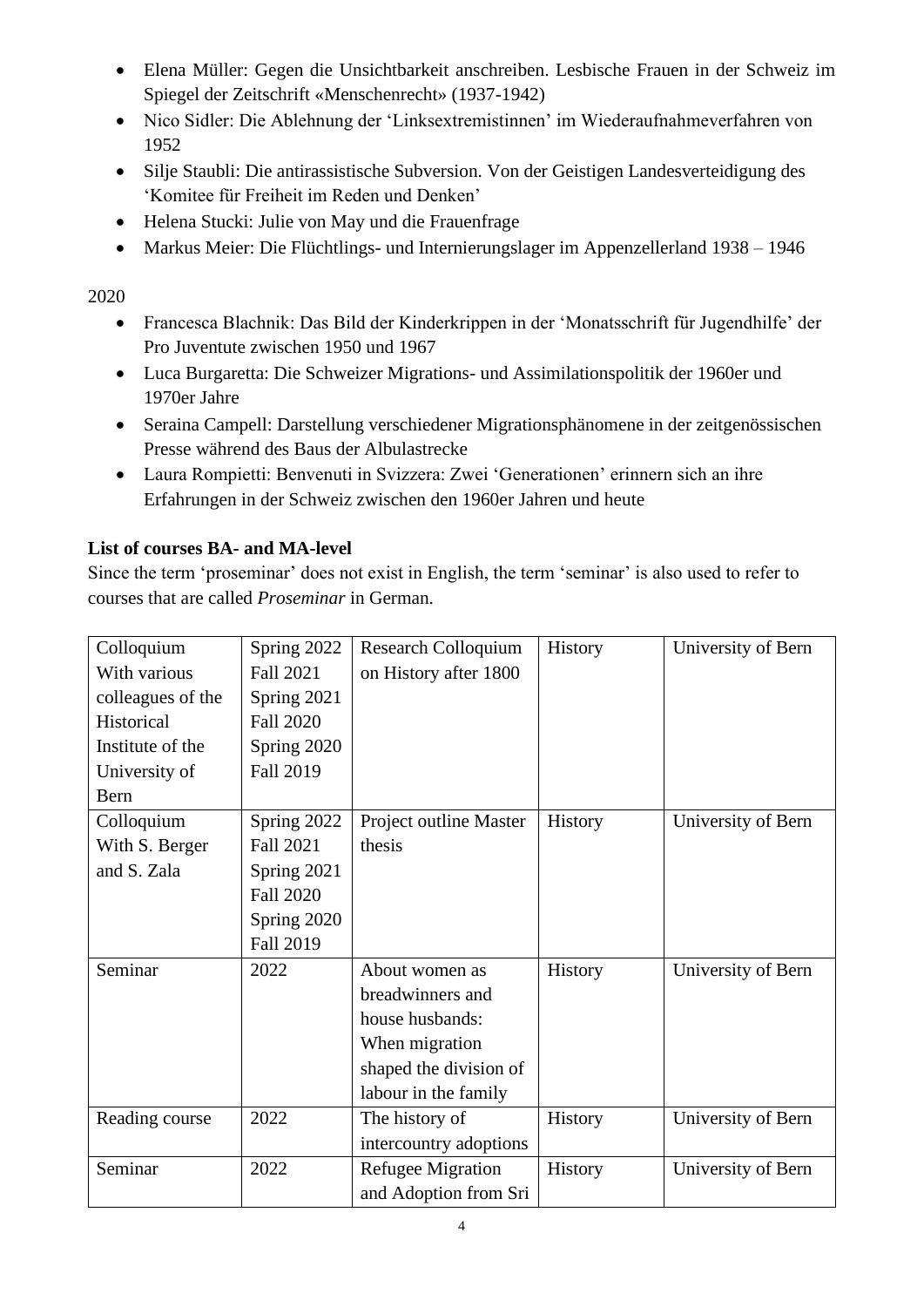|                          |      | Lanka to Switzerland         |         |                    |
|--------------------------|------|------------------------------|---------|--------------------|
|                          |      | in the 1980s                 |         |                    |
| Exercise                 | 2022 | Of Children's Friends        | History | University of Bern |
|                          |      | and Socialist                |         |                    |
|                          |      | <b>Educational Theories.</b> |         |                    |
|                          |      | The Archive of the           |         |                    |
|                          |      | <b>Bernese Red Falcons</b>   |         |                    |
| Exercise                 | 2021 | The crèche on                | History | University of Bern |
|                          |      | television. Analysing        |         |                    |
|                          |      | audio-visual sources         |         |                    |
| Seminar                  | 2021 | 'We, seasonal                | History | University of Bern |
|                          |      | workers' Conduct             |         |                    |
|                          |      | oral history interviews      |         |                    |
|                          |      | with former seasonal         |         |                    |
|                          |      | workers for an               |         |                    |
|                          |      | exhibition                   |         |                    |
| Seminar                  | 2021 | Women                        | History | University of Bern |
|                          |      | parliamentarians with        |         |                    |
|                          |      | migration background:        |         |                    |
|                          |      | Historical approaches        |         |                    |
| Exercise                 | 2021 | 50 years of women's          | History | University of Bern |
| With S. Berger           |      | suffrage: What is            |         |                    |
|                          |      | remembered in                |         |                    |
|                          |      | exhibitions?                 |         |                    |
| Reading course           | 2020 | The historian in the         | History | University of Bern |
|                          |      | climate turnaround           |         |                    |
| Seminar                  | 2020 | Corona: An Oral              | History | University of Bern |
|                          |      | <b>History Seminar</b>       |         |                    |
| Seminar                  | 2020 | The 'Schwarzenbach           | History | University of Bern |
|                          |      | Vote' – analyse              |         |                    |
|                          |      | interviews with              |         |                    |
|                          |      | contemporary                 |         |                    |
|                          |      | witnesses                    |         |                    |
| Seminar                  | 2020 | 'Italians' remember          | History | University of Bern |
|                          |      | the 'Schwarzenbach           |         |                    |
|                          |      | Vote' of 1970                |         |                    |
| Exercise                 | 2020 | Migration in the             | History | University of Bern |
|                          |      | museum                       |         |                    |
| <b>Historical source</b> | 2019 | The archive of the           | History | University of Bern |
| analysis                 |      | crèche                       |         |                    |
| Seminar                  | 2019 | Historiography               | History | University of      |
|                          |      |                              |         | Fribourg           |
| <b>Lecture Course</b>    | 2018 | Past and present of          | History | University of      |
| 75 students              |      | feminism                     |         | Fribourg           |
| Seminar                  | 2018 | Migration as a driving       | History | University of      |
| With I. Gadient          |      | force in history             |         | Fribourg           |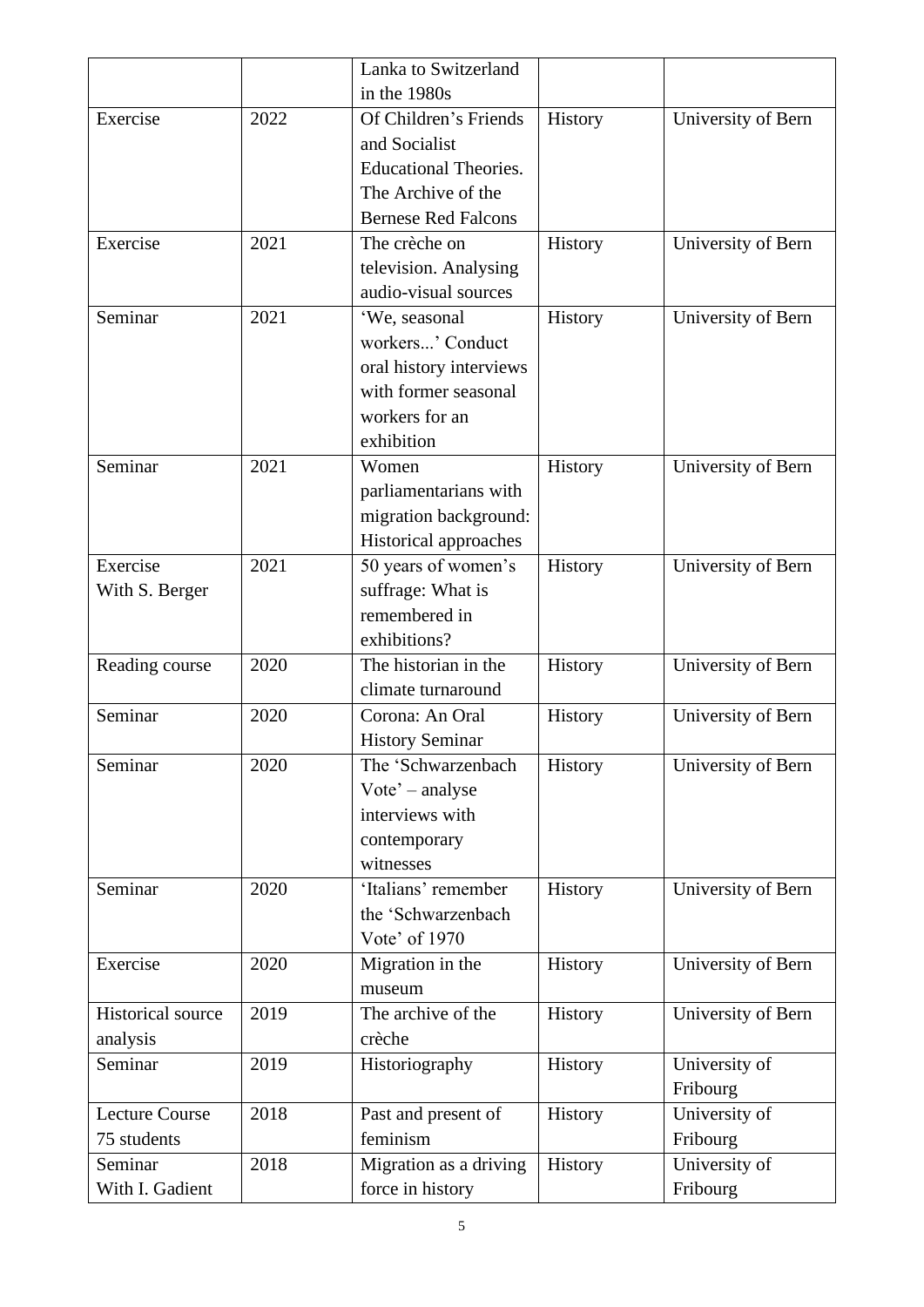| Seminar               | 2015 | Revolution, evolution, | History       | University of       |
|-----------------------|------|------------------------|---------------|---------------------|
|                       |      | restoration? Changing  |               | Fribourg            |
|                       |      | gender relations       |               |                     |
| Seminar               | 2015 | Analysing the recent   | History       | University of       |
|                       |      | interest in national   |               | Fribourg            |
|                       |      | history                |               |                     |
| Seminar (taught       | 2019 | Democracy, past and    | History       | University of       |
| three times)          | 2015 | present                |               | Fribourg            |
|                       | 2014 |                        |               |                     |
| Seminar               | 2014 | Switzerland and        | History       | University of       |
|                       |      | colonialism            |               | Fribourg            |
| <b>Basic course</b>   | 2018 | Theory and             | History       | University of       |
| (taught three         | 2015 | Methodology            |               | Fribourg            |
| times)                | 2014 |                        |               |                     |
| <b>Lecture Course</b> | 2014 | Class Struggle,        | History       | University of       |
| With M.               |      | colonialism,           |               | Fribourg            |
| Mühlheim              |      | consumerism            |               |                     |
| More than 100         |      |                        |               |                     |
| students              |      |                        |               |                     |
| Methodological        | 2013 | Visual history         | History       | University of       |
| Training              |      |                        |               | Fribourg            |
| Seminar               | 2013 | Migration, protest,    | History       | University of       |
|                       |      | change                 |               | Fribourg            |
| <b>Lecture Course</b> | 2012 | European history and   | Department of | ETH Zurich          |
| With M.               |      | its global contexts    | Humanities,   |                     |
| Mühlheim              |      |                        | Social and    |                     |
|                       |      |                        | Political     |                     |
|                       |      |                        | Sciences      |                     |
| Seminar               | 2012 | Basel as a border city | Cultural      | University of Basel |
| With C. Bischoff      |      |                        | Studies and   |                     |
| and S. Kafehsy        |      |                        | European      |                     |
|                       |      |                        | Ethnology     |                     |
| Methodological        | 2011 | Postcolonial           | History       | University of Basel |
| Training              |      | perspectives of        |               |                     |
|                       |      | political theories     |               |                     |
| Seminar               | 2010 | Propaganda films       | Cultural      | University of Basel |
| With D. Rudin         |      |                        | Studies and   |                     |
|                       |      |                        | European      |                     |
|                       |      |                        | Ethnology     |                     |
| Methodological        | 2009 | How to use images as   | History       | University of Basel |
| Training              |      | historical sources     |               |                     |
| With D. Rudin         |      |                        |               |                     |
| Seminar               |      |                        | Gender        |                     |
|                       | 2009 | Gender and new         |               | University of Basel |

**EXPERTISE IN HIGHER EDUCATION**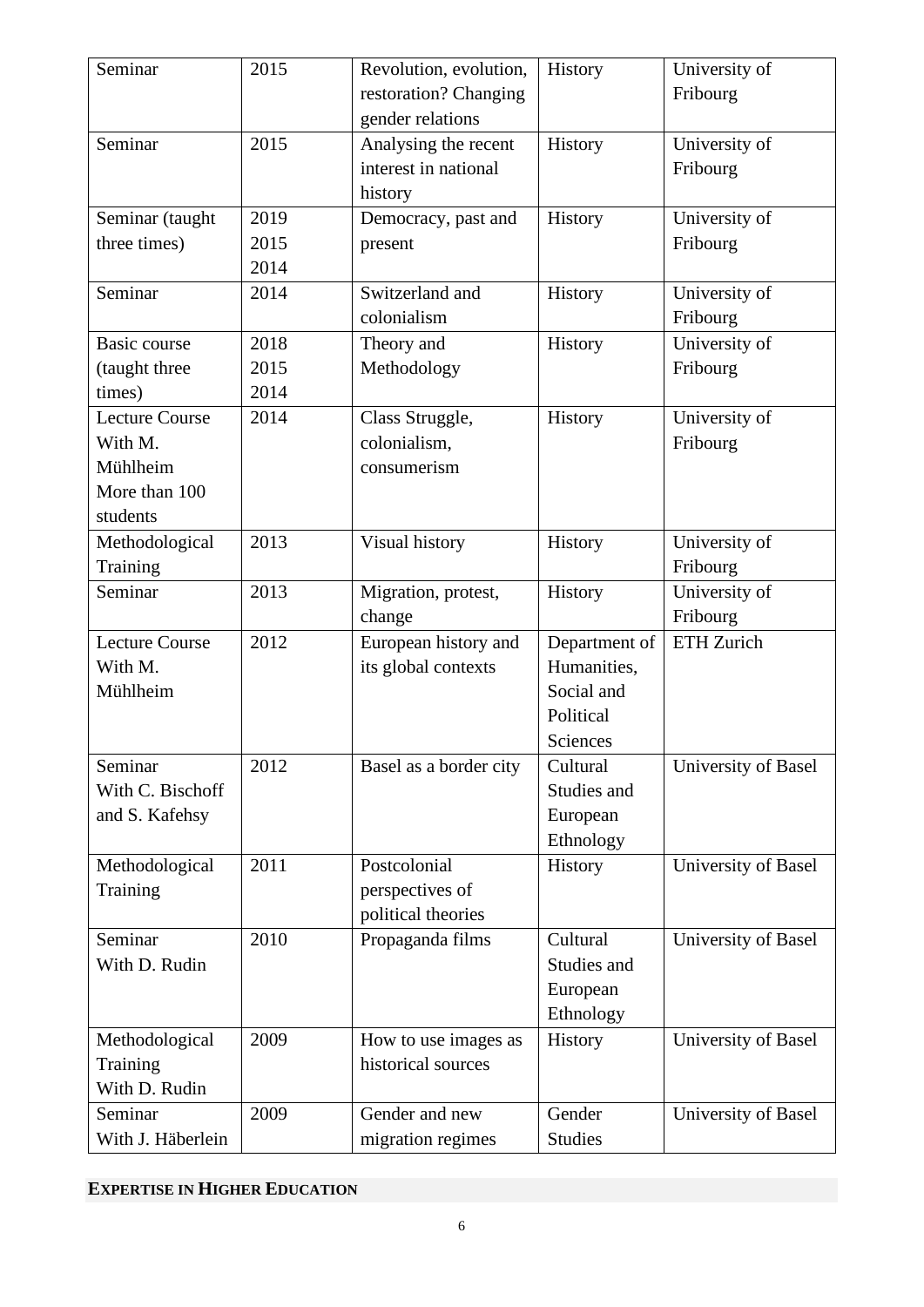Various training courses at the Universities of Basel and Bern, for instance on research-based learning or education for sustainable development

# **DOCTORAL PROGRAMME AND DOCTORATS**

# **PhD students**

Surangika Jayarathne (ongoing), second supervisor; main supervisor Carolin Schurr

As a member of the steering committee, I have, together with Damir Skenderovic and Christina Späti, co-conceptualized a doctoral programme on the topic of migration and post-colonialism at the University of Fribourg. This programme enhanced transdisciplinary work (history, sociology, political science, religious studies, social anthropology, gender and cultural studies, as well as other disciplines) at the postgraduate level. In addressing important challenges to society and politics, it gave PhD students the opportunity to bridge different knowledge cultures, enhance intellectual exchange, and discuss current methodological and theoretical debates. From 2013 to 2019, around 50 PhD students have taken part in this programme. Due to my transfer to the University of Bern, I have not been on the steering committee since 2020. The programme ended in 2021.

# **LANGUAGES**

German (Native), Italian (Native), French (Alliance française: Diplôme des Hautes Etudes Françaises), English (University of Cambridge: Certificate of Proficiency), Spanish (Optional subject High School), Latin (Major High School)

| Funding                                                    |                                                                |                      |      |                                                                                                      |
|------------------------------------------------------------|----------------------------------------------------------------|----------------------|------|------------------------------------------------------------------------------------------------------|
| <b>UniBE</b> Initiator Grants                              | University of Bern                                             | 16,400<br><b>CHF</b> | 2022 | PI                                                                                                   |
| Funds for auxiliary<br>assistant<br>(2 personnel points)   | Collegium<br>Decanale,<br>University of Bern                   | 2,870 CHF            | 2022 | PI                                                                                                   |
| Funds for auxiliary<br>assistant<br>(1.4 personnel points) | Center for Global<br><b>Studies University</b><br>of Bern      | 2,000 CHF            | 2022 | with A. Achermann,<br>Y. Bürki, C. Fischer,<br>S. Schilliger, S.<br>Strasser and B.<br><b>Sweers</b> |
| 120%-Care-Grant                                            | <b>Vice Rectorate</b><br>Research of the<br>University of Bern | 13,776<br><b>CHF</b> | 2022 | PI                                                                                                   |
| Budget MIKO 2021/2022                                      | Center for Global<br><b>Studies University</b><br>of Bern      | 5,500 CHF            | 2022 | with A. Achermann,<br>Y. Bürki, C. Fischer,<br>S. Schilliger, S.<br>Strasser and B.<br><b>Sweers</b> |
| Funds for auxiliary<br>assistant                           | Collegium<br>Decanale,                                         | 2,870 CHF            | 2022 | PI                                                                                                   |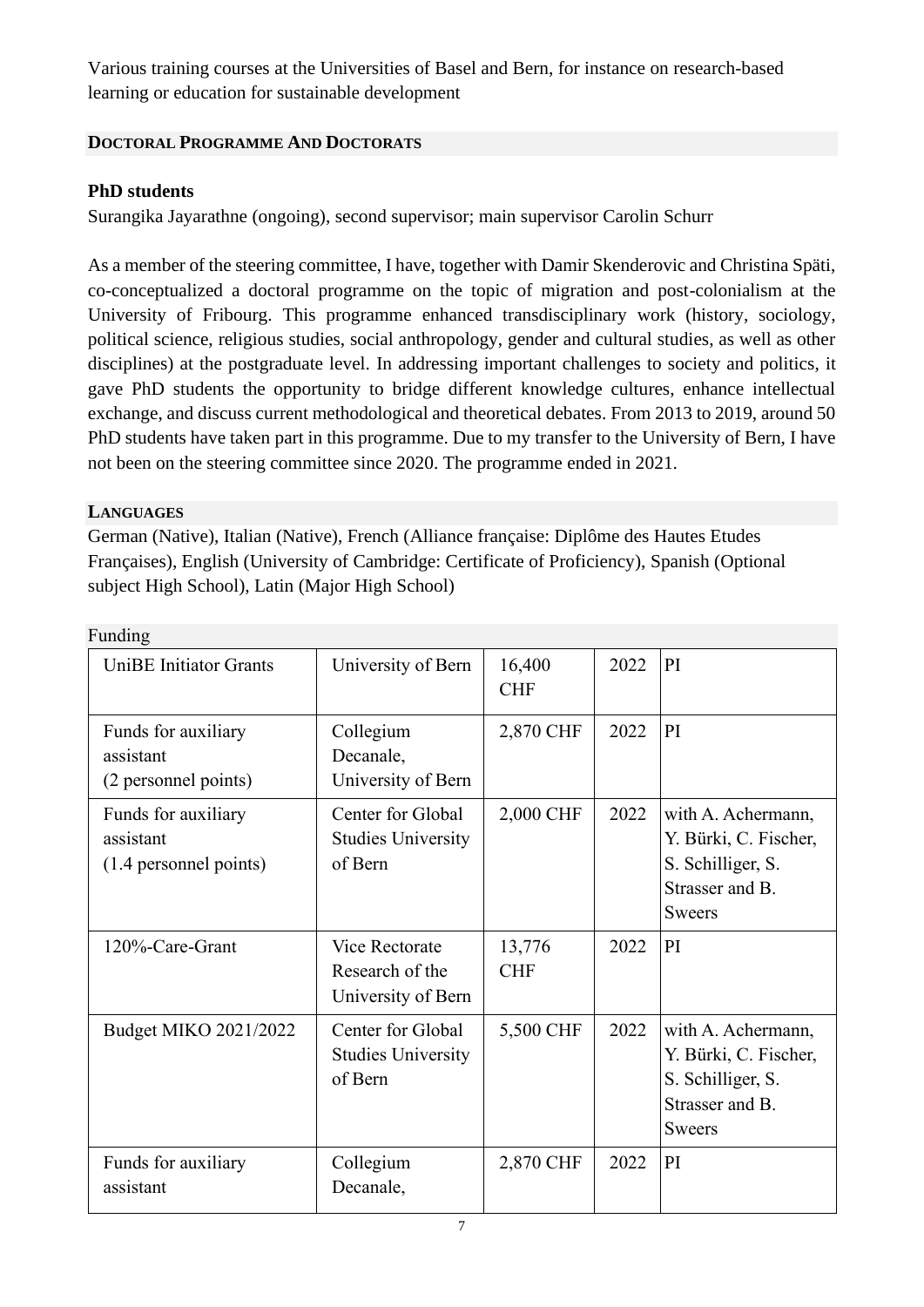| (2 personnel points)                                                                                             | University of Bern                                             |                           |               |                                                                                                                      |
|------------------------------------------------------------------------------------------------------------------|----------------------------------------------------------------|---------------------------|---------------|----------------------------------------------------------------------------------------------------------------------|
| UniBE ID Grant<br>'Alternative Futures -<br>Transformation pathways<br>for a post-growth society'                | <b>Vice Rectorate</b><br>Research of the<br>University of Bern | 92,500<br><b>CHF</b>      | 2021          | with C. Bader and S.<br>Moser                                                                                        |
| Inspired teaching                                                                                                | Collegium<br>Decanale,<br>University of Bern                   | <b>600 CHF</b>            | 2021          | PI                                                                                                                   |
| Funds for auxiliary<br>assistant<br>(2 personnel points)                                                         | Collegium<br>Decanale,<br>University of Bern                   | 2,800 CHF                 | 2021          | PI                                                                                                                   |
| Funds for auxiliary<br>assistant<br>(2 personnel points)                                                         | Collegium<br>Decanale,<br>University of Bern                   | 2,800 CHF                 | 2020          | PI                                                                                                                   |
| Adoption of children from<br>Sri Lanka in the canton of<br>St. Gallen (1973 to 2002)<br>Analysis and reporting   | Canton St. Gallen                                              | Ca. 93,000<br><b>CHF</b>  | 2021/<br>2022 | PI                                                                                                                   |
| Eduard-Adolf-Stein Prize                                                                                         | University of Bern                                             | 5,000 CHF                 | 2020          | PI                                                                                                                   |
| Inspired teaching                                                                                                | Collegium<br>Decanale,<br>University of Bern                   | 1,000 CHF                 | 2020          | PI                                                                                                                   |
| Adoption of children from<br>Sri Lanka in the canton of<br>St. Gallen (1973 to 2002)<br>Compilation of documents | Canton St. Gallen                                              | 40,000<br><b>CHF</b>      | 2020          | PI                                                                                                                   |
| Cost Action Women on the<br>Move                                                                                 | COST - European<br>Cooperation in<br>Science and<br>Technology | Ca. 500,000<br><b>EUR</b> | 2020          | Secondary proposer<br>(with others)<br>Main proposer: M.<br>Ruiz                                                     |
| Funds for auxiliary<br>assistant<br>(2 personnel points)                                                         | Collegium<br>Decanale,<br>University of Bern                   | 2,800 CHF                 | 2019          | PI                                                                                                                   |
| Conference Stories of<br><b>Success: Equality Measures</b><br>of Universities in Dialogue                        | Project Pool,<br>University of Bern                            | 5,000 CHF                 | 2019          | with V. Blaser, L.<br>Bürgi, S. Hadorn,<br>K. Hermann, M.<br>Hugentobler, S.<br>Matter, I. Schürch<br>and M. Teubner |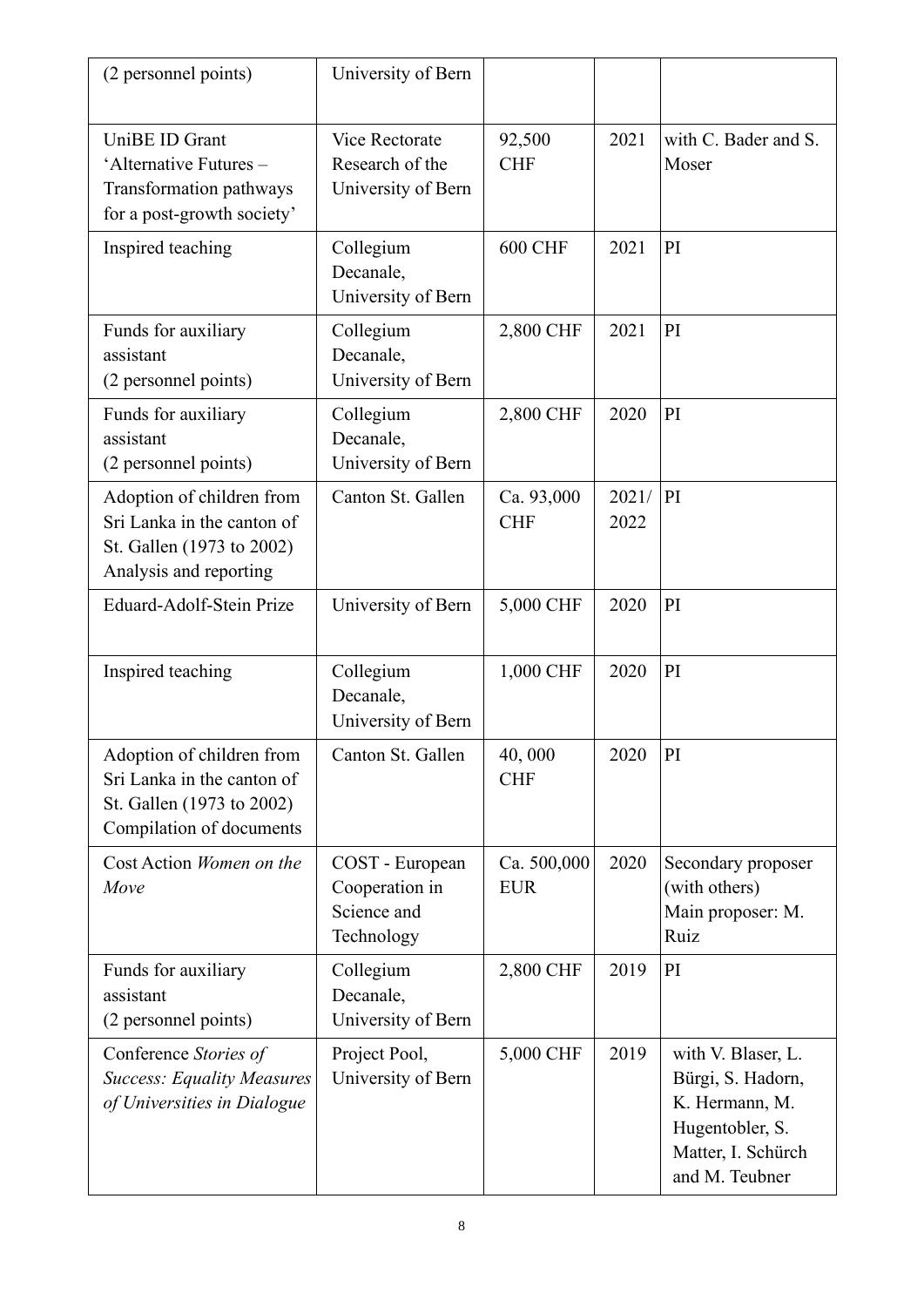| Research cooperation<br><b>MIKO</b>                                             | Walter Benjamin<br>Kolleg, University<br>of Bern                                                                                            | 3,000 CHF                | 2019         | with A. Achermann,<br>T. Bührer, Y. Bürki,<br>C. Büschges, S.<br>Strasser and B.<br><b>Sweers</b> |
|---------------------------------------------------------------------------------|---------------------------------------------------------------------------------------------------------------------------------------------|--------------------------|--------------|---------------------------------------------------------------------------------------------------|
| Open-access Publication of<br>Gender Innovation and<br>Migration in Switzerland | <b>SNSF</b>                                                                                                                                 | 9,500 CHF                | 2018         | PI                                                                                                |
| Conference Migration and<br>Socio-Political Innovation                          | Infoclio.ch                                                                                                                                 | 13,000<br><b>CHF</b>     | 2018         | PI                                                                                                |
| Advanced Postdoc.<br>Mobility Fellowship with<br>return phase                   | <b>SNSF</b>                                                                                                                                 | 95,000<br><b>CHF</b>     | 2016<br>2017 | PI                                                                                                |
| <b>Political Deportation</b><br>(teaching and student<br>research assistant)    | University of<br>Fribourg<br>Research Pool                                                                                                  | 11,000<br><b>CHF</b>     | 2014         | PI                                                                                                |
| International Workshop on<br>Colonialism without<br>Colonies                    | <b>SNSF</b>                                                                                                                                 | 6,600 CHF                | 2013         | with P. Purtschert<br>and B. Lüthi                                                                |
| Publication of <i>Economy of</i><br>Images                                      | Eikones                                                                                                                                     | 3,500 EUR                | 2013         | with E. Alloa                                                                                     |
| Publication of Postcolonial<br>Switzerland                                      | <b>SNSF</b>                                                                                                                                 | 10,200<br><b>EUR</b>     | 2011         | with P. Purtschert<br>and B. Lüthi                                                                |
| Publication dissertation                                                        | Bonjour<br>Foundation,<br>Hamasil<br>Foundation,<br>Max Geldner<br>Foundation,<br><b>Dissertation Fund</b><br>of the University of<br>Basel | 4,100 EUR                | 2010<br>2011 | PI                                                                                                |
| Conference and publication<br>Images of Illegalized<br>Immigration              | SNSF, University<br>of Basel,<br>Freiwillige<br>akademische<br>Gesellschaft                                                                 | Ca. 15,000<br><b>CHF</b> | 2008<br>2010 | with C. Bischoff<br>and S. Kafeshy                                                                |
| Agpro Award                                                                     | <b>Agpro Foundation</b>                                                                                                                     | 1,000 EUR                | 2010         | PI                                                                                                |
| Research grant                                                                  | Janggen-Pöhn<br>Foundation                                                                                                                  | Ca. 20,000<br><b>CHF</b> | 2008         | PI                                                                                                |

# **EXHIBITIONS**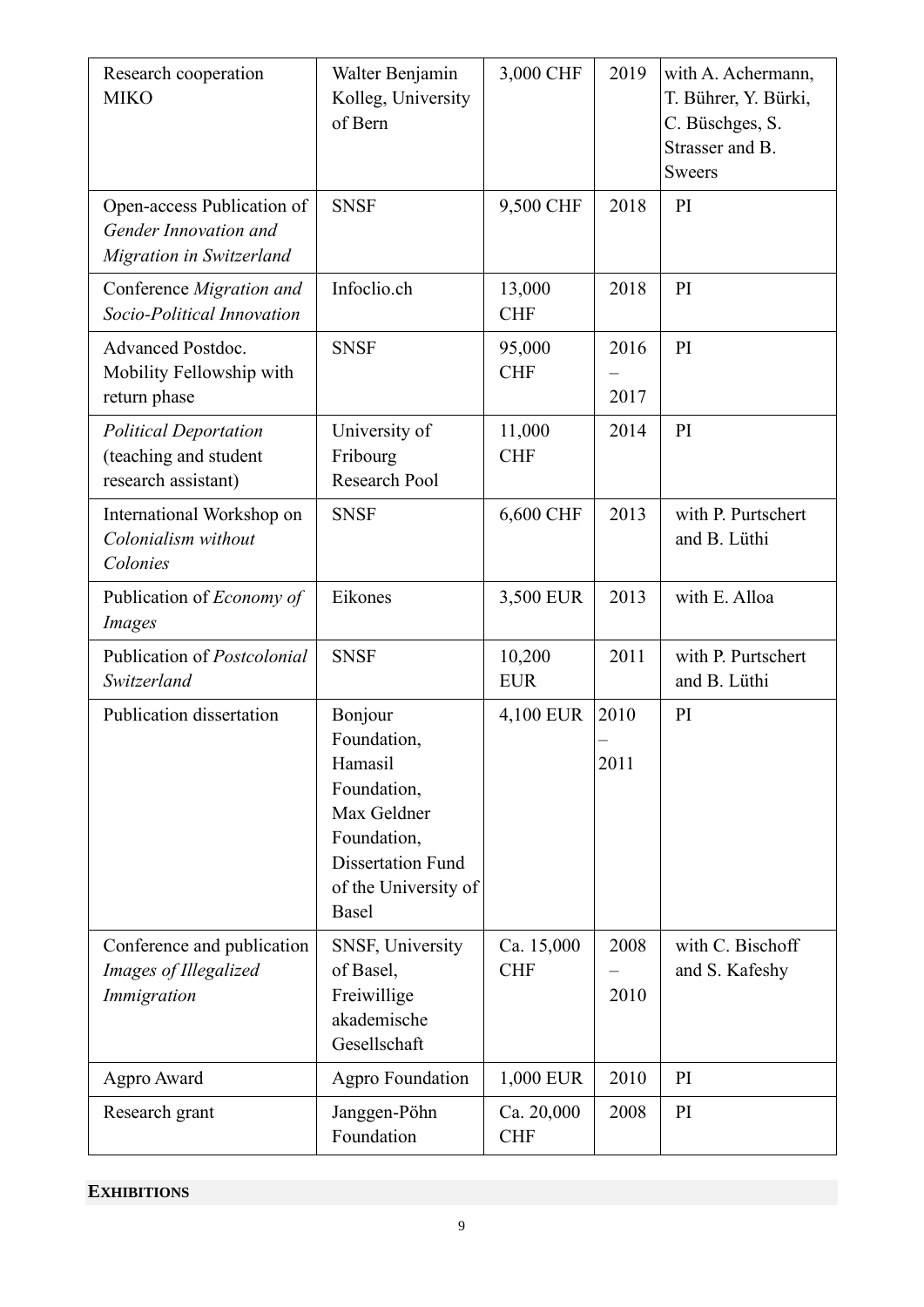2022 Podcasts produced with students for the exhibition 'We Saisonners' (New Museum Biel)

2020 'Italians' remember the 'Schwarzenbach Vote' of 1970 (Münstergasse Library Bern, Swiss Social Archives Zurich and Archive for Women's, Gender and Social History Eastern Switzerland St. Gallen), with students of the University of Bern and Cenk Akdoganbulut, Johannes Stieger, Kaspar Surber (cancelled due to corona)

2023 MAS on Applied History, University of Zurich, with Kristina Schulz, Leo Lucassen,

## **PERSONAL INVITATIONS**

accepted)

|      | organized by Gianni D'Amato                                                                     |
|------|-------------------------------------------------------------------------------------------------|
| 2023 | Presentation at the conference 'Italian migration to Switzerland: historical perspectives       |
|      | and current trends', University of Bern                                                         |
| 2022 | Input for 'Women Professors and Lecturers Network Lunch', University of Bern                    |
|      | Invitation for a workshop on Oral History for the Graduate School Gender Studies,               |
|      | University of Bern (could not be accepted)                                                      |
| 2022 | Invitation for a presentation at the event 'Joint Future' organised by the Migration Office     |
|      | of the Reformed Churches Bern-Jura-Solothurn in Busswil (could not be accepted)                 |
|      | 2022 Invitation for an event at the Photobastei Zürich in connection with the exhibition        |
|      | http://www.unddannfingdaslebenan.ch, Switzerland (could not be accepted)                        |
|      | 2022 Invitation for a lecture by La Federazione delle Associazioni Femminili, Ticino (could not |
|      | be accepted)                                                                                    |
| 2022 | Input for a retreat of the Federal Commission against Racism, Hotel Weissenstein (could         |
|      | not be accepted)                                                                                |
| 2022 | Moderation of the 'Gosteli Talks' in French, University of Bern (could not be accepted)         |
| 2022 | Invitation for the lecture series 'Love' of the University of applied Sciences and Arts         |
|      | Northwestern Switzerland (FHNW) in Olten (could not be accepted)                                |
| 2022 | Comment for the international conference 'The Life Reform: New Issues and                       |
|      | Perspectives', University of Fribourg, online (could not be accepted)                           |
| 2022 | Lecture at the conference on 'Foreigners in Custody', organised by the expert group             |
|      | 'Reform in the Penal System' (could not be accepted)                                            |
| 2022 | Lecture at the conference 'Gazes from the World. Contemporary Italy in international            |
|      | Historiography', University of Bologna (could not be accepted)                                  |
| 2022 | Input presentation and panel participation for an event on postcolonial Switzerland,            |
|      | organised by FABIA together with the Integration Office of the City of Lucerne (could           |
|      | not be accepted)                                                                                |
| 2022 | Comment for the Research Days 'Migration Studies and Colonialism' NCCR On the                   |
|      | Move in Neuchâtel, Switzerland (could not be accepted)                                          |
| 2022 | Panel discussion on the future of women's socio-political inclusion with Nazan Walpoth,         |
|      | Saadet Türkmen, Bern (cancelled due to covid)                                                   |
| 2021 | Vernissage 'Handbuch Neue Schweiz'. Discussion on Civil rights struggles from the               |
|      | 1960s to the Black Lives Matter Movement, Kosmos Zurich (could not be accepted)                 |
| 2021 | Input for the event 'Adventure of science, women and glaciers in Central Asia', UNESCO          |
|      | cluster office Central Asia, online (could not be accepted)                                     |
| 2021 | WOZ anniversary panel on the future of borders, Kaserne Basel (could not be accepted)           |
| 2021 | Invitation as guest expert at the workshop 'Critical Development, de-colonization and           |
|      | Post-colonialism', Department of Geography at the University of Zürich (could not be            |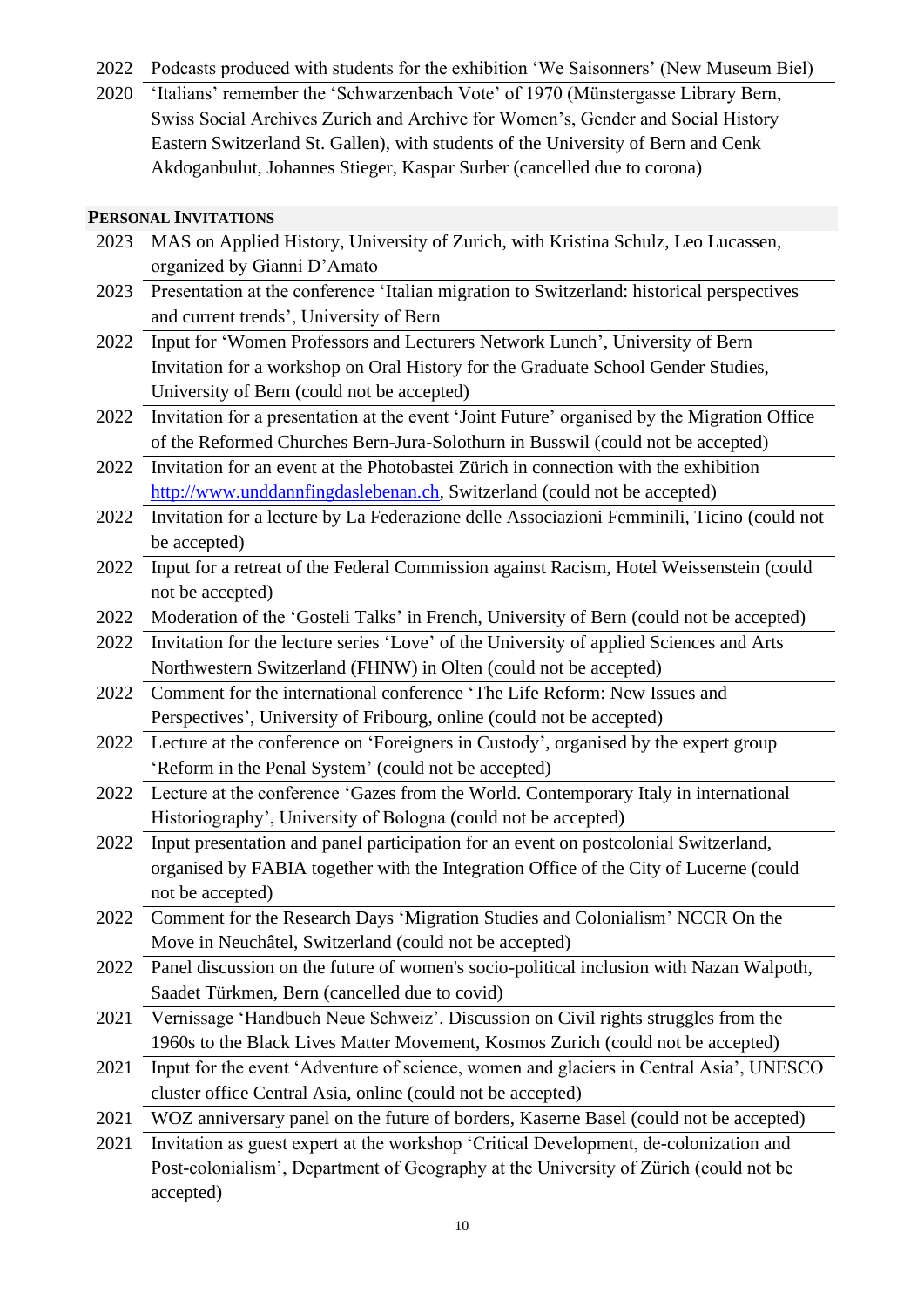| 2021 | Lucerne History Teachers' Association, 'Dealing with racism in history lessons', Cantonal           |
|------|-----------------------------------------------------------------------------------------------------|
|      | School Lucerne Alpenquai (could not be accepted)                                                    |
| 2021 | Further training for employees of the City of Zurich on the topic of migration and equality         |
|      | in Switzerland (could not be accepted)                                                              |
| 2021 | Participation in the panel discussion '(In)visible Presence? Collecting, indexing, archiving        |
|      | and valorising individual testimonies in the age of Corona', Bernisches Historisches                |
|      | Museum (could not be accepted)                                                                      |
| 2021 | Panel discussion on the history of civilian service in Switzerland organized by CIVIVA              |
|      | (Swiss Civilian Service Association), Zurich (could not be accepted)                                |
| 2021 | Participation in a panel discussion on different ancient and modern examples of letter              |
|      | collections, Istituto Svizzero, Rome (could not be accepted)                                        |
| 2021 | Chair of the podium discussion, 'Established in Research? Migration and Postcoloniality             |
|      | in Switzerland', Schloss Münchenwiler (could not be accepted)                                       |
| 2021 | Input for the plenary session of the Federal Commission on Migration, Bern                          |
| 2021 | Annual conference of the 'Family at the University' Association, podium discussion with             |
|      | Christina Caprez, Peter Kook, Stefan Schnyder, Isabelle Steffen-Stadelmann, University              |
|      | of Zurich                                                                                           |
| 2021 | Panel discussion 'Unheard voices? 50 Years of Women's Suffrage in the Focus of                      |
|      | Migration' with Serena O. Dankwa, Alba Chantico Ledesma, Hannan Salamat, Amira                      |
|      | Hafner-Al Jabaji, Stadthaus Zurich, https://www.youtube.com/watch?v=lsN1wr7cimQ                     |
|      | (24.6.2021)                                                                                         |
| 2021 | Lecture in the context of the exhibition 'Jenseits', Stellwerk Heerbrugg (could not be              |
|      | accepted)                                                                                           |
| 2021 | Panel discussion Tour de Lorraine on continuities of anti-colonial resistance, with Izabel          |
|      | Barros, Jonas van Holanda, Noora Lamery, Vanessa Thompson (could not be accepted)                   |
| 2021 | 50 years of federal women's voting rights, lecture series University of Bern                        |
| 2021 | Discussion at Kosmopolitics on the topic of trauma of migration, with Catia Porri, Kaspar           |
|      | Surber, Kosmos Zurich, Switzerland                                                                  |
| 2021 | Panel discussion on the topic voting rights today and then, with Joachim Blatter and                |
|      | others, University of Lucerne, Switzerland (could not be accepted)                                  |
| 2021 | Online Workshop on online archiving, with Tim Zulauf, Mara Züst, Bea Schwager (could                |
|      | not be accepted)                                                                                    |
| 2021 | Conference titled 'On the Social History of Persecution', chair of a panel, University of           |
|      | Bern, Switzerland                                                                                   |
| 2020 | Roundtable at a digital conference organised by the Think Tank 'Gender und Diversity'               |
|      | (could not be accepted)                                                                             |
| 2020 | Comment for the 6 <sup>th</sup> Day of the Junior Fellows, Walter Benjamin Kolleg at the University |
|      | of Bern (could not be accepted)                                                                     |
| 2020 | Remembrance Assembly organised by Tim Zulauf, Paola de Martin and Rohit Jain,                       |
|      | Zurich                                                                                              |
| 2020 | Conference titled '50 years after Schwarzenbach', Italian Embassy in Bern                           |
| 2020 | Lecturer for the study week 'School and Migration' at the Zurich University of Teacher              |
|      | Education (could not be accepted)                                                                   |
| 2020 | Expert for the 9 <sup>th</sup> doctoral Conference of the Center for Migration Law (ZFM) and the    |
|      | Swiss Network of young Migration Scholars (could not be accepted)                                   |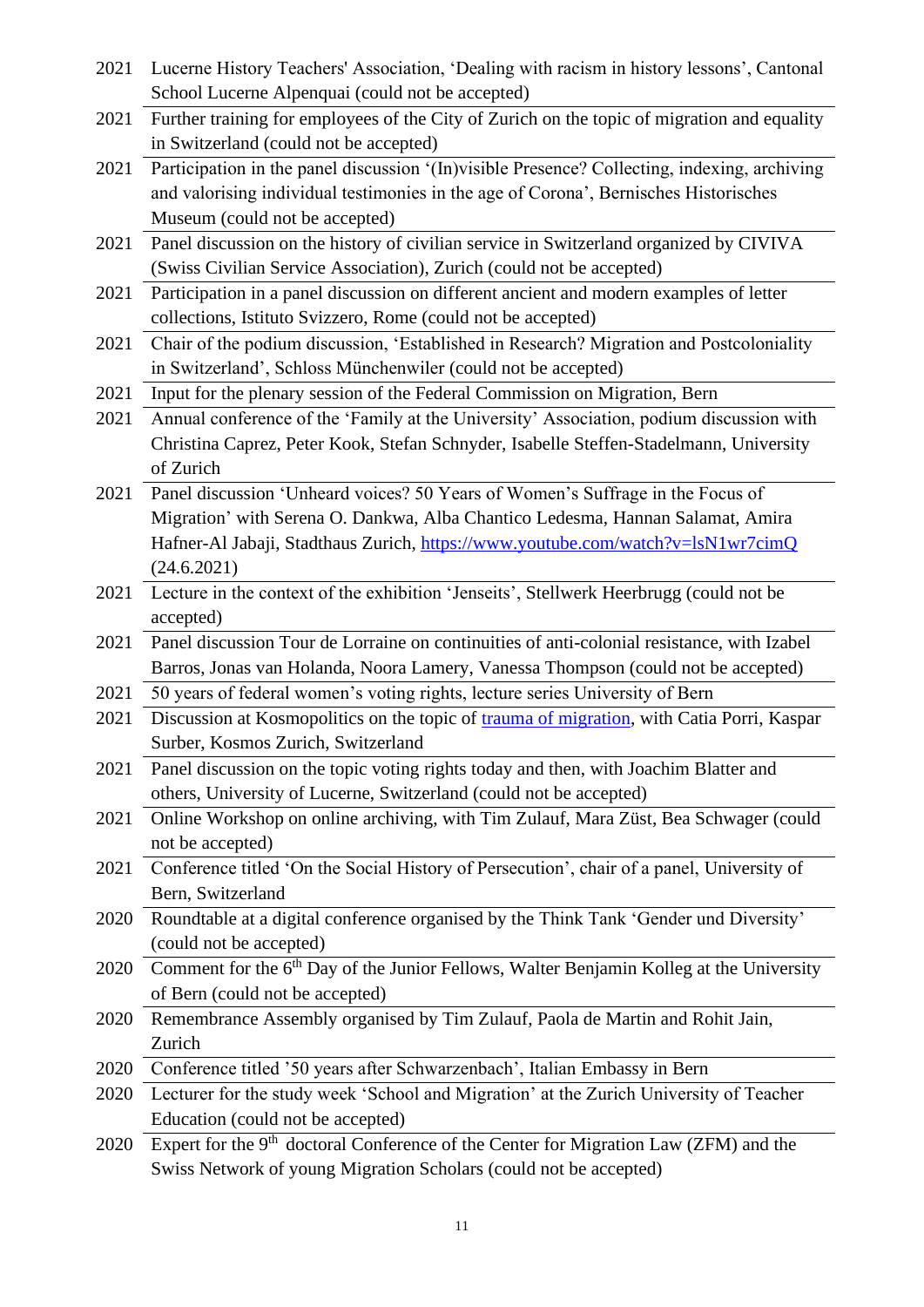| 2020 | Lecture at the University of Neuchâtel as part of a BA course, invited by Kristina Schulz |
|------|-------------------------------------------------------------------------------------------|
|      | (could not be accepted)                                                                   |
| 2020 | Workshop titled 'The Minnesota School of Migration and Refugee Studies in Europe',        |
|      | University of Vienna (could not be accepted)                                              |
| 2020 | Discussion with Andreas Liebmann at the Kulturhaus Helferei, Zurich, Switzerland (could   |
|      | not be accepted)                                                                          |
| 2020 | Introduction for a discussion titled 'Foreigners: Work and Pay Taxes: Yes, Vote: No',     |
|      | New Helvetic Society Bern, Switzerland (could not be accepted)                            |
| 2020 | Bibliotalk, library for equality in the Stadthaus Zurich                                  |
| 2020 | Conference titled 'On the Move. Migration in Antiquity', Monte Verità, Switzerland        |
|      | (could not be accepted)                                                                   |
| 2020 | Discussion with Rohit Jain, Rahel el Maawi, Serena O. Dankwa at the Dampfzentrale         |
|      | Bern (could not be accepted)                                                              |
| 2020 | Invitation for a talk by the Ethnological Association Zurich, Switzerland (could not be   |
|      | accepted)                                                                                 |
| 2020 | Podium discussion with Serena O. Dankwa, Tarek Naguib and Ruveni Wijesekera at the        |
|      | Theater Basel, Switzerland (could not be accepted)                                        |
| 2019 | Discussion at Kosmopolitics on the topic of the climate turnaround, Zurich                |
| 2019 | Input for a workshop organized by INES (Institute New Switzerland), Montezillon           |
| 2019 | Gender and Migration History Network's meeting at the Université de Picardie Jules        |
|      | Verne, France, organized by Marie Ruiz and Beatrice Zucca                                 |
| 2019 | Presentation at the University of Bern, Switzerland, for the programme 'Certificate of    |
|      | Advanced Studies in migration law'                                                        |
| 2019 | Colloquium in History at the University of Lucerne, Switzerland (could not be accepted)   |
| 2019 | Panel discussion in Basel, Switzerland. Topic: Memory, migration and participation, with  |
|      | Christoph Keller, Mustafa Atici and Sabine Strasser                                       |
| 2019 | Two speeches at the women's strike in Bern, Switzerland (main programme on the central    |
|      | square in the evening and speech at the University of Bern)                               |
| 2019 | Podium discussion at the Swiss Academies of Arts and Sciences in Bern, Switzerland.       |
|      | Topic: Women at University, with Astrid Epiney, Manuela Hugentobler, Angelika Kalt,       |
|      | Antonio Loprieno                                                                          |
| 2019 | Podium discussion at the University of Bern, Switzerland. Topic: Women's strike then      |
|      | and now, with Brigitte Studer, Silvia Schroer, Andi Geu                                   |
| 2019 | Chair with Pauline Milani, bilingual discussion on the women's strike of 1991, with       |
|      | Elisabeth Joris, Catrina Demund, Antoinette Charrière, Michèle Ranquancourt, Jacques      |
|      | Eschmann, Micheline Aebischer, Ancienne Gare Fribourg, Switzerland                        |
| 2019 | Podium discussion on the film 'Agassizhorn', University of Zurich, Switzerland (could     |
|      | not be accepted)                                                                          |
| 2019 | Lecture at the Department of Educational Science at the University of Fribourg,           |
|      | Switzerland (could not be accepted)                                                       |
| 2019 | Lecture at the Museum Zollikon, Switzerland                                               |
| 2019 | Lecture in the seminar 'Colonialism, Capitalism, Modernity. Decolonizing Thinking and     |
|      | Knowledge', University of St. Gallen, Switzerland (could not be accepted)                 |
| 2019 | Input at the Tour de Lorraine, Bern, Switzerland                                          |
|      |                                                                                           |

2018 Input at the 'Long Night of Education', University of Bern, Switzerland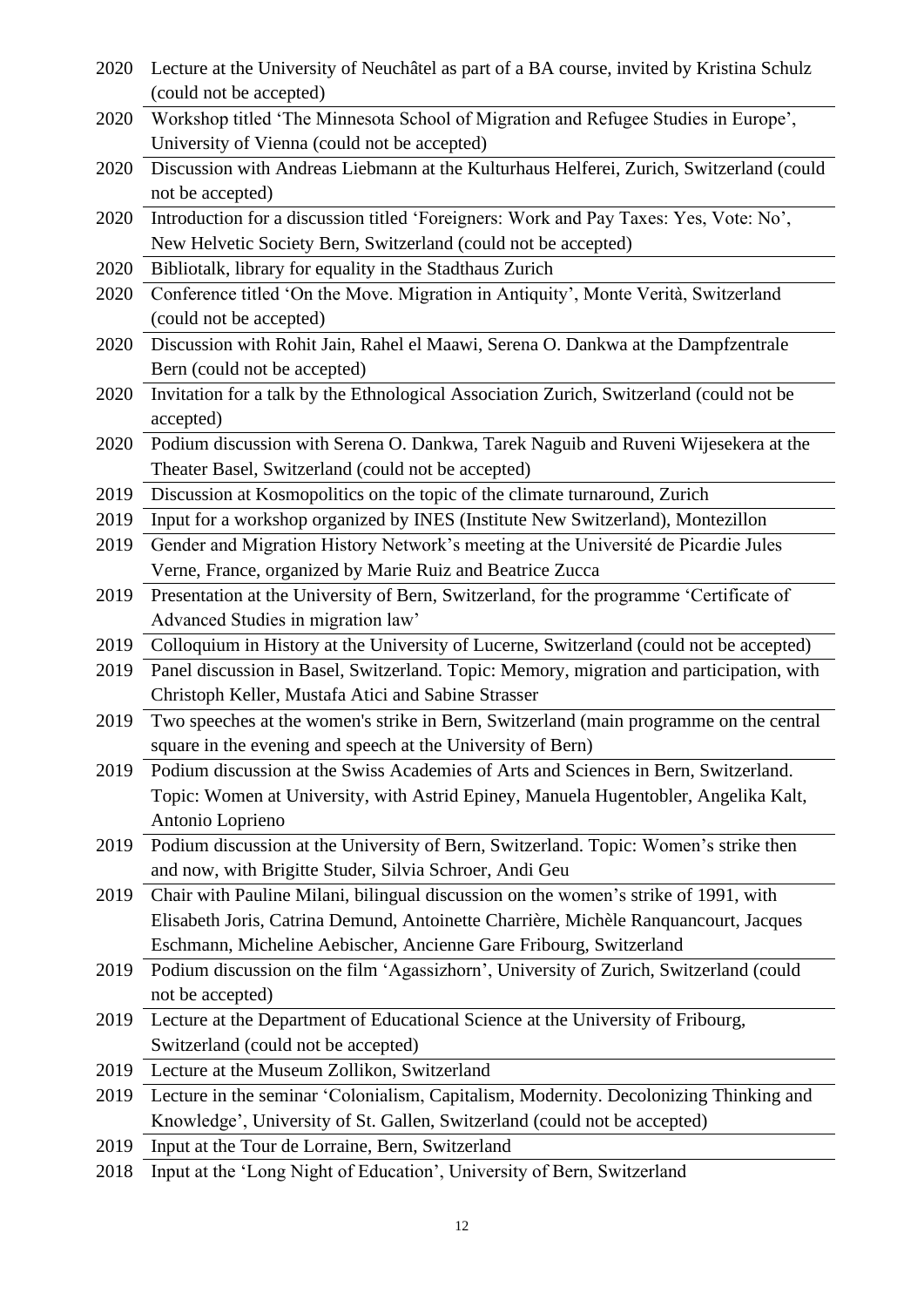| 2018 | Conference titled 'Mobilizing people with a migrant history for Swiss politics', Bern,                |
|------|-------------------------------------------------------------------------------------------------------|
|      | Switzerland                                                                                           |
| 2018 | Research workshop, Master in Sociology, University of Geneva, Switzerland (could not                  |
|      | be accepted)                                                                                          |
| 2018 | Lecture at the event 'Becoming Stone Ball', Zurich, Switzerland (could not be accepted)               |
| 2018 | Discussions on intersectional engagement, Museum Helmhaus Zurich, Switzerland (could                  |
|      | not be accepted)                                                                                      |
| 2018 | Autumn Academy of the Academia Engelberg, Switzerland (could not be accepted)                         |
| 2018 | Annual conference of the trade union Syna, Switzerland (could not be accepted)                        |
| 2018 | Lecture of the day at the Theatre Festival Basel, Switzerland (could not be accepted)                 |
| 2018 | Lecture and discussion at the Casa d'Italia, invited by Marche Mondiale des Femmes,                   |
|      | Bern, Switzerland                                                                                     |
| 2018 | Lecture and discussion at the University for Seniors in Schaffhausen, Switzerland                     |
| 2018 | Lecture at the Centro Italiano in Appenzell, Switzerland                                              |
| 2017 | Comment at the workshop 'Migration and the Production of Knowledge', University and                   |
|      | ETH Zurich, Switzerland                                                                               |
| 2017 | Lecture at the former armoury in Solothurn, Switzerland, together with Harald Fischer-                |
|      | Tiné and Bernhard Schär                                                                               |
| 2017 | Keynote at the Summer University of the Swiss Social Democratic Party at the Grand                    |
|      | Hôtel in Chandolin, Switzerland                                                                       |
| 2017 | Lecture at the cultural programme of the Circus Chnopf in Zurich, Switzerland (could not              |
|      | be accepted)                                                                                          |
| 2017 | Conference titled 'Borders and Beyond: Reinventing Europe', organized by the Istituto                 |
|      | Svizzero in Rome, Italy, and the Institute for European Global Studies at the University of           |
|      | Basel, Switzerland                                                                                    |
| 2017 | Podium discussion at the Swiss National Library, Switzerland, with Jakob Tanner,                      |
|      | Stephan Scheuzger, Emanuel Tandler                                                                    |
| 2017 | Living Research Library on migration histories, organized by the Swiss Academy of                     |
|      | Humanities and Social Sciences, PROGR Bern, Switzerland (could not be accepted)                       |
| 2017 | Conference titled 'History and its teaching in the digital age', Historical Institute                 |
|      | Piacenza, Italy (could not be accepted)                                                               |
| 2017 | Discussion in Baden, Switzerland, with Florian Vock on Postcolonial Switzerland (could                |
|      | not be accepted)                                                                                      |
| 2017 | Conference titled 'Political Migration to Switzerland in the 20 <sup>th</sup> Century', University of |
|      | Reims, France (could not be accepted)                                                                 |
| 2016 | Talk at Rendez-vous, Swiss Radio and Television (could not be accepted)                               |
| 2016 | Invitation for an event on racial profiling at the Grabenhalle St. Gallen, Switzerland                |
|      | (could not be accepted)                                                                               |
| 2016 | Keynote for a Conference in Olten, Switzerland, for the Swiss Agencies of Integration                 |
|      | (KoFI) (could not be accepted)                                                                        |
| 2016 | Open Theory Lectures, Schedhalle Zurich, Switzerland (could not be accepted)                          |
| 2016 | Lecture for a conference on migration history, Centre of Competence for Integration, City             |
|      | of Bern, Switzerland (could not be accepted)                                                          |
| 2016 | Workshop at the Warburg Haus in Hamburg on the 150 <sup>th</sup> birthday of Aby Warburg,             |
|      | organized by the University of Hamburg, Germany and the Leuphana University                           |
|      | Lüneburg, Germany (could not be accepted)                                                             |
|      | 13                                                                                                    |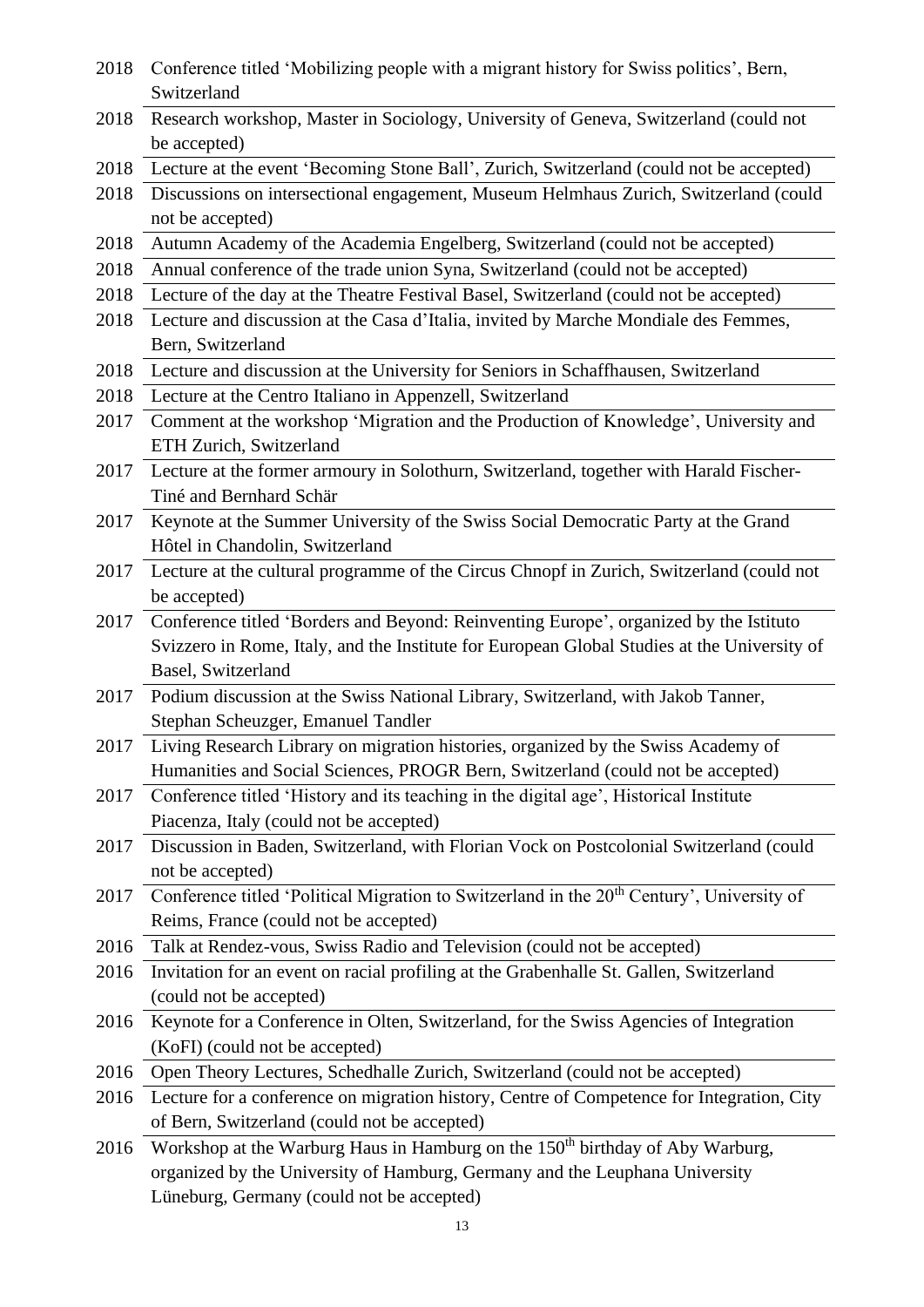| 2016 | Lecture for a geopolitics course at the Centre for Geoinformation of the German Federal                                                                         |
|------|-----------------------------------------------------------------------------------------------------------------------------------------------------------------|
|      | Armed Forces, Fürstenfeldbruck, Germany (could not be accepted)                                                                                                 |
| 2016 | Public annual conference of the Swiss Departments on Integration (with 100–120)                                                                                 |
|      | participants), Solothurn, Switzerland (could not be accepted)                                                                                                   |
| 2016 | Conference titled 'Moving Images, Mobile Subjects', organized by Charles Heller and                                                                             |
|      | Cecilie Ullerup Schmidt, at the Rote Fabrik in Zurich, Switzerland (could not be accepted)                                                                      |
| 2016 | Panel discussion for the annual conference of the Basel Graduate School of History,                                                                             |
|      | Switzerland (could not be accepted)                                                                                                                             |
| 2016 | Contribution for a colloquium with Jakob Tanner at NCCR On the Move in Neuchâtel,                                                                               |
|      | Switzerland (could not be accepted)                                                                                                                             |
| 2015 | Comment on Francesco Garufo's presentation on Images of Migration, University of                                                                                |
|      | Fribourg, Switzerland                                                                                                                                           |
| 2015 | Input together with Bernhard Schär, Halua Pinto de Magalhães, Fuat Köçer, Mohammed                                                                              |
|      | Wa Baile, and Rohit Jain, Centre of Competence on Integration, Bern, Switzerland                                                                                |
| 2015 | Event 'Decolonize Bern' with Pamela Ohene Nyako, Bernhard Schär, Philip Zölls, and                                                                              |
|      | Simon Goeke, Gaskessel Bern, Switzerland                                                                                                                        |
| 2015 | Panel discussion for the workshop 'Reclaiming African History' with the historian                                                                               |
|      | Jacques Depelchin, University of Basel, Switzerland (could not be accepted)                                                                                     |
| 2015 | The good years! An international conference on recent history 1980–2010, organized by                                                                           |
|      | David Gugerli and Jakob Tanner, Monte Verità, Switzerland (could not be accepted)                                                                               |
| 2015 | Conference on Postcolonial Perspectives for Political and Social Theory, organized by Ina                                                                       |
|      | Kerner, HU Berlin, Germany (could not be accepted)                                                                                                              |
| 2014 | Colloquium in Contemporary and Eastern European History at the University of Bern,                                                                              |
|      | Switzerland                                                                                                                                                     |
| 2014 | Chair of a panel discussion on Italian Women in Post-war Switzerland, with Sarah                                                                                |
|      | Baumann, Marina Richter, Damir Skenderovic, Paola Gallo, University of Fribourg,                                                                                |
|      | Switzerland                                                                                                                                                     |
| 2014 | Invitation for a panel at the conference titled 'Visible or Invisible: The Design of                                                                            |
|      | International Organizations', organized by the Institute of Art and Design, Geneva,                                                                             |
|      | Switzerland, in collaboration with the Graduate Institute of International and                                                                                  |
|      | Development Studies (could not be accepted)                                                                                                                     |
| 2014 | Presentation of the film 'Siamo italiani' and discussion, ETH Zurich, Switzerland (could                                                                        |
|      | not be accepted)                                                                                                                                                |
| 2014 | Colloquium on the different forms of legislation within the EU bearing on Human                                                                                 |
|      | Smuggling, Vienna International Centre, Alliance for Crime Prevention and Criminal                                                                              |
|      | Justice, Austria (could not be accepted)                                                                                                                        |
| 2014 | Conference titled 'Empty Space' organized by Ulrike Jureit, Hamburg Institute for Social                                                                        |
|      | Research, Germany (could not be accepted)                                                                                                                       |
| 2014 | International Exploratory Workshop, 'Analysing Visual Representations of War',                                                                                  |
|      | University of Zurich, Department of History, in cooperation with the Basel Graduate                                                                             |
|      | School of History, Switzerland (could not be accepted)                                                                                                          |
| 2013 | Comment on the presentation 'The Political Iconography of Federalism in the 19 <sup>th</sup><br>Century' by Elisabeth Haas, University of Fribourg, Switzerland |
|      |                                                                                                                                                                 |
| 2013 | Chair of an event at the University of Basel, Switzerland, on the topic of 'Freedom of                                                                          |
|      | Movement and Border Crossers' (could not be accepted)                                                                                                           |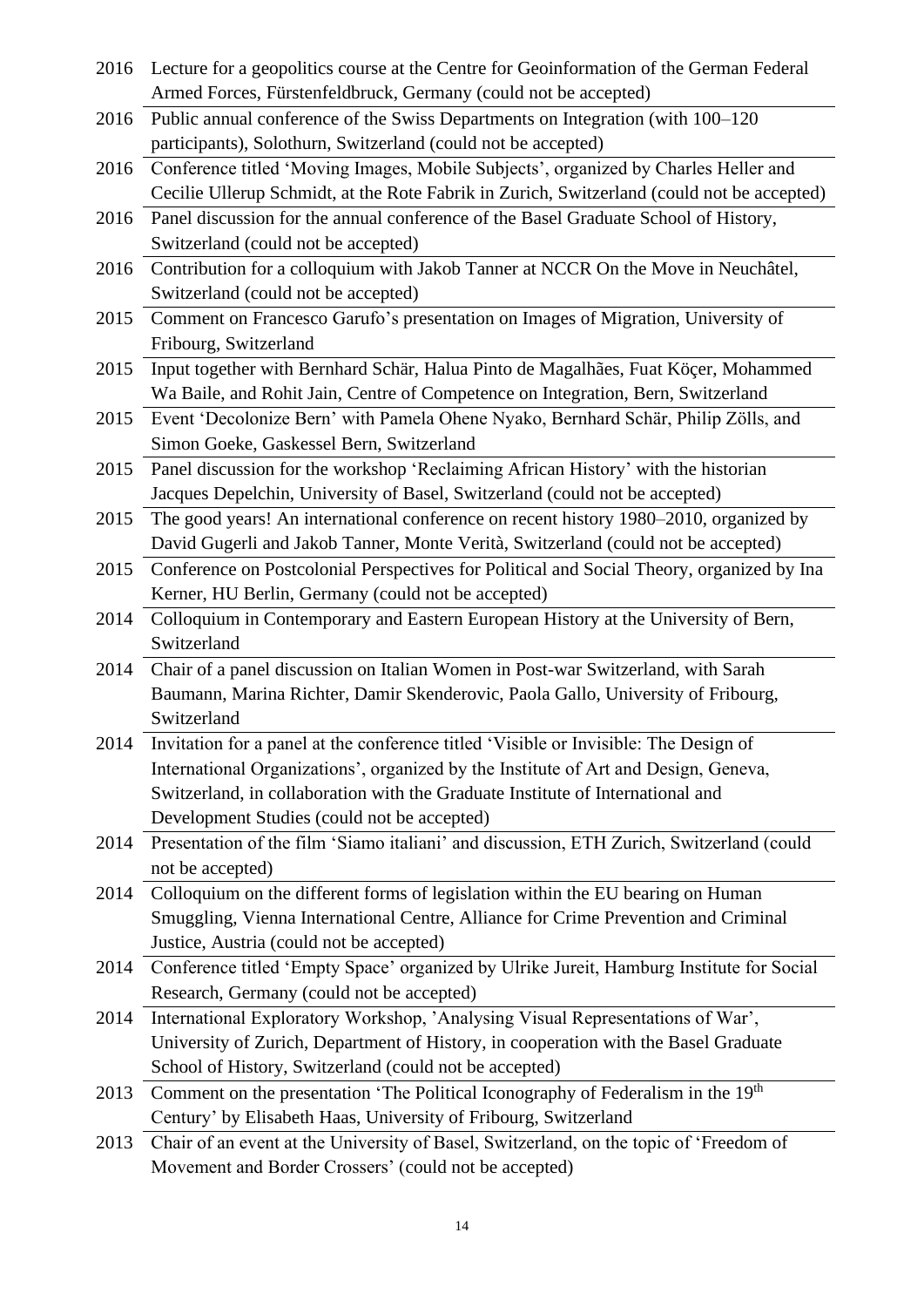| 2013 | Lecture series 'Beyond Gender Borders', University of Hamburg, Germany (could not be<br>accepted) |
|------|---------------------------------------------------------------------------------------------------|
| 2013 | Discussion at 'Black/White — The Series in Grey Tones and Many Colours', Radio X,                 |
|      | Basel Switzerland (could not be accepted)                                                         |
| 2013 | Discussion with Kaspar Surber on asylum, St. Gallen, Switzerland (could not be accepted)          |
| 2013 | Panel discussion on Richard Wagner and Antisemitism, Schedhalle Zurich, Switzerland               |
|      | (could not be accepted)                                                                           |
| 2013 | Lecture at the Y Institute, Bern University of the Arts, Switzerland (could not be                |
|      | accepted)                                                                                         |
| 2012 | Lecture on 'Postcolonial Switzerland: An Introduction', with Patricia Purtschert, Palace          |
|      | St. Gallen, Switzerland                                                                           |
| 2012 | Interdisciplinary public lecture series, 'Innovative Processes and Creative Imperatives',         |
|      | University of Applied Arts Luzern, Switzerland                                                    |
| 2012 | Lecture to students in the Master of Advanced Studies in Applied History, University of           |
|      | Zurich, Switzerland                                                                               |
| 2012 | Discussion with the Syrian activist Shadi Alshhadeh and the Hungarian-Syrian artist Roza          |
|      | El-Hassan on Radio Desire, organized by Sarah Bernauer, Basel, Switzerland                        |
| 2012 | Panel discussion on the theme of asylum with Christoph Brutschin, Michel Meier, Almut             |
|      | Rembges, Stefan Schlegel, Urs Buess, Swiss Red Cross Basel, Switzerland                           |
| 2012 | Contribution to a workshop organized by Annette Amberg School of Art and Design,                  |
|      | Basel, Switzerland                                                                                |
| 2012 | Workshop organized by Veronika Sellier and Katharina Pühl in L'arc, Romainmôtier,                 |
|      | Switzerland                                                                                       |
| 2012 | Discussion at the Finkenschlag Theater, Freiburg im Breisgau, Germany                             |
| 2012 | Presentation on the series 'A Nomadic Lecture Series of the Autonomous School',                   |
|      | Theatre at the Gessnerallee Zurich, Switzerland                                                   |
| 2012 | Book presentation 'Eine gestische Geschichte der Grenze' in Rheineck, Switzerland, with           |
|      | <b>Ruth Erat</b>                                                                                  |
| 2012 | Lecture at a conference of the Institute for Advanced Study in the Humanities, Essen,             |
|      | Germany                                                                                           |
| 2012 | Contribution on the topic 'Teaching Art in a Migrant Society', Zurich University of the           |
|      | Arts, Switzerland                                                                                 |
| 2012 | Invitation by Andrew Walton, assistant professor in political theories, University of St.         |
|      | Gallen, Switzerland (could not be accepted)                                                       |
| 2012 | Presentation at the colloquium of the work group on social movements, Berlin Social               |
|      | Science Centre, Germany (could not be accepted)                                                   |
| 2011 | Colloquium History of the Modern World, ETH Zurich, Switzerland                                   |
| 2011 | Discussion with Anna Schmid, Almut Rembges and Valerian Maly at the City Gallery in               |
|      | Bern, Switzerland                                                                                 |
| 2011 | Colloquium by Francis Cheneval and Urs Marti in political philosophy, University of               |
|      | Zurich, Switzerland                                                                               |
| 2011 | Chair of a panel at the conference 'Reframing Gender, Reframing Critique', organized by           |
|      | the Swiss Gender Studies Network, University of Basel, Switzerland                                |
| 2011 | Input and discussion on 'Women's Images - Women's Rights', a joint production of                  |
|      | Swiss Radio and Television as well as Memoriav in the Schloss Cinéma in Wädenswil,                |
|      | Switzerland                                                                                       |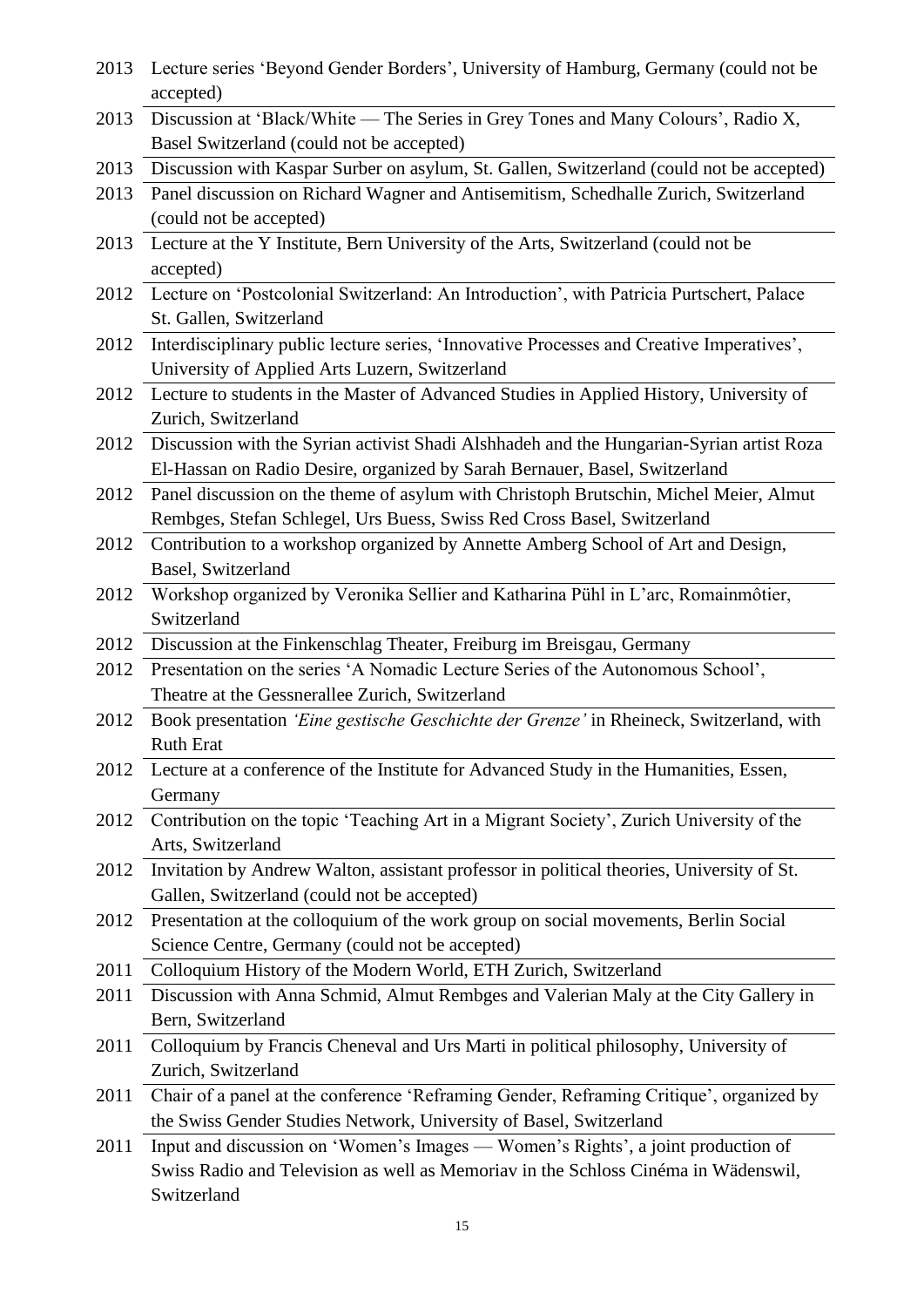| 2011 | Lecture in Tim Raeymaekers's seminar in Political Geography, University of Zurich,                                                       |
|------|------------------------------------------------------------------------------------------------------------------------------------------|
|      | Switzerland                                                                                                                              |
| 2010 | Contribution at an event at the Palace St. Gallen, Switzerland, with Katrin Meyer, Micha<br>Lewinsky, and Dorothee Elmiger, among others |
| 2010 | Moderation of the Memoriav Colloquium 'Audio-visual Media as Object of Research and                                                      |
|      | as Historical Source', with Jakob Tanner, Margrit Tröhler, Anton Rey, Valentin Groebner,                                                 |
|      | and Esther Baur, Zurich University of the Arts, Switzerland                                                                              |
| 2010 | Lecture at the conference titled 'The Contentious Face of European Politics' with Helena                                                 |
|      | Flam and Daniel Schönpflug, among others, Free University Berlin, Germany                                                                |
| 2009 | Contribution to a lecture series (with Corina Caduff, Christoph Menke, Michael Hagner,                                                   |
|      | among others), Zurich University of the Arts, Switzerland                                                                                |
| 2009 | Panel discussion on 20 years of women's suffrage in Appenzell Ausserrhoden, a joint                                                      |
|      | production of the Swiss Radio and Television and Memoriav in the Kino Herisau,                                                           |
|      | Switzerland                                                                                                                              |
| 2008 | Lecture at a conference organized by the Institute for Advanced Study in the Humanities,                                                 |
|      | Essen, Germany and the Ludwig Boltzmann Institute in Vienna, Austria                                                                     |
| 2008 | Colloquium on Pre-Modern History at the Historical Seminar of the University of Basel,                                                   |
|      | Switzerland                                                                                                                              |
| 2007 | Lecture at the conference titled 'Borders — The Problem and Usefulness of a Concept for                                                  |
|      | the Cultural History of Antiquity', University of Basel, Switzerland                                                                     |
|      |                                                                                                                                          |
|      | PRESENTATIONS AT CONFERENCES, WORKSHOPS AND COLLOQUIA <sup>1</sup>                                                                       |
| 2022 | Presentation and discussion of our report 'Adoptions of children from Sri Lanka in the                                                   |
|      | Canton of St. Gallen 1973-2002', together with Danielle Berthet at the Research                                                          |
|      | Colloquium on History after 1800, Historical Institute at the University of Bern,                                                        |
|      | Switzerland                                                                                                                              |
| 2022 | Presentation at the conference 'XXIII International Committee of Historical Sciences                                                     |
|      | Congress' in Poznan, Poland. Title of the Panel: 'Migration and Socio-political                                                          |
|      | Innovation. Comparing Historical Case Studies'                                                                                           |
| 2022 | Chair at the project day of the research cooperation MIKO, University of Bern,                                                           |
|      | Switzerland                                                                                                                              |
| 2022 | Presentation at the '6 <sup>th</sup> Swiss History Days', University of Geneva. Title: 'Denaturalise                                     |
|      | paid work'                                                                                                                               |
| 2022 | Presentation and discussion of our report 'Adoptions of children from Sri Lanka in the                                                   |
|      | Canton of St. Gallen 1973-2002', together with Danielle Berthet and representatives of the                                               |
|      | Department of Home Affairs and the Department of Justice of the Canton of St. Gallen as                                                  |
|      | well as the adoptee organisation 'Back to the Roots', St. Gallen, Switzerland                                                            |
| 2021 | Panel Chair at the Conference of the Swiss Association for Gender Studies 'Women's                                                       |
|      | Suffrage and Democracy: Critique, Memory, Visions', Title of our Panel: 'Comment                                                         |
|      | voulons-nous commémorer 1971? Bilan et perspectives /Wie möchten wir uns an 1971                                                         |
|      |                                                                                                                                          |
|      | erinnern? Bestandsaufnahme und Perspektiven' University of Zurich, Switzerland                                                           |
| 2019 | Presentation at the workshop 'Mediating the Ecological Imperative: Formats and Modes<br>of Engagement', University of Bern, Switzerland  |

<sup>1</sup> **If I have been personally invited as a participant or chair to attend a conference or a workshop, the event will be listed under 'personal invitations'.**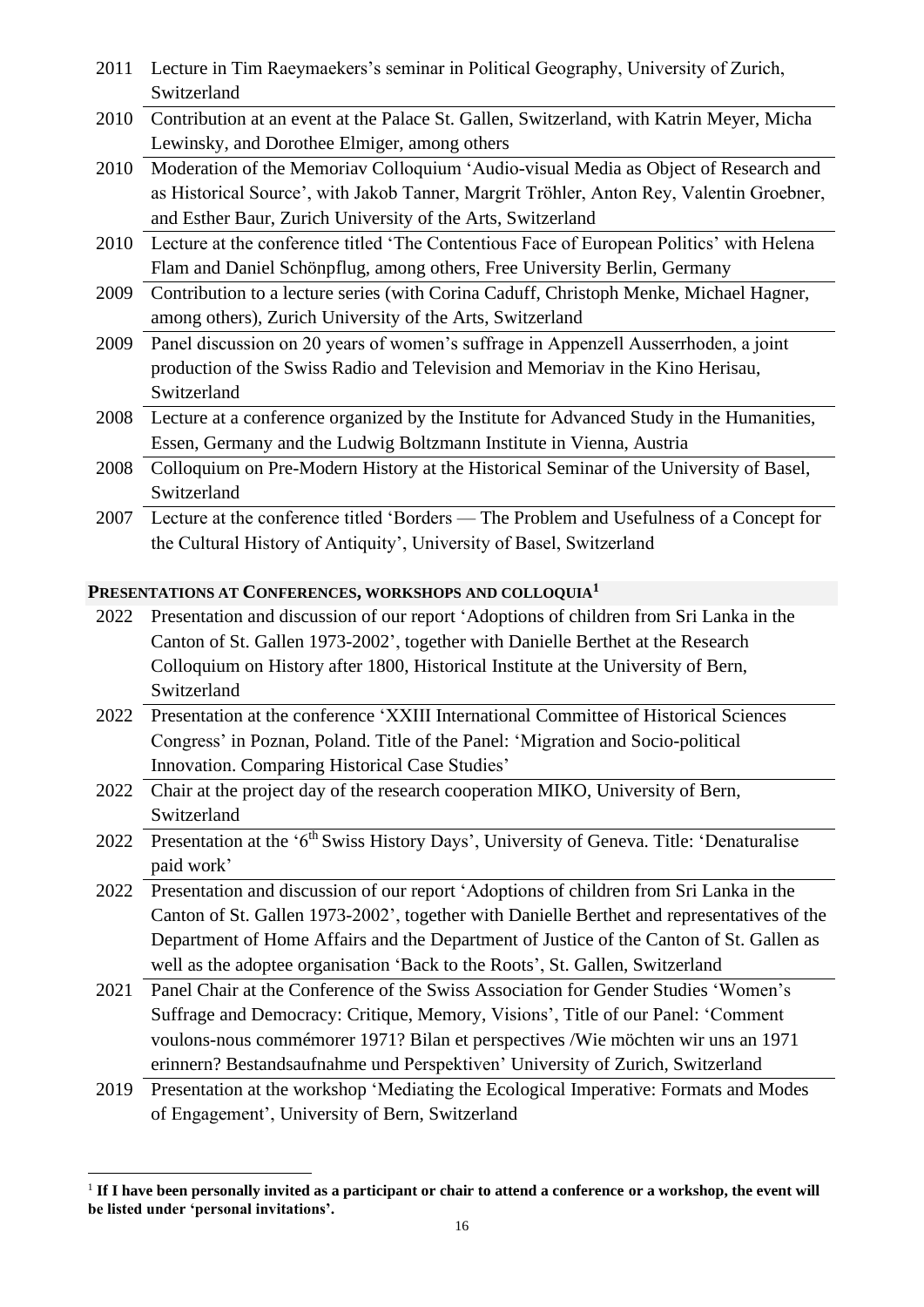| 2019 | Presentation at the '5 <sup>th</sup> Swiss History Days', University of Zurich. Title: 'Gender          |
|------|---------------------------------------------------------------------------------------------------------|
|      | Innovation and Migration in Switzerland'                                                                |
| 2018 | Introduction for the conference titled 'Migration and Socio-Political Innovation',                      |
|      | University of Fribourg, Switzerland                                                                     |
| 2018 | Presentation at the conference, 'Bitter vegetables. Working and Living Conditions of                    |
|      | Migrants in Swiss agriculture' Bollwerk Bern, Switzerland. Title: 'Irregular Italian                    |
|      | Immigration and the Role of the Swiss Farmers' Associations (1945-1965)'                                |
| 2016 | Panel comment at the '4 <sup>th</sup> Swiss History Days', University of Lausanne. Title of the Panel:  |
|      | 'Rethinking Migration: Swiss Migration in the 20th Century from a Postcolonial                          |
|      | Perspective'                                                                                            |
|      | 2014 Presentation at the 'Fribourg Forum for Contemporary History', Switzerland. Title:                 |
|      | 'When the Banished Arrived'                                                                             |
| 2012 | Presentation at the conference 'Picturing Protests, Reflecting Revolutions', Zurich,                    |
|      | Switzerland. Title: 'How do Demonstrations as a Form of Protest Spread? What Role Do                    |
|      | Pictures Play in this Process?'                                                                         |
| 2011 | Presentation at the workshop 'Empirical Studies in Cultural Anthropology: Current                       |
|      | Discussions about Methods', Seminar for Cultural Studies and European Ethnology at the                  |
|      | University of Basel, Switzerland                                                                        |
| 2011 | Contribution at the workshop 'Perspectives on Doctoral Studies in the Historical                        |
|      | Sciences', Swiss Society for History, National Library, Switzerland                                     |
| 2011 | Presentation at the conference 'Europeanization of Exclusion Policies and Practices',                   |
|      | University of Neuchâtel, Switzerland. Title: 'Symbolic and Historical Dimensions of                     |
|      | Exclusion Policies and Practices'                                                                       |
| 2011 | Presentation at the 'Third European Congress on World and Global History', LSE                          |
|      | London, UK. Title: 'Illegalized Immigration and Colonial Constellations in Switzerland'                 |
| 2010 | Presentation at the 'Annual conference of the Social Science History Association',                      |
|      | Chicago, US. Title: 'Deportation: Sovereignty, Discipline and Governmentality in                        |
|      | Interaction'                                                                                            |
| 2010 | Presentation at the ITH-Research Colloquium, Zurich University of the Arts, Switzerland                 |
| 2010 | Presentation at the workshop 'Approaches and Methods for Researching Political Ideas',                  |
|      | University of Hamburg, Germany. Title: 'Thomas Hobbes' Horror Vacui und John                            |
|      | Locke's Empty Land'                                                                                     |
| 2010 | Presentation at the conference 'Demonstrations of Power', Academy of Art, Dusseldorf,                   |
|      | Germany. Title: 'The Women's March on Versailles as the World's First Demonstration?'                   |
| 2010 | Presentation at the '2 <sup>nd</sup> Swiss History Day', University of Basel, Switzerland, Title: 'Beak |
|      | Masks: Sanitation, Sovereignty, Selection'                                                              |
| 2009 | Presentation at the conference 'Looking for Asylum', Kreisky Archive and University of                  |
|      | Vienna, Austria. Title: 'Migration, Military, Medicine: Boat people and Europe's Border'                |
| 2009 | Presentation at the conference '33 <sup>rd</sup> Annual Conference of the German Studies                |
|      | Association' in Washington, US. Title: 'A Short History of the "Ausschaffungslager":                    |
|      | Postcolonial Perspectives'                                                                              |
| 2009 | Presentation at the conference 'Images of Illegalized Immigration', University of Basel,                |
|      | Switzerland. Title: 'Invasion, Infection, Invisibility. An Iconology of Illegalized                     |
|      | Immigration'                                                                                            |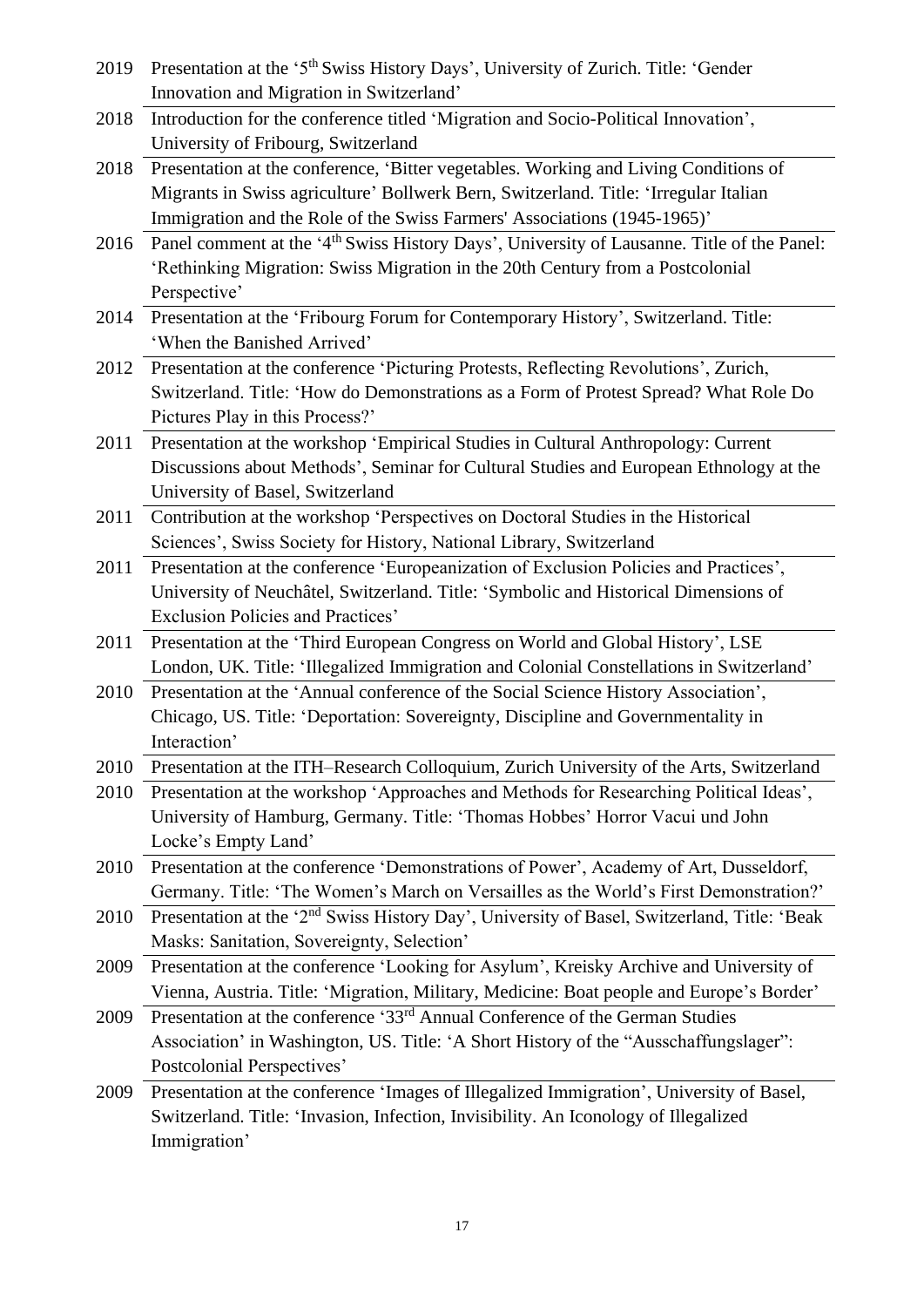- 2008 'Presentation at the conference 'Body and medium, a cooperation between Eikones and the School of Design Karlsruhe', University of Basel, Switzerland. Title: 'The image of the body politic'
- 2008 Panel Swiss Study Foundation for outstanding students at the Conference 'The University in our Times', Monte Verità, Switzerland
- 2008 Presentation at the conference 'Images of Power The Power of Images', University of Basel, Switzerland. Title: 'The Leviathan and the beaked masks that have fallen out of the picture'
- 2007 Presentation at the conference 'New World Cartographies: Mapping America', organized by the University of Oxford, UK and the American Museum in Britain, UK. Title: 'Carleton Watkins: Photography as Cartography'
- 2007 Presentation at the conference 'Borders and Boundaries', Monte Verità, Switzerland. Title: 'Border contingency and the tendency towards border transparency'
- 2006 Presentation at the conference 'Mapping Globalization', Universität Mannheim, Germany. Title: 'From the border wiper to the evidence of the border'

## **ACTIVE PARTICIPATION IN OTHER EVENTS**

- 2022 Book launch *'Schwarzenbacheffekt'*, PROGR Bern, Switzerland
- 2021 MC and Working Group Meeting Cost Action 'Women on the Move', hybrid event (in presence in Budapest and online)
- 2012 Book launch *'Postkoloniale Schweiz'*, Klio Bookstore Zurich, Switzerland
- 2011 Book launch '*Eine gestische Geschichte der Grenze*', Anne-Marie Pfister Bookshop Basel, Switzerland
- 2010 Moderation, together with Dominique Rudin, of 'Propaganda! Students present insights into Swiss political filmmaking' at the Stadtkino Basel, Switzerland
- 2010 Presentation at the lecture series titled 'Zones of Contact and Spaces of Projection' at the Centre for Cultural Topography, University of Basel, Switzerland
- 2010 Chair of the discussion on 'How we imagine higher education in the 21<sup>st</sup> century', University of Zurich, Switzerland

## **CONFERENCES, EVENTS AND PANELS CO-ORGANIZED**

- 2022 Panel for the XXIII International Committee of Historical Sciences Congress together with infoclio.ch, Title: 'Migration and Socio-Political Innovation. Comparing Historical Case Studies', in Poznan, Poland, with Anna Badino, João De Athayde, Francesca Falk, Gunlög Fur
- 2022 Panel discussion for the  $6<sup>th</sup>$  Swiss History Days on the social perception of the study of history, career prospects and positioning strategies of the discipline
- 2022 Panel for the 6<sup>th</sup> Swiss History Days with Christof Mauch and Leander Diener, University of Geneva, Switzerland. Title: 'The historian in the climate turnaround'
- 2022 Project day of the research cooperation MIKO, University of Bern, Switzerland
- 2022 MOVE: Cultural encounters in music, art and literature, Centre for Global Studies (CGS) Forum, organized together with Yvette Bürki, Julia Eckert, Jonas Frey, Lea Hagmann, Mirko Novak, Annick Payne, Nadia Radwan, Susanne Rutishauser, Carmen Scheide, Sabine Strasser, Britta Sweers, PROGR Bern
- 2022 Film screening of 'Une histoire à soi' (Amandine Gay) together with the history student council, University of Bern, Switzerland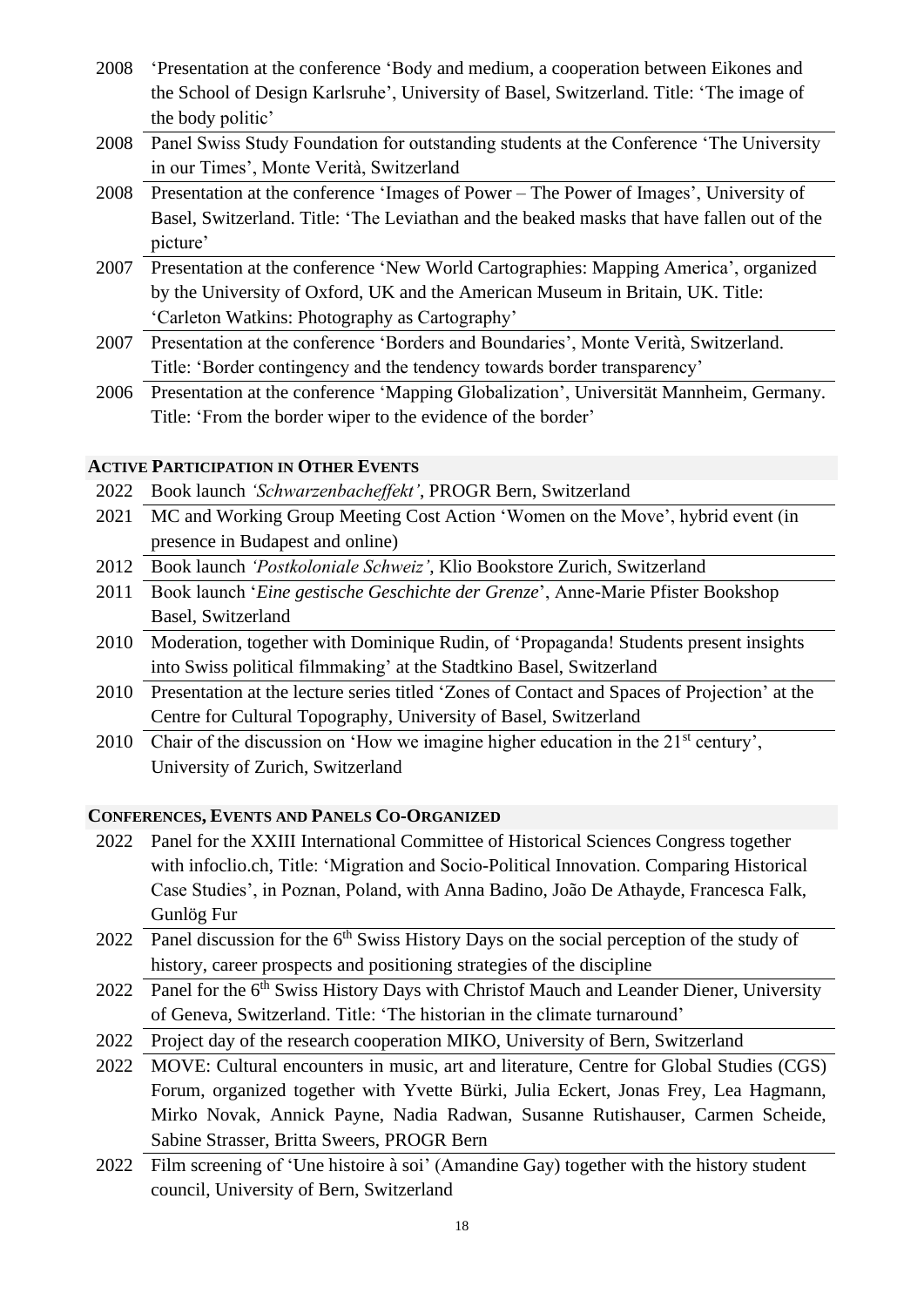- 2021 Studying in pandemic times difficulties and possibilities for action, an online event organized jointly with the history student council, University of Bern, Switzerland
- 2020 Project day of the research cooperation MIKO, University of Bern, Switzerland
- 2020 When votes and their consequences 'traumatise' and politicise people. A digital debate with Melinda Nadj Abonji, Mohamed Wa Baile, Arber Bullakaj, Francesca Falk, Kaspar Surber, University of Bern, Switzerland
- 2020 Conference and podium discussion at the University of Bern, Switzerland. Topic: The 'Schwarzenbach' Vote of 1970, with Kaspar Surber, Concetto Vecchio, Marina Frigerio and various Swiss archives and other institutions (cancelled due to corona)
- 2020 Workshop and podium discussion at the University of Bern, Switzerland. Topic: Stories of Success: Equality Measures of Universities in Dialogue*,* with Christian Leumann (rector of the University of Bern), Eva Demerouti, Caroline Frey, Britta Lundström, Sabine Bieri, Francesca Falk (cancelled due to corona)
- 2019 Podium discussion at the University of Fribourg, Switzerland. Topic: The Academic Manifesto for the Feminist Strike, with Sarah Baumann, Astrid Epiney (rector of the University of Fribourg), Pascal Gygax, Pauline Milani
- 2019 Co-organizer of the conference 'Historical Sciences and Gender Justice', Swiss Society for History, with Bernard Andenmatten, Lucas Burkart, Julia Cahenzli, Francesca Falk, Lina Gafner, Alix Heiniger, Sabine Kradolfer, Julia Richers, Simon Teuscher, Regina Wecker, National Library, Switzerland
- 2019 Panel for the 5<sup>th</sup> Swiss History Days with Barbara Lüth. Title: 'How is the connection between wealth, work and migration in Switzerland addressed in recent publications and projects?' With Damir Skenderovic and Moritz Mähr, University of Zurich, Switzerland
- 2019 Keynote from Iman Attia and a workshop at the University of Fribourg, Switzerland, with Damir Skendorovic and Linda Ratschiller
- 2019 Annual conference of the doctoral programme 'Migration and Postcolonialism' at the Münchenwiler Castle, Switzerland, with Damir Skendorovic, Christina Späti, and Linda Ratschiller
- 2018 Annual conference of the doctoral programme of 'Migration and Postcolonialism' at the Centre Loewenberg, Murten, Switzerland, with Damir Skendorovic, and Linda Ratschiller
- 2018 Conference titled 'Migration and Socio-Political Innovation' at the University of Fribourg, Switzerland, together with infoclio.ch
- 2017 Annual conference of the doctoral programme 'Migration and Postcolonialism' at Münchenwiler Castle, Switzerland, with Damir Skendorovic, Christina Späti, and Linda Ratschiller
- 2017 Keynote from Matthias Middell and a workshop at the University of Fribourg, Switzerland, with Linda Ratschiller
- 2015 Annual conference of the doctoral programme 'Migration and Postcolonialism' at the Centre Loewenberg, Murten, Switzerland, with Damir Skendorovic, Christina Späti, and Linda Ratschiller
- 2015 Keynote from Saskia Sassen and a workshop at the University of Fribourg, Switzerland, with Damir Skendorovic, Christina Späti, and Linda Ratschiller
- 2015 Panel kritnet-conference with Rohit Jain, Kijan Espahangizi, Juliane Karakayali, Vassilis Tsianos, Nikita Dhawan, Sandro Mezzadra, Patricia Purtschert, Zurich, Switzerland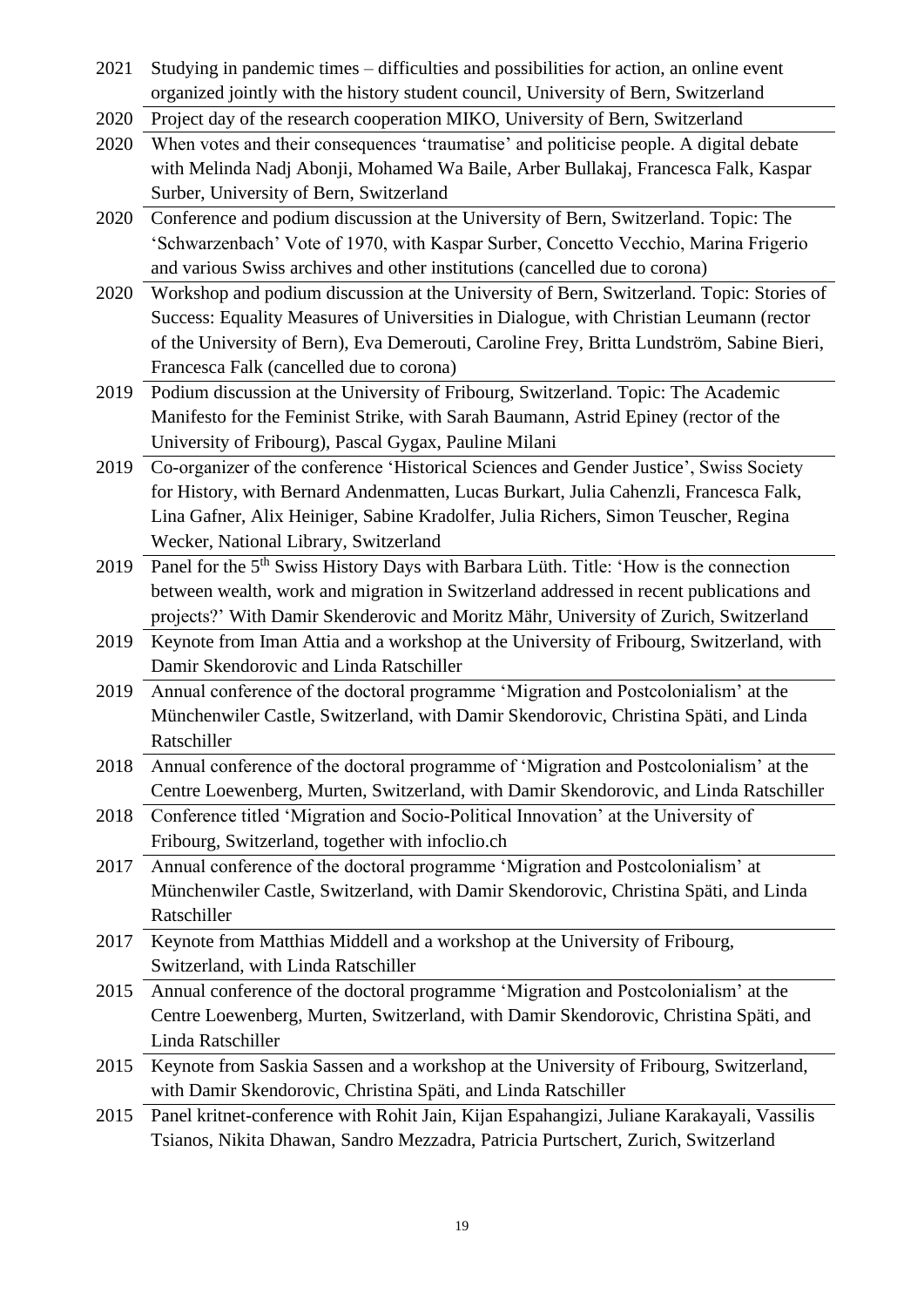| 2014 | Annual conference of the doctoral programme 'Migration and Postcolonialism' at the<br>Centre Loewenberg, Murten, Switzerland, with Damir Skendorovic, Christina Späti,                                                                                                                          |
|------|-------------------------------------------------------------------------------------------------------------------------------------------------------------------------------------------------------------------------------------------------------------------------------------------------|
| 2013 | Linda Ratschiller<br>International workshop titled 'Colonialism without Colonies', with Patricia Purtschert and<br>Barbara Lüthi, ETH Zurich, Switzerland                                                                                                                                       |
| 2012 | Co-organizer of the conference titled 'Publishing in the Historical Sciences', Swiss<br>Society for History, National Library, Switzerland                                                                                                                                                      |
| 2012 | Conference titled 'Picturing Protests, Reflecting Revolutions', jointly held by the<br>University of Zurich, the ETH, and the Zurich University of the Arts, Switzerland, with<br>Sarah Farag and Florian Kappeler                                                                              |
| 2011 | Co-organizer of the workshop titled 'Perspectives on Doctoral Studies in the Historical<br>Sciences', Swiss Society for History, National Library, Switzerland                                                                                                                                  |
| 2011 | Conference titled 'Revolt, Surprise Attack, Demonstration' at Zurich University of the<br>Arts, Switzerland, with Roberto Nigro and Gabriel Hürlimann                                                                                                                                           |
| 2010 | Conference titled 'Demonstrations of Power' at the Academy of Art Dusseldorf,<br>Germany, with Ludger Schwarte, Roberto Nigro, and Gabriel Hürlimann                                                                                                                                            |
| 2010 | Member of the organizing committee of the 2 <sup>nd</sup> Swiss History Days (more than 700<br>participants)                                                                                                                                                                                    |
| 2010 | Responsible, with Luís Salgado, for the Panel 'Border Hygiene' at the 2 <sup>nd</sup> Swiss History<br>Days with Silvia Berger, Matthias Hirt, Patrick Kury, Luise Müller, Lucas Burkard,<br>Philipp Sarasin                                                                                    |
| 2009 | 'Images of Illegalized Immigration', with Christine Bischoff and Sylvia Kafehsy,<br>University of Basel, Switzerland                                                                                                                                                                            |
| 2009 | 'Image, Economy', together with Sylwia Chomentowska, with Alexander Nützenadel, Urs<br>Stäheli, and Philip Ursprung, among others, University of Basel, Switzerland                                                                                                                             |
| 2008 | Organization of the conference titled 'Iconotopoi: Current Academic Practices in the<br>Study of Images', with Tamar Tembeck, McGill University, Montreal, Canada                                                                                                                               |
| 2008 | Lecture series titled 'Image, Economy', together with Emmanuel Alloa and Sylwia<br>Chomentowska, with Giorgio Agamben, Chantal Mouffe, Marie-José Mondzain, Achatz<br>von Müller, Jakob Tanner, Matthias Bruhn, Aleida Assmann, Georg Franck, among<br>others, University of Basel, Switzerland |
| 2007 | Lecture series titled 'Image, Violence', together with Mladen Gladić, with Oliver<br>Marchart, Cornelia Vismann, Dirk Setton, Valentin Groebner, Olivier Razac, Tom Holert,                                                                                                                     |

**REVIEWS AND MEDIA COVERAGE ON MY PUBLICATIONS AND PROJECTS**

**Afrika Süd**, review *Postcolonial Switzerland*, 3/2013, 38–39

University of Basel, Switzerland

**Alma & Georges** – **Le magazine web de l'Université de Fribourg**, interview, [https://www3.unifr.ch/alma-georges/articles/2018/migration-hat-in-der-schweiz-die](https://www3.unifr.ch/alma-georges/articles/2018/migration-hat-in-der-schweiz-die-gleichberechtigung-vorangebracht?lang=de)[gleichberechtigung-vorangebracht?lang=de,](https://www3.unifr.ch/alma-georges/articles/2018/migration-hat-in-der-schweiz-die-gleichberechtigung-vorangebracht?lang=de) 26.2.2018

**---** [interview, https://www3.unifr.ch/alma-georges/articles/2019/ich-finde-das-manifest-uberhaupt](file:///C:/Users/ff19x243/My%20Tresors/Documents/bewerbung/Lebenslauf/---%20interview,%20https:/www3.unifr.ch/alma-georges/articles/2019/ich-finde-das-manifest-uberhaupt-nicht-radikal%3flang=de)[nicht-radikal?lang=de,](file:///C:/Users/ff19x243/My%20Tresors/Documents/bewerbung/Lebenslauf/---%20interview,%20https:/www3.unifr.ch/alma-georges/articles/2019/ich-finde-das-manifest-uberhaupt-nicht-radikal%3flang=de) 2.5.2019

**Appenzeller Volksfreund**, *Men, Women, Democratic Rights*, 2.6.2009, 7

**---** reporting on the event at the *Centro Italiano* in Appenzell, 13.1.2018

**Australian Journal of Political Science**, review *Eine gestische Geschichte der Grenze*, 47/2, 2012, 311–316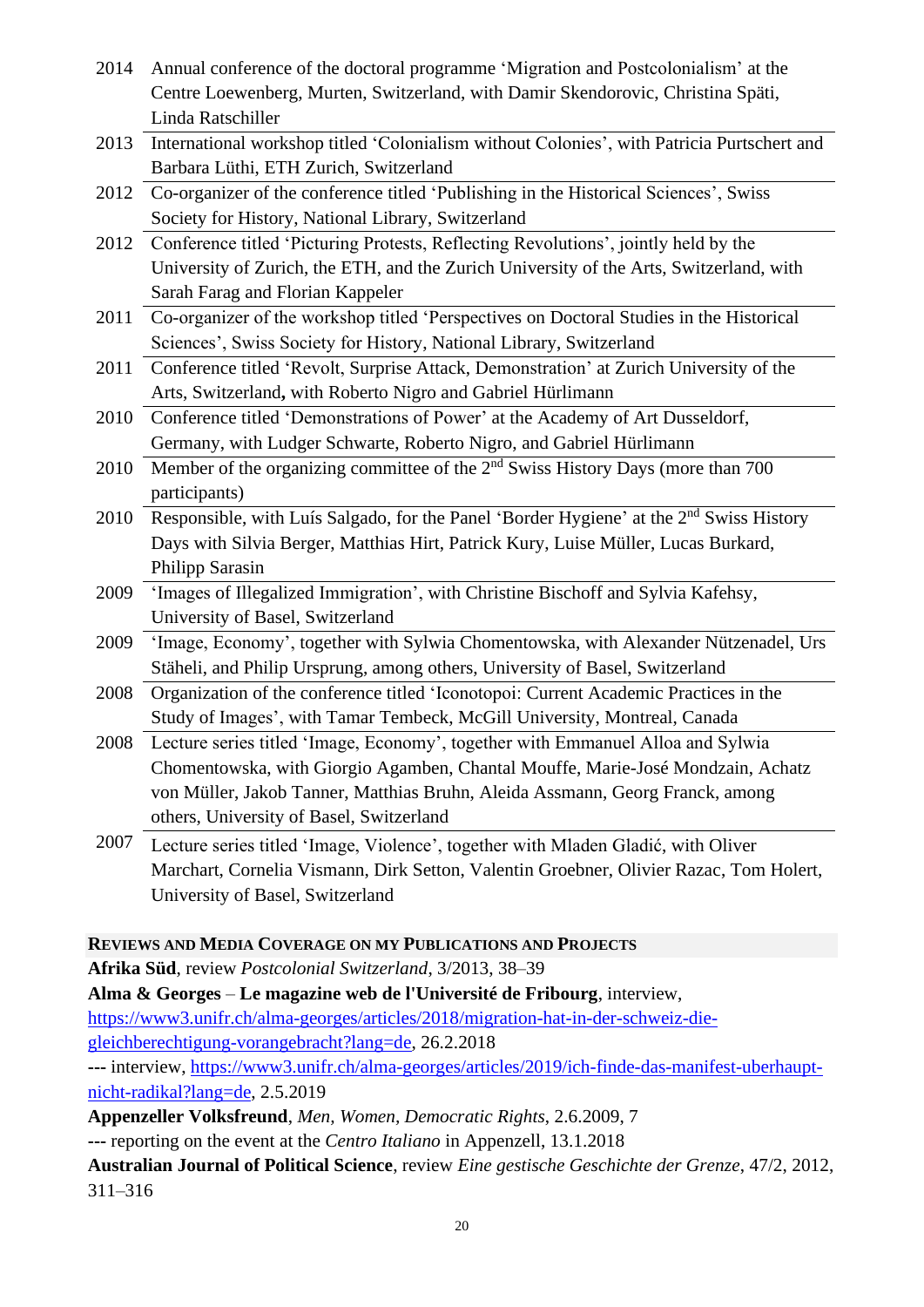**Azione,** *Femminismo, i nostri progressi grazie anche alle immigrate italiane [https://www.azione.ch/societa/dettaglio/articolo/femminismo-i-nostri-progressi-grazie-anche-alle](https://www.azione.ch/societa/dettaglio/articolo/femminismo-i-nostri-progressi-grazie-anche-alle-immigrate-italiane.html)[immigrate-italiane.html](https://www.azione.ch/societa/dettaglio/articolo/femminismo-i-nostri-progressi-grazie-anche-alle-immigrate-italiane.html)*, 8.2.2021

**Baslerstab** interview, 9.12.2010, 7

**Berner Oberländer**, review *Postcolonial Switzerland*, 17.08.2012

**Berner Zeitung**, Koloniale S*puren in Bern*,

[https://www.bernerzeitung.ch/kultur/diverses/Koloniale-Spuren-in-Bern/story/24866583,](https://www.bernerzeitung.ch/kultur/diverses/Koloniale-Spuren-in-Bern/story/24866583) 21.3.2015 **---** *Petition für das Gosteli-Archiv eingereicht, [https://www.bernerzeitung.ch/petition-fuer-das](https://www.bernerzeitung.ch/petition-fuer-das-gosteli-archiv-eingereicht-346349245898)[gosteli-archiv-eingereicht-346349245898](https://www.bernerzeitung.ch/petition-fuer-das-gosteli-archiv-eingereicht-346349245898)*, 2.6.2020

**Bulletin Solidarité Sans Frontière**, review *Eine gestische Geschichte der Grenze*, 3/2012, 11 **Bund**, [https://www.derbund.ch/hilferuf-fuer-gosteli-archiv-616645837360,](https://www.derbund.ch/hilferuf-fuer-gosteli-archiv-616645837360) 21.4.2020

**BSZ**, [https://www.studizytig.ch/sub-seiten/wir-streiken,](https://www.studizytig.ch/sub-seiten/wir-streiken/) 16.5.2019

**Clio, Femmes, Genre, Histoire**, review *Gender Innovation and Migration in Switzerland*, [https://journals.openedition.org/clio/17907,](https://journals.openedition.org/clio/17907) 51/2020

**Comparativ**, Zeitschrift für Globalgeschichte und vergleichende Gesellschaftsforschung, review *Postcolonial Switzerland*, 1/2014, 115–121

**Corriere dell'Italianità,** Il ruolo dei migranti per l'innovazione di genere,

[https://corriereitalianita.ch/il-ruolo-dei-migranti-per-linnovazione-di-genere,](https://corriereitalianita.ch/il-ruolo-dei-migranti-per-linnovazione-di-genere) 3.9.2020

**Deutschlandfunk**, *Die Wirkung neuer Protestbewegungen im Blick*,

[http://www.deutschlandfunk.de/die-wirkung-neuer-protestbewegungen-im-](http://www.deutschlandfunk.de/die-wirkung-neuer-protestbewegungen-im-blick.1148.de.html?dram:article_id=180903)

[blick.1148.de.html?dram:article\\_id=180903,](http://www.deutschlandfunk.de/die-wirkung-neuer-protestbewegungen-im-blick.1148.de.html?dram:article_id=180903) 26.01.2012

**Die Zeit Schweiz**, interview, [https://www.zeit.de/2019/22/emanzipation-frauen-migrantinnen](https://www.zeit.de/2019/22/emanzipation-frauen-migrantinnen-italienerinnen-schweiz-francesca-falk)[italienerinnen-schweiz-francesca-falk,](https://www.zeit.de/2019/22/emanzipation-frauen-migrantinnen-italienerinnen-schweiz-francesca-falk) 23.5.2019, 13

**Eidgenössische Migrationskommission**, *Die 1970er Jahre – Gastarbeiter,* 

*Überfremdungsinitiativen und der Widerstand dagegen,* 

[https://www.ekm.admin.ch/ekm/de/home/dokumentation/podcasts/wir-sind-hier-50-jahre.html,](https://www.ekm.admin.ch/ekm/de/home/dokumentation/podcasts/wir-sind-hier-50-jahre.html) 30.4.2020

**Etü**, HistorikerInnen-Zeitschrift, review *Postcolonial Switzerland*, 9/2012

**FIZ Magazin**, review *Gender Innovation and Migration in Switzerland*, 11/2019, 6

**Gender Campus**, review *Gender Innovation and Migration in Switzerland*, 3/2019

**Heidi.News**, *Les maigres victoires du Manifeste académique un an après la grève féministe,* 

[https://www.heidi.news/sciences/les-maigres-victoires-du-manifeste-academique-un-an-apres-la](https://www.heidi.news/sciences/les-maigres-victoires-du-manifeste-academique-un-an-apres-la-greve-feministe)[greve-feministe,](https://www.heidi.news/sciences/les-maigres-victoires-du-manifeste-academique-un-an-apres-la-greve-feministe) 11.6.2020

**Historisches Institut Bern***,* Podcast*,* Wie die 'Schwarzenbach-Initiative' Menschen traumatisiert (und politisiert) hat

[https://www.hist.unibe.ch/unibe/portal/fak\\_historisch/dga/hist/content/e11168/e1033615/e1033623/](https://www.hist.unibe.ch/unibe/portal/fak_historisch/dga/hist/content/e11168/e1033615/e1033623/e1123817/e1123819/Schwarzenbach-bearbeitetonline-audio-converter.com_ger.mp3) [e1123817/e1123819/Schwarzenbach-bearbeitetonline-audio-converter.com\\_ger.mp3,](https://www.hist.unibe.ch/unibe/portal/fak_historisch/dga/hist/content/e11168/e1033615/e1033623/e1123817/e1123819/Schwarzenbach-bearbeitetonline-audio-converter.com_ger.mp3) 8.10.2020

**Hommage 2021**, [https://hommage2021.ch/botschafterinnen/francesca-falk-ueber-das-projekt](https://hommage2021.ch/botschafterinnen/francesca-falk-ueber-das-projekt-hommage2021)[hommage2021,](https://hommage2021.ch/botschafterinnen/francesca-falk-ueber-das-projekt-hommage2021) 17.3.2021

--- [https://hommage2021.ch/botschafterinnen/francesca-falk-ueber-das-grosse-demokratiedefizit](https://hommage2021.ch/botschafterinnen/francesca-falk-ueber-das-grosse-demokratiedefizit-der-schweiz)[der-schweiz,](https://hommage2021.ch/botschafterinnen/francesca-falk-ueber-das-grosse-demokratiedefizit-der-schweiz) 17.3.2021

[https://hommage2021.ch/botschafterinnen/francesca-falk-ueber-die-ersten-studentinnen,](https://hommage2021.ch/botschafterinnen/francesca-falk-ueber-die-ersten-studentinnen) 17.3.2021

**Horizonte**, das Schweizer Forschungsmagazin, review *Gender Innovation and Migration in Switzerland*, 3/2019 [https://www.horizonte-magazin.ch/2019/03/07/pionierinnen-mit](https://www.horizonte-magazin.ch/2019/03/07/pionierinnen-mit-migrationshintergrund/?fbclid=IwAR1Hfjux8CdqWRbNkW6XDmhC7lvQM35bUkR-oiZCiK3lfrCxSM0m_n78EtU)[migrationshintergrund/?fbclid=IwAR1Hfjux8CdqWRbNkW6XDmhC7lvQM35bUkR-](https://www.horizonte-magazin.ch/2019/03/07/pionierinnen-mit-migrationshintergrund/?fbclid=IwAR1Hfjux8CdqWRbNkW6XDmhC7lvQM35bUkR-oiZCiK3lfrCxSM0m_n78EtU)

[oiZCiK3lfrCxSM0m\\_n78EtU,](https://www.horizonte-magazin.ch/2019/03/07/pionierinnen-mit-migrationshintergrund/?fbclid=IwAR1Hfjux8CdqWRbNkW6XDmhC7lvQM35bUkR-oiZCiK3lfrCxSM0m_n78EtU) 7.3.2019

**---** [https://www.horizons-mag.ch/2019/03/07/migrant-pioneers,](https://www.horizons-mag.ch/2019/03/07/migrant-pioneers) 7.3.2019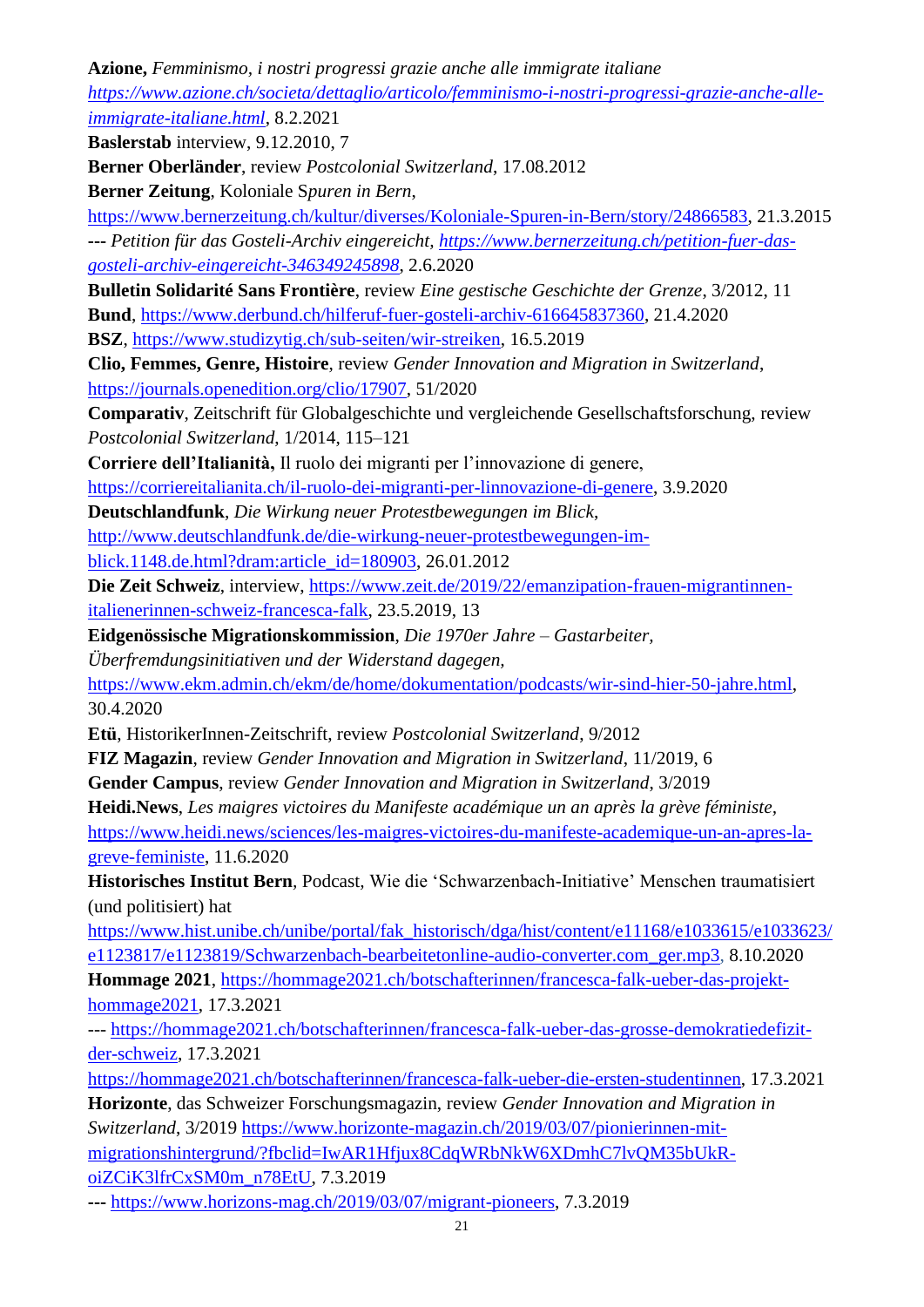**---** [https://www.revue-horizons.ch/2019/03/07/comment-les-migrantes-ont-emancipe-la-suisse,](https://www.revue-horizons.ch/2019/03/07/comment-les-migrantes-ont-emancipe-la-suisse) 7.3.2019

**H-Soz-u-Kult**, Kommunikation und Fachinformation für die Geschichtswissenschaften, review *Gender Innovation and Migration in Switzerland,* 

[https://www.hsozkult.de/publicationreview/id/reb-28059,](https://www.hsozkult.de/publicationreview/id/reb-28059) 7.10.2020

**---** review *Postcolonial Switzerland* [https://www.hsozkult.de/review/id/reb-21374?title=p](https://www.hsozkult.de/review/id/reb-21374?title=p-purtschert-hrsg-postkoloniale-schweiz&recno=3&q=francesca%20falk&sort=newestPublished&fq=&total=5)[purtschert-hrsg-postkoloniale-](https://www.hsozkult.de/review/id/reb-21374?title=p-purtschert-hrsg-postkoloniale-schweiz&recno=3&q=francesca%20falk&sort=newestPublished&fq=&total=5)

[schweiz&recno=3&q=francesca%20falk&sort=newestPublished&fq=&total=5,](https://www.hsozkult.de/review/id/reb-21374?title=p-purtschert-hrsg-postkoloniale-schweiz&recno=3&q=francesca%20falk&sort=newestPublished&fq=&total=5) 23.9.2014

**International Migration Review**, review *Images of Illegalized Immigration*: 47/1, 2013, 241–242, <https://onlinelibrary.wiley.com/doi/full/10.1111/imre.12020>

**iz3w**, Informationszentrum 3. Welt, review *Eine gestische Geschichte der Grenze* 330/2012, [https://www.iz3w.org/zeitschrift/ausgaben/330\\_arabischer\\_fruehling/rez4\\_falk](https://www.iz3w.org/zeitschrift/ausgaben/330_arabischer_fruehling/rez4_falk)

**---** review *Postcolonial Switzerland* 334/2013

[https://www.iz3w.org/zeitschrift/ausgaben/334\\_antiziganismus/postkoloniale\\_schweiz#!prettyPhot](https://www.iz3w.org/zeitschrift/ausgaben/334_antiziganismus/postkoloniale_schweiz#!prettyPhoto/0/)  $o/0/$ 

**Journal B,** [https://journal-b.ch/artikel/warum-erhalten-wir-nicht-diese-moeglichkeiten/,](https://journal-b.ch/artikel/warum-erhalten-wir-nicht-diese-moeglichkeiten/) 31.3.2022 **Journal of Ethnic and Migration Studies**, review *Images of Illegalized Immigration*, 38/10, 2012, 1701–1702

**Journal of Interdisciplinary History of Ideas**, review *Eine gestische Geschichte der Grenze*, 1/2/5, 2012, 15-19

**kultuRRevolution**, Zeitschrift für angewandte Diskurstheorie, review *Grenzverwischer,* February 2009

**Kurz-Nachrichten**, [https://www.gertrudkurz.ch/kurznachrichten/,](https://www.gertrudkurz.ch/kurznachrichten/) November 2011

**Küsnachter**, article about my lecture, 31.1.2019, 3

**Lambda Nachrichten**, review *Grenzverwischer*, 2009, 7–8

**Latele, Diversité**, 7.7.2019

**Le Courrier**, reprint of the article published in Horizonte, 3/2019,

[https://lecourrier.ch/2019/03/13/comment-les-migrantes-ont-emancipe-la-suisse/,](https://lecourrier.ch/2019/03/13/comment-les-migrantes-ont-emancipe-la-suisse/) 13.3.2019 **Le Temps**, interview, [https://www.letemps.ch/suisse/francesca-falk-limmigration-accelere](https://www.letemps.ch/suisse/francesca-falk-limmigration-accelere-lemancipation-feminine-suisse)[lemancipation-feminine-suisse,](https://www.letemps.ch/suisse/francesca-falk-limmigration-accelere-lemancipation-feminine-suisse) 14.6.2019

**Lokalinfo**, article about my lecture, [https://www.lokalinfo.ch/news/artikel/immigrantinnen](https://www.lokalinfo.ch/news/artikel/immigrantinnen-emanzipieren-die-schweiz)[emanzipieren-die-schweiz,](https://www.lokalinfo.ch/news/artikel/immigrantinnen-emanzipieren-die-schweiz) 30.1.2019, 3

**Medaon**, Magazin für Jüdisches Leben in Forschung und Bildung, review *Grenzverwischer,* 2009, 3–5, [http://www.medaon.de/de/artikel/francesca-falk-grenzverwischer-jud-suess-und-das-dritte](http://www.medaon.de/de/artikel/francesca-falk-grenzverwischer-jud-suess-und-das-dritte-geschlecht-verschraenkte-diskurse-von-ausgrenzung)[geschlecht-verschraenkte-diskurse-von-ausgrenzung,](http://www.medaon.de/de/artikel/francesca-falk-grenzverwischer-jud-suess-und-das-dritte-geschlecht-verschraenkte-diskurse-von-ausgrenzung) 1.10.2009

**Missy Magazine**, feminist magazine, Dossier Flucht, 4/2014

**Neue Politische Literatur**, review *Eine gestische Geschichte der Grenze,* 1/2012, 169–170 **Neue Zürcher Zeitung**, review *Postcolonial Switzerland*, [https://www.nzz.ch/afrika-liegt-auch-in-](https://www.nzz.ch/afrika-liegt-auch-in-der-schweiz-1.17268519)

[der-schweiz-1.17268519](https://www.nzz.ch/afrika-liegt-auch-in-der-schweiz-1.17268519)*,* 22.06.2012

**---** review *Eine gestische Geschichte der Grenze*, 27.9.2011

**ORF**, Radiokolleg, *Über Grenzen*, 17–20.10.2011

**Pfarrei Forum**, 1.10.2019, 5

**Popp Off**, La crisi dell'esperimento Europa è permanente?,

[https://www.popoffquotidiano.it/2017/06/06/la-crisi-dellesperimento-europa-e-permanente/,](https://www.popoffquotidiano.it/2017/06/06/la-crisi-dellesperimento-europa-e-permanente/) 8.7.2017

**Radio Bern1,** interview on the topic of women's suffrage in Switzerland, 3.2.2021 **Radio Rabe**, Migrantische Landarbeiter\_innen in der Schweiz,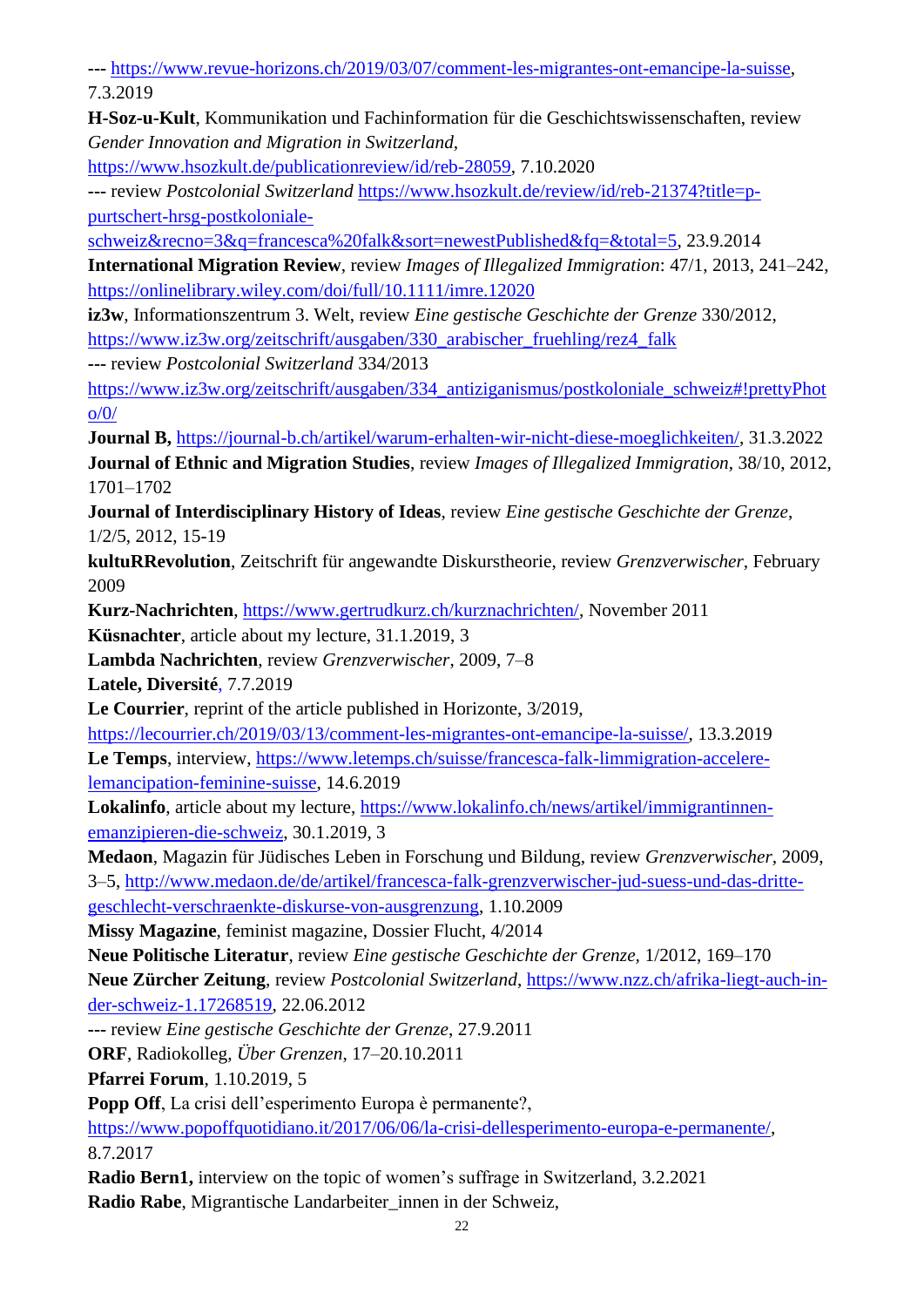[https://soundcloud.com/radiorabe/migrantische-landarbeiter\\_innen-in-der-schweiz,](https://soundcloud.com/radiorabe/migrantische-landarbeiter_innen-in-der-schweiz) 31.7.2018

**Radio Télévision Suisse RTS**, Nuovo, 27.5.2019

**Rai, TG3,** 14.6.2019

**Republik**, interview [https://www.republik.ch/2020/08/31/auch-das-paradies-kommt-an](https://www.republik.ch/2020/08/31/auch-das-paradies-kommt-an-grenzen?utm_source=newsletter&utm_medium=email&utm_campaign=republik%2Fnewsletter-editorial-nl-vom-31-08-2020)[grenzen?utm\\_source=newsletter&utm\\_medium=email&utm\\_campaign=republik%2Fnewsletter](https://www.republik.ch/2020/08/31/auch-das-paradies-kommt-an-grenzen?utm_source=newsletter&utm_medium=email&utm_campaign=republik%2Fnewsletter-editorial-nl-vom-31-08-2020)[editorial-nl-vom-31-08-2020,](https://www.republik.ch/2020/08/31/auch-das-paradies-kommt-an-grenzen?utm_source=newsletter&utm_medium=email&utm_campaign=republik%2Fnewsletter-editorial-nl-vom-31-08-2020) 1.9.2020

**Rheinsprung 11**, 3/2012, review *Eine gestische Geschichte der Grenze*

<https://rheinsprung11.unibas.ch/archiv/ausgabe-03/bildgeschichte.html>

**Rheintaler**, portrait, 13.2.2012, 35

**Sankt Galler Tagblatt**, reporting on the event at the *Centro Italiano* in Appenzell, 12.1.2018 **Schaffhauser Nachrichten**, [https://www.shn.ch/region/kanton/2018-02-14/migrantinnen-haben](https://www.shn.ch/region/kanton/2018-02-14/migrantinnen-haben-krippen-gefoerdert)[krippen-gefoerdert,](https://www.shn.ch/region/kanton/2018-02-14/migrantinnen-haben-krippen-gefoerdert) 14.2.2018

**Schweizerische Zeitschrift für Geschichte**, review *Eine gestische Geschichte der Grenze,* 62/3, 2012*,* 521–523

**---** review *Gender Innovation and Migration in Switzerland* 71/1, 2021, 222-223, [https://www.schwabeonline.ch/schwabe-](https://www.schwabeonline.ch/schwabe-xaveropp/elibrary/start.xav#__elibrary__%2F%2F*%5B%40attr_id%3D%27zeitschrift.10.24894%2F2296-6013.00080%27%5D__1623141854545)

[xaveropp/elibrary/start.xav#\\_\\_elibrary\\_\\_%2F%2F\\*%5B%40attr\\_id%3D%27zeitschrift.10.24894%](https://www.schwabeonline.ch/schwabe-xaveropp/elibrary/start.xav#__elibrary__%2F%2F*%5B%40attr_id%3D%27zeitschrift.10.24894%2F2296-6013.00080%27%5D__1623141854545) [2F2296-6013.00080%27%5D\\_\\_1623141854545,](https://www.schwabeonline.ch/schwabe-xaveropp/elibrary/start.xav#__elibrary__%2F%2F*%5B%40attr_id%3D%27zeitschrift.10.24894%2F2296-6013.00080%27%5D__1623141854545) 1.5.2021

**Shofar**, an Interdisciplinary Journal of Jewish Studies, review *Grenzverwischer*, [https://muse.jhu.edu/article/383903,](https://muse.jhu.edu/article/383903) 28/1, 2009, 173–175

**SNFinfo,** [https://www.youtube.com/watch?v=TXURNpPqeU4,](https://www.youtube.com/watch?v=TXURNpPqeU4) 23.6.2019

**Solothurner Zeitung**, [https://www.solothurnerzeitung.ch/solothurn/kanton-solothurn/ein-blutiges](https://www.solothurnerzeitung.ch/solothurn/kanton-solothurn/ein-blutiges-business-das-auch-nach-dem-verbot-noch-bluehte-131901877)[business-das-auch-nach-dem-verbot-noch-bluehte-131901877,](https://www.solothurnerzeitung.ch/solothurn/kanton-solothurn/ein-blutiges-business-das-auch-nach-dem-verbot-noch-bluehte-131901877) 14.11.2017

**Spectrum**, interview, [https://www.yumpu.com/fr/document/read/62830481/spectrum-3-2019,](https://www.yumpu.com/fr/document/read/62830481/spectrum-3-2019) 24.9.2019

**Studierendenschaft der Universität Bern (SUB)**, [interview,](file:///C:/Users/ff19x243/My%20Tresors/Documents/bewerbung/Lebenslauf/%20https/sub.unibe.ch/de/news/rueckblick-auf-den-frauenstreik-2019-201.html%23section-519)

[https://sub.unibe.ch/de/news/rueckblick-auf-den-frauenstreik-2019-201.html#section-519,](https://sub.unibe.ch/de/news/rueckblick-auf-den-frauenstreik-2019-201.html#section-519) 16.6.2020

**Surprise**, Aktiv in der Unsichtbarkeit,

[http://www.surprise.ngo/fileadmin/img/Strassenmagazin/Corona/Hefte/475/Surprise-475–Low-](http://www.surprise.ngo/fileadmin/img/Strassenmagazin/Corona/Hefte/475/Surprise-475–Low-PDF.pdf)[PDF.pdf,](http://www.surprise.ngo/fileadmin/img/Strassenmagazin/Corona/Hefte/475/Surprise-475–Low-PDF.pdf) 15.5.2020, 24-25

**Swissinfo.ch**, [https://www.swissinfo.ch/ger/wie-viele-fluechtlinge-die-schweiz-wirklich](https://www.swissinfo.ch/ger/wie-viele-fluechtlinge-die-schweiz-wirklich-aufnimmt/47553194?utm_campaign=teaser-in-channel&utm_content=o&utm_source=swissinfoch&utm_medium=display)[aufnimmt/47553194,](https://www.swissinfo.ch/ger/wie-viele-fluechtlinge-die-schweiz-wirklich-aufnimmt/47553194?utm_campaign=teaser-in-channel&utm_content=o&utm_source=swissinfoch&utm_medium=display) 4.5.2022

**---** [https://www.swissinfo.ch/eng/business/how-welcoming-is-switzerland-for-refugees--/47562896,](https://www.swissinfo.ch/eng/business/how-welcoming-is-switzerland-for-refugees--/47562896) 4.5.2022

**---** [https://www.swissinfo.ch/spa/cu%C3%A1ntos-refugiados-acoge-suiza-en](https://www.swissinfo.ch/spa/cu%C3%A1ntos-refugiados-acoge-suiza-en-comparaci%C3%B3n-con-el-resto-de-europa/47561154)[comparaci%C3%B3n-con-el-resto-de-europa/47561154,](https://www.swissinfo.ch/spa/cu%C3%A1ntos-refugiados-acoge-suiza-en-comparaci%C3%B3n-con-el-resto-de-europa/47561154) 4.5.2022

**---** [https://www.swissinfo.ch/por/quantos-refugiados-a-su%C3%AD%C3%A7a-j%C3%A1](https://www.swissinfo.ch/por/quantos-refugiados-a-su%C3%AD%C3%A7a-j%C3%A1-acolheu/47554594) [acolheu/47554594,](https://www.swissinfo.ch/por/quantos-refugiados-a-su%C3%AD%C3%A7a-j%C3%A1-acolheu/47554594) 4.5.2022

- **---** <https://www.swissinfo.ch/chi/business/47563948> (in Chinese), 4.5.2022
- **---** [https://www.swissinfo.ch/fre/combien-de-personnes-r%C3%A9fugi%C3%A9es-la-suisse](https://www.swissinfo.ch/fre/combien-de-personnes-r%C3%A9fugi%C3%A9es-la-suisse-accueille-t-elle-r%C3%A9ellement-/47563408)[accueille-t-elle-r%C3%A9ellement-/47563408,](https://www.swissinfo.ch/fre/combien-de-personnes-r%C3%A9fugi%C3%A9es-la-suisse-accueille-t-elle-r%C3%A9ellement-/47563408) 4.5.2022
- **---** <https://www.swissinfo.ch/ara/business/47563258> (in Arabic), 4.5.2022
- **---** [https://www.swissinfo.ch/rus/business/47555678](https://www.swissinfo.ch/rus/business/%D1%81%D0%BA%D0%BE%D0%BB%D1%8C%D0%BA%D0%BE-%D0%B1%D0%B5%D0%B6%D0%B5%D0%BD%D1%86%D0%B5%D0%B2-%D0%BD%D0%B0-%D1%81%D0%B0%D0%BC%D0%BE%D0%BC-%D0%B4%D0%B5%D0%BB%D0%B5-%D0%BF%D1%80%D0%B8%D0%BD%D0%B8%D0%BC%D0%B0%D0%B5%D1%82-%D1%83-%D1%81%D0%B5%D0%B1%D1%8F-%D1%88%D0%B2%D0%B5%D0%B9%D1%86%D0%B0%D1%80%D0%B8%D1%8F-/47555678) (in Russian), 4.5.2022
- **---** <https://www.swissinfo.ch/jpn/business/47564128> (in Japanese), 4.5.2022
- **---** [https://www.swissinfo.ch/ita/economia/quante-persone-rifugiate-accoglie-davvero-la-svizzera-](https://www.swissinfo.ch/ita/economia/quante-persone-rifugiate-accoglie-davvero-la-svizzera-/47566478) [/47566478,](https://www.swissinfo.ch/ita/economia/quante-persone-rifugiate-accoglie-davvero-la-svizzera-/47566478) 4.5.2022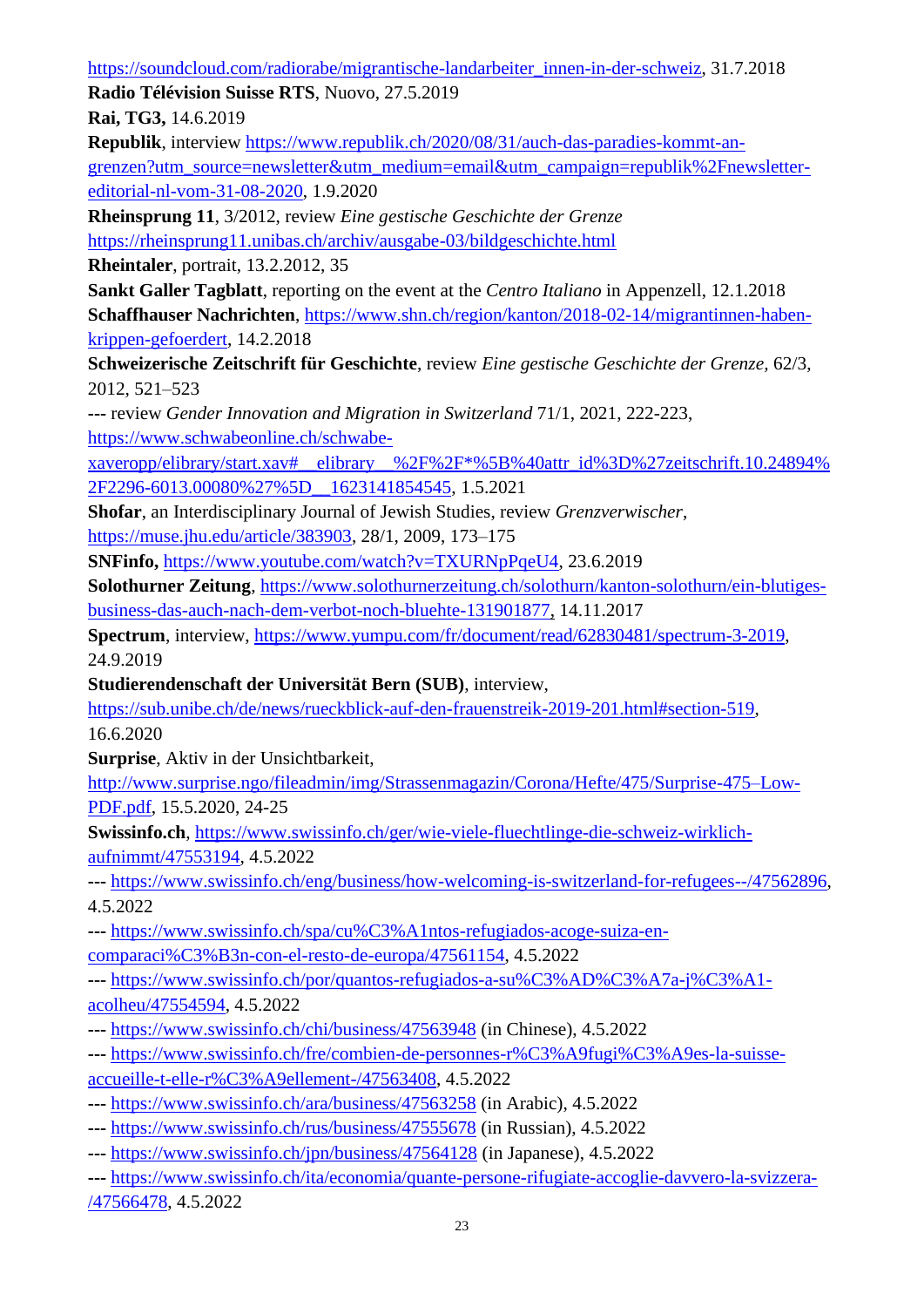**---** [https://www.swissinfo.ch/ita/immigrazione-italiana-svizzera-donne/44884986,](https://www.swissinfo.ch/ita/immigrazione-italiana-svizzera-donne/44884986) 5.5.2019

**---** [https://www.swissinfo.ch/ger/immigration\\_wie-auslaenderinnen-die-emanzipation-in-der](https://www.swissinfo.ch/ger/immigration_wie-auslaenderinnen-die-emanzipation-in-der-schweiz-foerderten/44916586)[schweiz-foerderten/44916586,](https://www.swissinfo.ch/ger/immigration_wie-auslaenderinnen-die-emanzipation-in-der-schweiz-foerderten/44916586) 5.5.2019

**---** [https://www.swissinfo.ch/fre/nouveau-regard-sur-l-immigration\\_les-femmes-](https://www.swissinfo.ch/fre/nouveau-regard-sur-l-immigration_les-femmes-%C3%A9trang%C3%A8res-ont-contribu%C3%A9-%C3%A0-l-%C3%A9mancipation-en-suisse/44914306)

[%C3%A9trang%C3%A8res-ont-contribu%C3%A9-%C3%A0-l-%C3%A9mancipation-en](https://www.swissinfo.ch/fre/nouveau-regard-sur-l-immigration_les-femmes-%C3%A9trang%C3%A8res-ont-contribu%C3%A9-%C3%A0-l-%C3%A9mancipation-en-suisse/44914306)[suisse/44914306,](https://www.swissinfo.ch/fre/nouveau-regard-sur-l-immigration_les-femmes-%C3%A9trang%C3%A8res-ont-contribu%C3%A9-%C3%A0-l-%C3%A9mancipation-en-suisse/44914306) 5.5.2019

**---** [https://www.swissinfo.ch/spa/nuevo-enfoque-de-la-inmigraci%C3%B3n\\_las-extranjeras-que](https://www.swissinfo.ch/spa/nuevo-enfoque-de-la-inmigraci%C3%B3n_las-extranjeras-que-contribuyeron-a-la-emancipaci%C3%B3n-en-suiza/44962280)[contribuyeron-a-la-emancipaci%C3%B3n-en-suiza/44962280,](https://www.swissinfo.ch/spa/nuevo-enfoque-de-la-inmigraci%C3%B3n_las-extranjeras-que-contribuyeron-a-la-emancipaci%C3%B3n-en-suiza/44962280) 16.5.2019

**--** [https://www.swissinfo.ch/ita/immigrazione-italiani--lavoro-svizzera/44901868,](https://www.swissinfo.ch/ita/immigrazione-italiani--lavoro-svizzera/44901868) 8.5.2019 **Swiss Radio and Television SRF**, **'***Einfach Politik,*

[https://www.srf.ch/play/radio/redirect/detail/bfffd3ae-5b8a-46aa-adc2-8411ffceb424,](https://www.srf.ch/play/radio/redirect/detail/bfffd3ae-5b8a-46aa-adc2-8411ffceb424) 8.4.2022 **---**4x4 Podcast, [https://www.srf.ch/audio/4x4-podcast/die-schweiz-ist-nicht-immer-gleich-mit](https://www.srf.ch/audio/4x4-podcast/die-schweiz-ist-nicht-immer-gleich-mit-gefluechteten-umgegangen?id=12164102)[gefluechteten-umgegangen?id=12164102,](https://www.srf.ch/audio/4x4-podcast/die-schweiz-ist-nicht-immer-gleich-mit-gefluechteten-umgegangen?id=12164102) 22.3.2022

**---**Kontext, [https://www.srf.ch/play/radio/kontext/audio/emanzipation-und-migration-in-der](https://www.srf.ch/play/radio/kontext/audio/emanzipation-und-migration-in-der-schweiz-dauert-es-immer-lange?id=2734a907-d3ea-4005-a894-c0bb6ac00e93)[schweiz-dauert-es-immer-lange?id=2734a907-d3ea-4005-a894-c0bb6ac00e93,](https://www.srf.ch/play/radio/kontext/audio/emanzipation-und-migration-in-der-schweiz-dauert-es-immer-lange?id=2734a907-d3ea-4005-a894-c0bb6ac00e93) 13.6.2021

**---** [https://www.srf.ch/kultur/migration-und-emanzipation-wie-migrantinnen-die-schweizer](https://www.srf.ch/kultur/migration-und-emanzipation-wie-migrantinnen-die-schweizer-frauenrechte-vorantrieben)[frauenrechte-vorantrieben,](https://www.srf.ch/kultur/migration-und-emanzipation-wie-migrantinnen-die-schweizer-frauenrechte-vorantrieben) 13.6.2021

**---** Input, [https://www.srf.ch/sendungen/input/frauen-und-der-zweite-weltkrieg,](https://www.srf.ch/sendungen/input/frauen-und-der-zweite-weltkrieg) 10.5.2020

**---** Tagesgespräch, [https://www.srf.ch/sendungen/tagesgespraech/francesca-falk-was-ist-ein](https://www.srf.ch/sendungen/tagesgespraech/francesca-falk-was-ist-ein-schweizer-name)[schweizer-name,](https://www.srf.ch/sendungen/tagesgespraech/francesca-falk-was-ist-ein-schweizer-name) 30.6.2017

**---** Schweiz Aktuell, discussion '*Zunft zum Mohren'*, 16.5.2014

**---** *Propaganda films from Switzerland*, 23.2.2011

**---** Tagesschau, *Female Suffrage in Appenzell Ausserrhoden*, 30.06.2009

**St. Galler Tagblatt**, portrait, 8.2.2012, 9

**Stimme von und für Minderheiten**, review *Grenzverwischer*, 68/28 2008

**Süddeutsche Zeitung**, review of the workshop 'Image, Economy', 24.11.2009

**Swiss Journal of Sociology**, review *Postcolonial Switzerland*, 39/3, 2013*,* 607–609

**Tagesanzeiger**, [https://www.derbund.ch/klischees-und-fehlende-kitas-was-die-ukrainerinnen-in](https://www.derbund.ch/klischees-und-fehlende-kitas-was-die-ukrainerinnen-in-der-schweiz-erwartet-488506735755)[der-schweiz-erwartet-488506735755,](https://www.derbund.ch/klischees-und-fehlende-kitas-was-die-ukrainerinnen-in-der-schweiz-erwartet-488506735755) 21.3.2022

**Tageswoche**, review *Postcolonial Switzerland* 34/2012

**Telebasel**, Telebar talk, 10.1.2011

**---** Vernissage *Eine gestische Geschichte der Grenze,* 28.09.2011

**Traverse**, review *Gender Innovation and Migration in Switzerland,* 3/2019, 211-213

**Tsantsa**, Zeitschrift der Schweizerischen Ethnologischen Gesellschaft, review *Postcolonial Switzerland*, 18/2013, 123–125

**Uniaktuell – das Online-Magazin der Universität Bern**, interview,

[https://www.uniaktuell.unibe.ch/2020/50\\_jahre\\_schwarzenbach\\_abstimmung/index\\_ger.html,](https://www.uniaktuell.unibe.ch/2020/50_jahre_schwarzenbach_abstimmung/index_ger.html) 4.6.2020

**Unipress**, Forschung und Wissenschaft an der Universität Bern, Migration führte zu Emanzipation, [https://www.unibe.ch/aktuell/magazine/unipress/aktuelle\\_ausgabe/index\\_ger.html 181/2021,](https://www.unibe.ch/aktuell/magazine/unipress/aktuelle_ausgabe/index_ger.html%20181/2021) 47-49 **Widerspruch**, interview together with Kijan Espahangizi and Rohit Jain, 71/2018, 27-36

**Wochenzeitung**, *Schwarzenbachs langer Schatten,* 

[https://www.woz.ch/2023/migrationspolitik/schwarzenbachs-langer-schatten,](https://www.woz.ch/2023/migrationspolitik/schwarzenbachs-langer-schatten) 4.6.2020

**---** review *P*ostcolo*nial Switzerland,* [https://www.woz.ch/-402b,](https://www.woz.ch/-402b) 30.05.2013

**---** interview, [https://www.woz.ch/1150/migrationspolitik/hypnotischer-blick-auf-die-grenze,](https://www.woz.ch/1150/migrationspolitik/hypnotischer-blick-auf-die-grenze) 15.12.2011

**Work,** *Vier Zeitzeugen und zwei Zeitzeuginnen erinnern sich an die Schwarzenbach-Initiative,*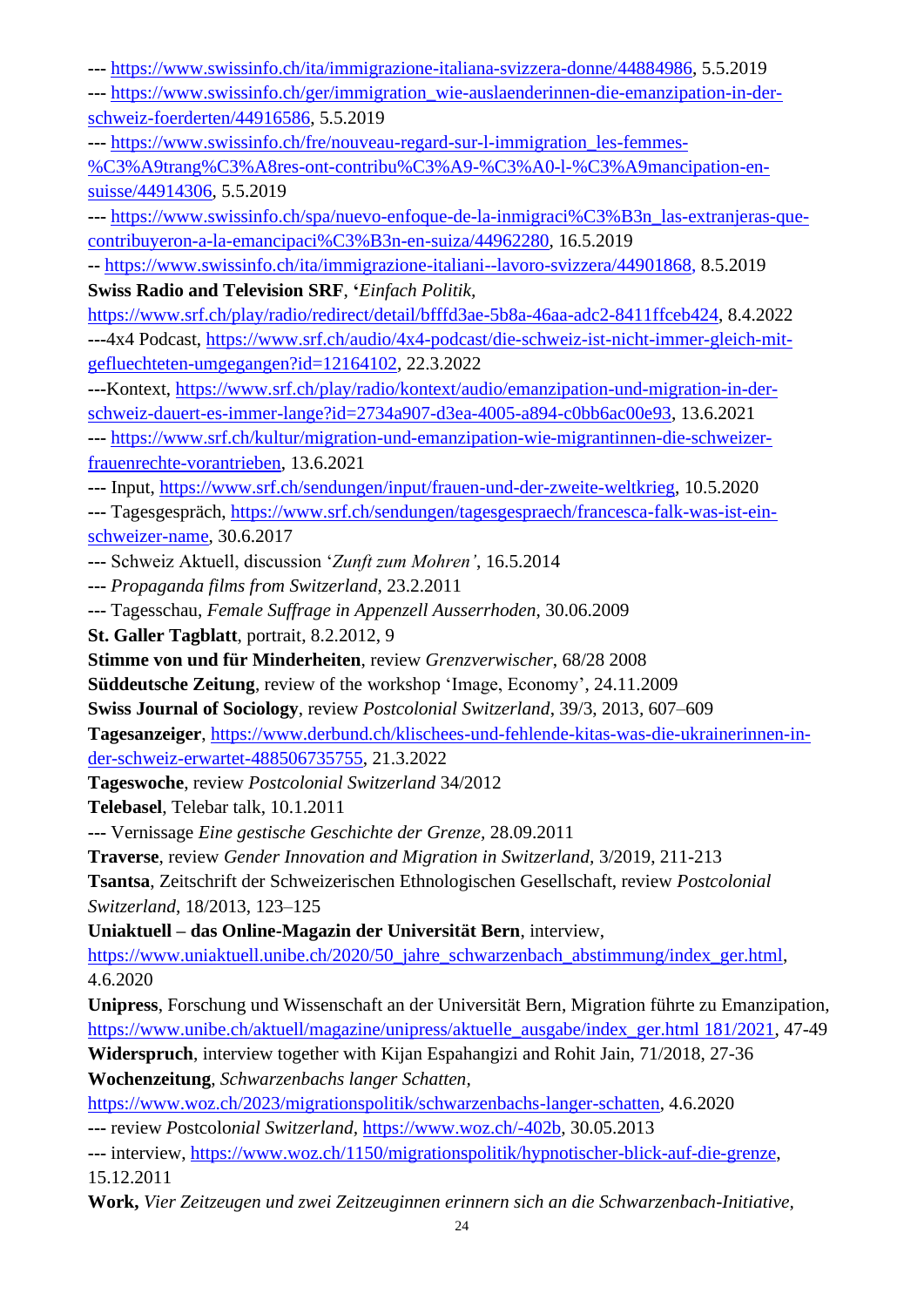[https://www.workzeitung.ch/2020/05/sie-mussten-zittern/,](https://www.workzeitung.ch/2020/05/sie-mussten-zittern/) 29.5.2020

**---** *Rettet das Archiv!* [https://assets01.sdd1.ch/assets/lbwp-cdn/workzeitung/files/1588180339/work](https://assets01.sdd1.ch/assets/lbwp-cdn/workzeitung/files/1588180339/work-nr-8-20.pdf)[nr-8-20.pdf,](https://assets01.sdd1.ch/assets/lbwp-cdn/workzeitung/files/1588180339/work-nr-8-20.pdf) 30.4.2020, 14

**---** *Frauen und Migration*, [https://www.workzeitung.ch/2019/06/dann-traeumte-ich-von-einem](https://www.workzeitung.ch/2019/06/dann-traeumte-ich-von-einem-frauenstreik/)[frauenstreik/,](https://www.workzeitung.ch/2019/06/dann-traeumte-ich-von-einem-frauenstreik/) 14.6.2019

**World Radio Switzerland**, [http://www.anthonyganzer.com/radio-samples/immigration/homeless](http://www.anthonyganzer.com/radio-samples/immigration/homeless-refugee-family-reignites-housing-debate/)[refugee-family-reignites-housing-debate/,](http://www.anthonyganzer.com/radio-samples/immigration/homeless-refugee-family-reignites-housing-debate/) 9.12.2012

**Zfm** - **Zeitschrift für Medienwissenschaft**, review *Images of Illegalized Immigration,* 5/2, 2011 168–172

**Zürichsee-Zeitung Bezirk Horgen**, *20th jubilee of the Swiss women's strike*, 16.6.2011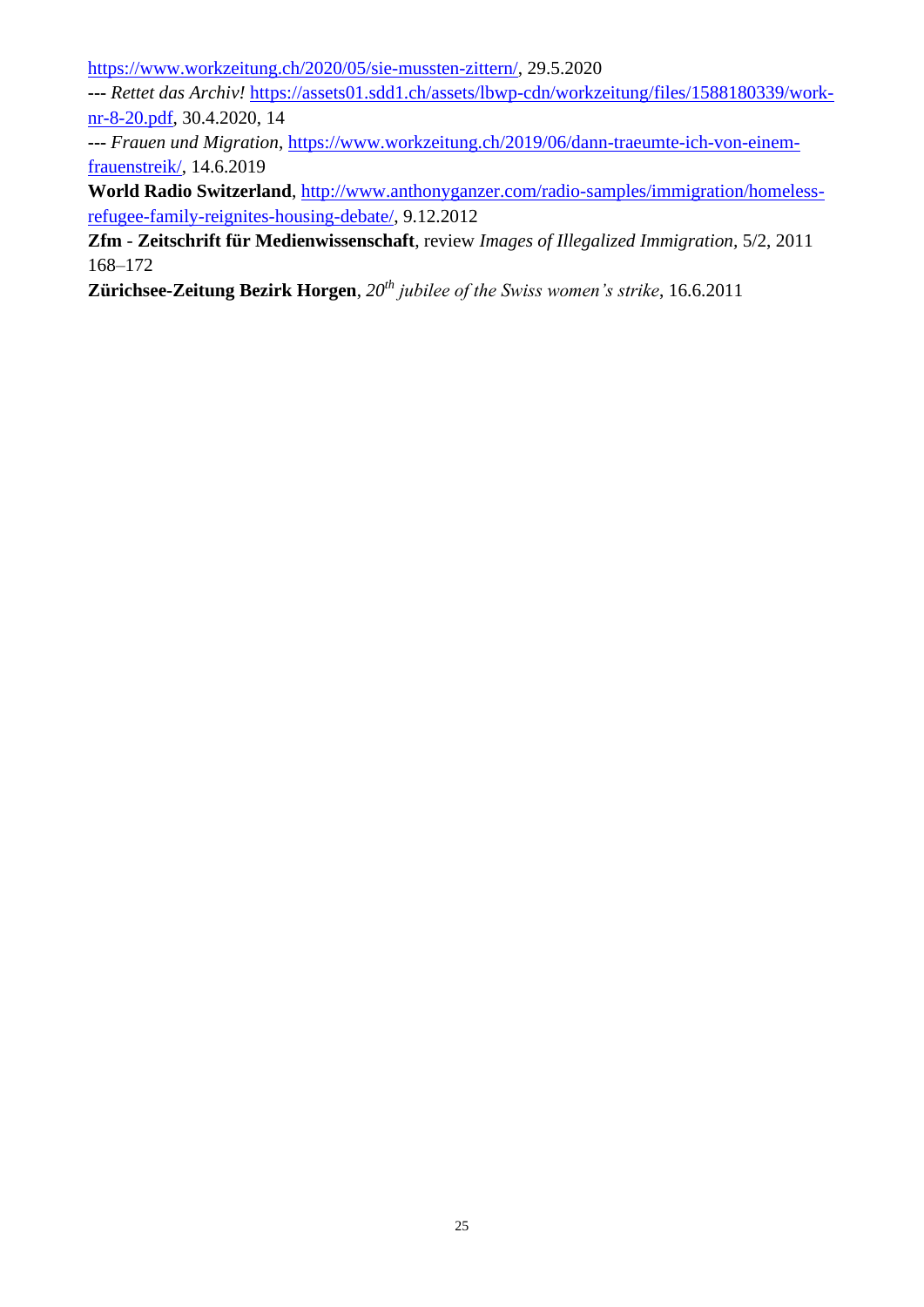## **PUBLICATIONS FRANCESCA FALK**

**My publications are available here: [researchgate.net,](https://www.researchgate.net/profile/Francesca-Falk) [academia.edu](file:///C:/Users/ff19x243/My%20Tresors/Documents/bewerbung/Lebenslauf/academia.edu) und [Humanities](https://hcommons.org/members/ffalk/)  [Commons.](https://hcommons.org/members/ffalk/)**

## **PEER-REVIEWED MONOGRAPH**

2019 Francesca Falk: Gender Innovation and Migration in Switzerland. Cham: Palgrave Macmillan (Palgrave Studies in Migration History). [Open Access](http://www.palgrave.com/978-3-030-01626-5) (1.1.2019).

#### **MONOGRAPHS**

- 2022 Danielle Berthet, Francesca Falk with the collaboration of Andrea Abraham, Urs Germann, Liliane Minder und Lena Rutishauser: Adoptionen von Kindern aus Sri Lanka im Kanton St. Gallen 1973-2002 (published online in German in June, in French and English in August).
- 2011 Francesca Falk: Eine gestische Geschichte der Grenze. Wie der Liberalismus an der Grenze an seine Grenzen kommt. Paderborn: Wilhelm Fink.
- 2008 Francesca Falk: Grenzverwischer. 'Jud Süss' und 'Das Dritte Geschlecht': Verschränkte Diskurse von Ausgrenzung. Schriften des Centrums für Jüdische Studien Band 13. Innsbruck: Studienverlag.

# **PEER-REVIEWED ARTICLES**

- 2019 Francesca Falk: Deportations, the Spreading of Dissent and the Development of Democracy. The *confino* on Ponza and Ventotene during Italian Fascism and its Political Aftermath. Journal of Migration History 5(1): 80-102.
- 2016 Patricia Purtschert, Francesca Falk, Barbara Lüthi: Switzerland and 'Colonialism without Colonies.' Reflections on the Status of Colonial Outsiders. Interventions. International Journal of Postcolonial Studies 18(2): 286–302.
- 2014 Francesca Falk: Die Grenzen des Demos, die Demonstration und ihre demonstrative Dimension: Der Marsch der Frauen nach Versailles als paradigmatischer Punkt in einer Kulturgeschichte des Strassenprotests. Schweizerische Zeitschrift für Geschichte 64(1):  $1-15.$
- 2011 Francesca Falk: Hobbes' Leviathan und die aus dem Blick gefallenen Schnabelmasken. Leviathan. Berliner Zeitschrift für Sozialwissenschaft 39(2): 247–266.
- 2011 Francesca Falk: Postkoloniale Perspektiven auf die politische Philosophie. Thomas Hobbes' horror vacui und John Lockes leeres Land. Historische Anthropologie 19(2): 292–310.

## **EDITED PEER-REVIEWED JOURNAL ISSUE**

2016 Barbara Lüthi, Francesca Falk, Patricia Purtschert: Colonialism without Colonies: Examining Blank Spaces in Colonial Studies. Special Issue of National Identities, 18 (1).

# **PEER-REVIEWED CONFERENCE PROCEEDINGS**

2016 Francesca Falk: John Lockes liberale Staatstheorie und Carleton Watkins' Grenzfotografie. In: Umkämpfte Räume. Raumbilder, Ordnungswille und Gewaltmobilisierung. U. Jureit, 205–215. Göttingen: Wallstein. *Reprint.*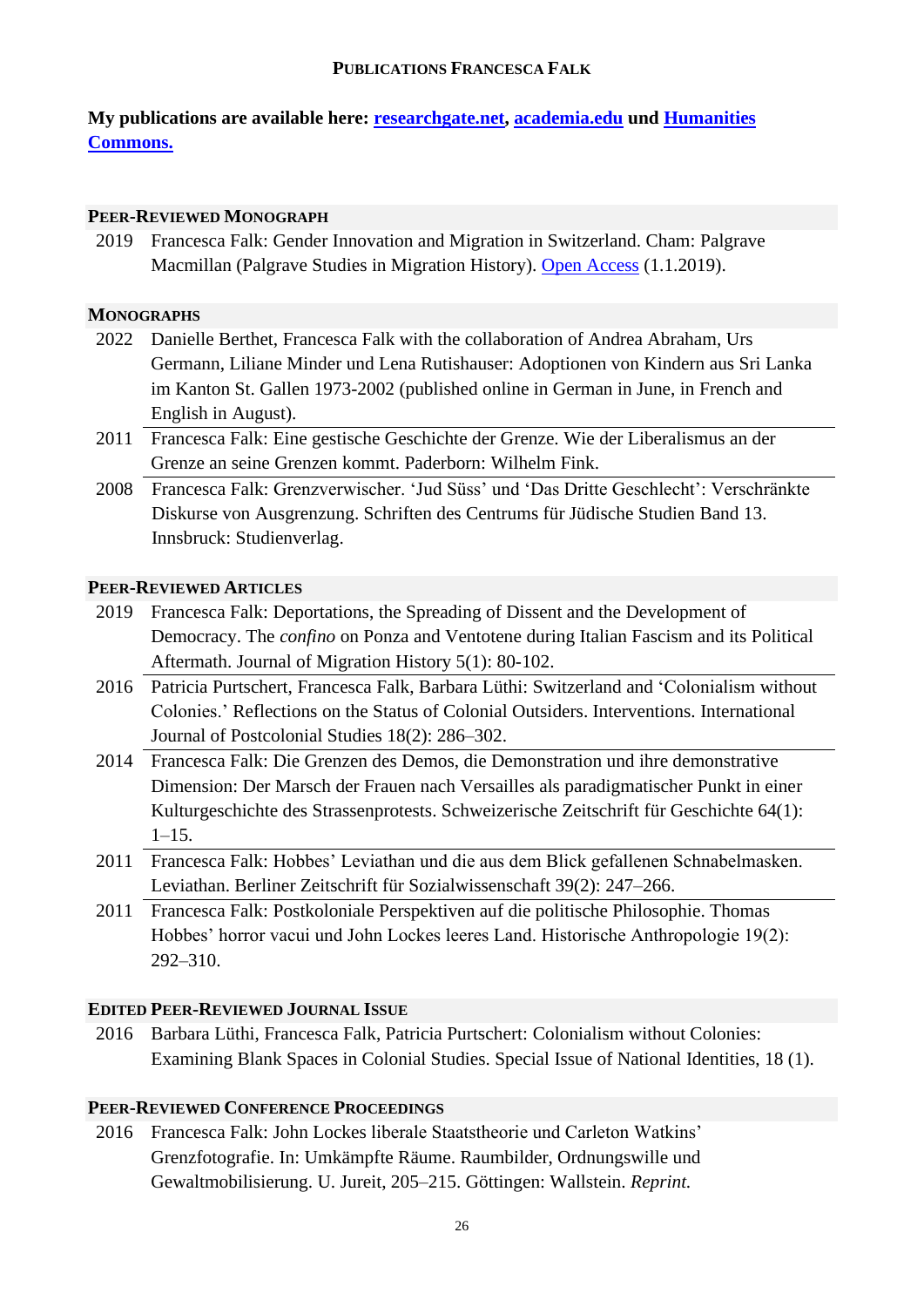- 2013 Francesca Falk: Der Grenze neue Kleider und ihr alter Geruch. In: Asyl. Das lange 20. Jahrhundert. G. Heiss, M. Mesner, 191–206. Vienna: Löcker.
- 2010 Francesca Falk: Europa der Blick auf die Ränder. Bootsflüchtlinge und Bildgedächtnis: Ikonen gefährdeter Grenzen. In: Bilder von Europa. Innen- und Aussenansichten von der Antike bis zur Gegenwart. B. Drechsel, C. Leggewie, 333–342. Bielefeld: transcript.
- 2010 *Translation*: Francesca Falk: Europe a View from the Margins. Boat People and the Memory of Images. In: United in Visual Diversity. Images and Counter-Images of Europe. B. Drechsel, C. Leggewie, 180–185. Innsbruck: Studienverlag.
- 2009 Francesca Falk: Grenzevidenz, Bildverbot und Grenzpotenz. In: Die Vermessung der Globalisierung. U. Reichardt, 125–138. Heidelberg: Universitätsverlag Winter.

## **EDITED BOOKS**

- 2022 Francesca Falk (Ed.): Der Schwarzenbacheffekt. Wenn Abstimmungen Menschen traumatisieren und politisieren. Zürich: Limmat Verlag.
- 2013 Emmanuel Alloa, Francesca Falk (Eds.): Bildökonomie. Haushalten mit Sichtbarkeiten. Paderborn: Wilhelm Fink.
- 2012 Patricia Purtschert, Barbara Lüthi, Francesca Falk (Eds.): Postkoloniale Schweiz. Formen und Folgen eines Kolonialismus ohne Kolonien. Bielefeld: transcript (2<sup>nd</sup> Edition 2013).
- 2010 Christine Bischoff, Francesca Falk, Sylvia Kafehsy (Eds.): Images of Illegalized Immigration. Towards a Critical Iconology of Politics. Bielefeld: transcript.

## **ARTICLES AND BOOK CHAPTERS**

- 2022 Patricia Purtschert, Francesca Falk, Barbara Lüthi: Eine Bestandesaufnahme der postkolonialen Schweiz. In: Inklusion. Exklusion. Künste. Textsammlung zu Ungleichheiten und Normativitäten an Kunsthochschulen. Penser l'inclusion et l'exclusion dans les arts. Recueil sur la normativité et les inégalités dans l'enseignement artistique supérieur. S. Vögele, P. Saner, C. Mörsch, Bern: Peter Lang. forthcoming. *Reprint.*
- 2022 Francesca Falk: Einleitung. In: Der Schwarzenbacheffekt. Wenn Abstimmungen Menschen traumatisieren und politisieren. F. Falk, 7-20. Zürich: Limmat Verlag.
- 2021 Francesca Falk: Grenzen anders sehen. [https://www.fabrikzeitung.ch/grenzen-anders](https://www.fabrikzeitung.ch/grenzen-anders-sehen/#/)[sehen/#/](https://www.fabrikzeitung.ch/grenzen-anders-sehen/#/) (29.4.2021). *Reprint.*
- 2021 Francesca Falk: Migration und Gleichberechtigung. Genderstudies. Zeitschrift des interdisziplinären Zentrums für Geschlechterforschung IZFG (37): 5-6. *Reprint.*
- 2020 Peter-Paul Bänziger, Francesca Falk, Alix Heiniger, Pauline Milani, Regina Wecker: Geschichtswissenschaft und Geschlechtergerechtigkeit an schweizerischen Universitäten. Ein Debattenbeitrag. Schweizerische Zeitschrift für Geschichte 70(3):426-433.
- 2020 Peter-Paul Bänziger, Francesca Falk, Alix Heiniger, Pauline Milani, Regina Wecker: Sciences historiques et égalité dans les universités suisses. Une contribution au débat. Schweizerische Zeitschrift für Geschichte 70(3):433-435. *Short version.*
- 2020 Patricia Purtschert, Francesca Falk, Barbara Lüthi: Die Schweiz und der 'Kolonialismus ohne Kolonien'. Überlegungen zur Rolle kolonialer Aussenseiter. In: Kader Attia – Remembering the Future No. 3: Die Postkoloniale Schweiz. R. Blem, C. Graedel Matthäi, and M. Varadinis, 5-16. Zürich: Zürcher Kunstgesellschaft/Kunsthaus Zürich. With Patricia Purtschert and Barbara Luethi. *Reprint.*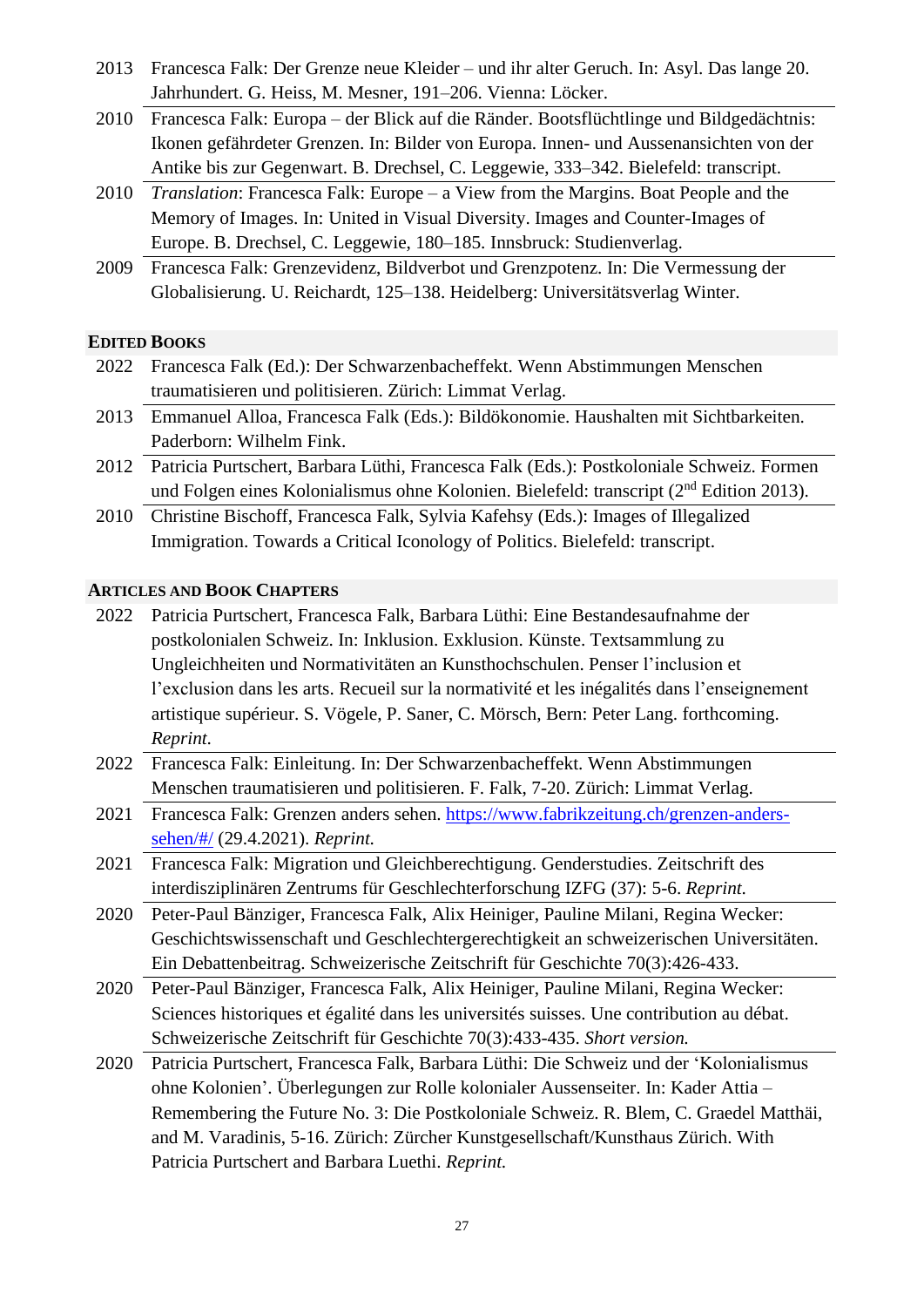- 2020 Übersetzung: Patricia Purtschert, Francesca Falk, Barbara Lüthi: Switzerland and 'Colonialism without Colonies'. Reflections on the Status of Colonial Outsiders. In: Kader Attia – Remembering the Future No. 3: Die Postkoloniale Schweiz. R. Blem, C. Graedel Matthäi, and M. Varadinis, 5-16. Zürich: Zürcher Kunstgesellschaft/Kunsthaus Zürich. With Patricia Purtschert and Barbara Luethi. *Reprint.*
- 2020 Francesca Falk: Die Gegenwart als vergangene sehen. [https://www.unibe.ch/universitaet\\_bern\\_in\\_zeiten\\_coronas/carte\\_blanche/francesca\\_falk/i](https://www.unibe.ch/universitaet_bern_in_zeiten_coronas/carte_blanche/francesca_falk/index_ger.html) [ndex\\_ger.html](https://www.unibe.ch/universitaet_bern_in_zeiten_coronas/carte_blanche/francesca_falk/index_ger.html) (27.4.2020) *Reprint*: Nähe durch erzählte Erinnerung. unilink (2):8-9.
- 2019 Francesca Falk: Wir brauchen eine Migrantisierung der Geschichtsschreibung und eine Mobilitätskritik. Schweizerische Zeitschrift für Geschichte 69 (1): 146–163.
- 2019 Francesca Falk: Migrations und Gleichberechtigung. <https://www.defacto.expert/2019/06/21/migration-und-gleichberechtigung> (21.6.2019). *Reprint.*
- 2019 Francesca Falk: Migration als Gleichstellungsmotor. [https://blog.nccr](https://blog.nccr-onthemove.ch/migration-als-gleichstellungsmotor/?lang=de)[onthemove.ch/migration-als-gleichstellungsmotor/?lang=de](https://blog.nccr-onthemove.ch/migration-als-gleichstellungsmotor/?lang=de) (18.6.2019). *Reprint.*
- 2019 Francesca Falk: Telling History from a Migration Perspective is not an Add-On. [https://migrantknowledge.org/2019/03/15/telling-history-from-a-migration-perspective-is](https://migrantknowledge.org/2019/03/15/telling-history-from-a-migration-perspective-is-not-an-add-on/)[not-an-add-on/](https://migrantknowledge.org/2019/03/15/telling-history-from-a-migration-perspective-is-not-an-add-on/) (15.3.2019).
- 2018 Francesca Falk: Migration und Gleichberechtigung. [Geschichte der Gegenwart](https://geschichtedergegenwart.ch/?s=Migration+und+Gleichberechtigung&category_name=&submit=Suchen) (4.11.2018). *Reprint.*
- 2018 Francesca Falk: Migration als Gleichstellungsmotor. Terra cognita (33): 82–84.
- 2018 Francesca Falk: Non-lieu de mémoire. Genderstudies. Zeitschrift des interdisziplinären Zentrums für Geschlechterforschung IZFG (32): 11–13. *Reprint*.
- 2016 Barbara Lüthi, Francesca Falk, Patricia Purtschert: Colonialism without Colonies: Examining Blank Spaces in Colonial Studies. National Identities 18(1): 1–9.
- 2015 Francesca Falk: Marignano da, Migration dort, Südafrika nirgends. Über eine gewollte Entkoppelung von Diskursen. Traverse. Zeitschrift für Geschichte 22(3): 155–166.
- 2015 Francesca Falk: Evoking Emotions. The Visual Construction of Fear and Compassion. In: Methods of Exploring Emotions. H. Flam, J. Kleres, 240–246. London: Routledge.
- 2014 Francesca Falk: Öffentliche Bilder analysieren. In: Methoden der Kulturanthropologie. C. Bischoff, W. Leimgruber, K. Oehme-Jüngling, 212–222. Bern: Haupt/UTB.
- 2014 Francesca Falk, Peppina Beeli: Regina Wecker im Gespräch. Bulletin der Schweizerischen Gesellschaft für Geschichte, 94: 20–23.
- 2013 Francesca Falk: Les femmes du marché, avant-garde de la culture de la manifestation ? Rue Descartes, publication du Collège International de Philosophie (77): 5–19.
- 2013 Francesca Falk: Einleitung. In: Bildökonomie. E. Alloa, F. Falk, 94–113. Munich: Wilhelm Fink.
- 2012 Francesca Falk, Marcel Falk: 'Diese Revolution ist auch deine!' Ein Streifzug durch die AktivistInnen-Szene in Tunesien. In: Jahrbuch 2012. Denknetz, 147–153. Zurich: edition 8.
- 2012 Francesca Falk: Mitglied im Fokus. FemInfo (28): 12–15.
- 2012 Francesca Falk: Hobbes' Leviathan und die aus dem Blick gefallenen Schnabelmasken. In: Die Bilder des Leviathan. Eine Deutungsgeschichte. Mit Beiträgen von Reinhard Brandt, Horst Bredekamp, Francesca Falk and Philip Manow. P. Manow, F.W. Rüb, D. Simon, 221–246. Baden-Baden: Nomos. *Reprint.*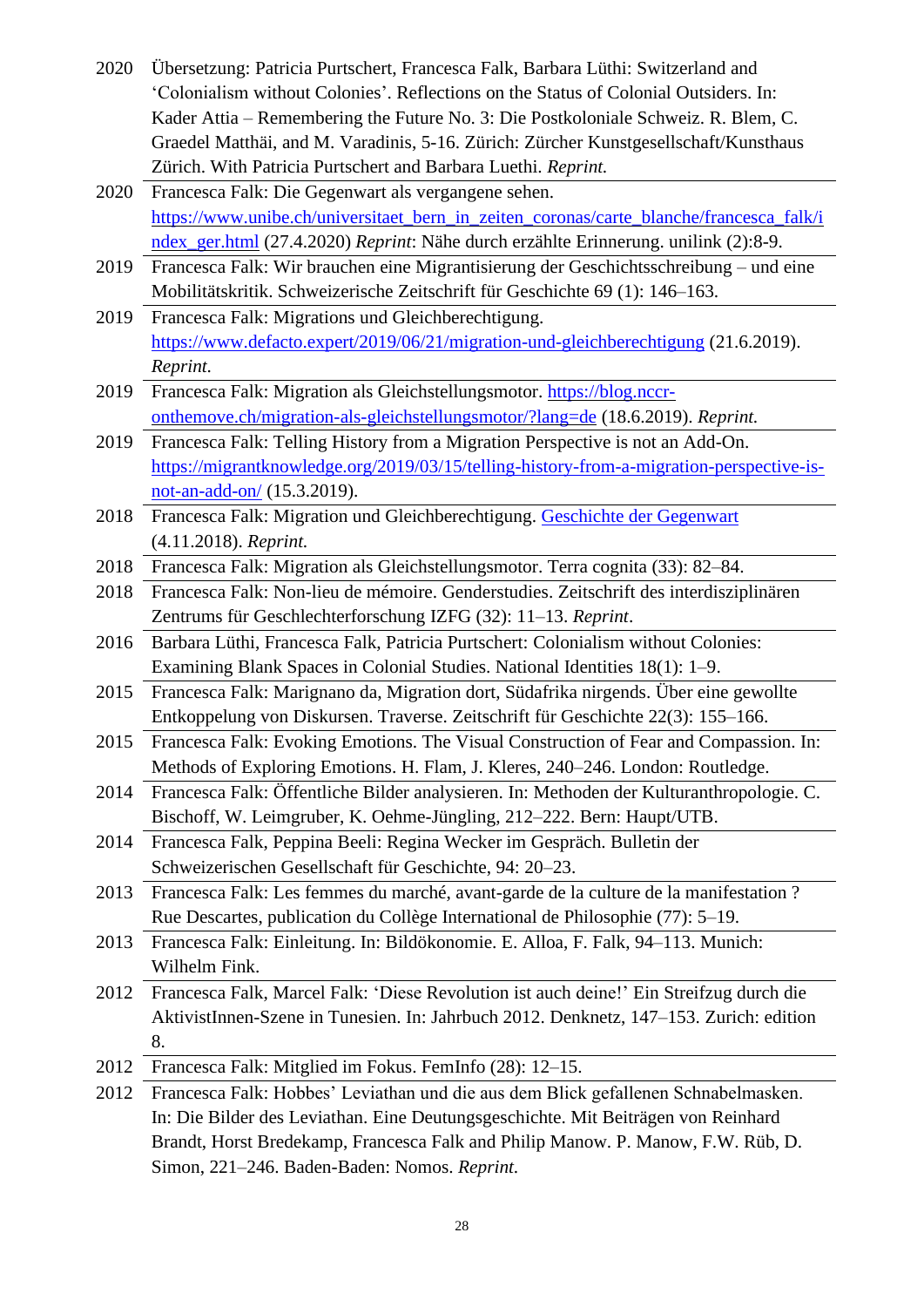- 2012 Francesca Falk: Postkolonialismus. In: Europäische Erinnerungsorte (3). P. Den Boer, H. Duchhardt, G. Kreis, W. Schmale, 53–64. Munich: Oldenbourg Verlag.
- 2012 Patricia Purtschert, Francesca Falk, Barbara Lüthi: Eine Bestandesaufnahme der postkolonialen Schweiz. In: Postkoloniale Schweiz. P. Purtschert, B. Lüthi, F. Falk,13–64. Bielefeld: transcript.
- 2012 Francesca Falk: Eine postkoloniale Perspektive auf die illegalisierte Immigration in der Schweiz. Über Ausschaffungen, den 'Austausch mit Afrika', Alltagsrassismus und die Angst vor der umgekehrten Kolonisierung. In: Postkoloniale Schweiz. P. Purtschert, B. Lüthi, F. Falk, 201–224. Bielefeld: transcript.
- 2012 Francesca Falk: Eine postkoloniale Perspektive auf die illegalisierte Immigration in der Schweiz. Über Ausschaffungen, den 'Austausch mit Afrika', Alltagsrassismus und die Angst vor der umgekehrten Kolonisierung. Art [Education](http://iae-journal.zhdk.ch/files/2012/12/AER6_Falk2.pdf) Research (6). *Reprint.*
- 2012 Francesca Falk, Franziska Jenni: Indien im Blick. Schweizerische Imaginationen und Projektionen in vier Konfigurationen. In: Postkoloniale Schweiz. P. Purtschert, B. Lüthi, F. Falk, 379–412. Bielefeld: transcript.
- 2011 Francesca Falk, Saffia Elisa Shaukat: Von innen her gedacht: Welche Angebote brauchen Doktorierende? Das Promotionsstudium in der Geschichtswissenschaft. Sonderbulletin der Schweizerischen Gesellschaft für Geschichte. 15–16.
- 2011 *Translation*: Francesca Falk, Saffia Elisa Shaukat: Leurs avis: de quelles offres ont besoin les doctorants et doctorantes? Études doctorales en histoire: contributions aux débats et renseignements sur la situation actuelle. Édition spéciale du Bulletin de la Société suisse d'histoire. 17–18.
- 2010 Christine Bischoff, Francesca Falk, Sylvia Kafehsy: Introduction. In: Images of Illegalized Immigration. Towards a Critical Iconology of Politics. C. Bischoff, F. Falk, S. Kafehsy, 7–12. Bielefeld: transcript.
- 2010 Francesca Falk: Invasion, Infection, Invisibility: An Iconology of Illegalized Immigration. In: Images of Illegalized Immigration. Towards a Critical Iconology of Politics. C. Bischoff, F. Falk, S. Kafehsy, 83–100. Bielefeld: transcript.
- 2010 Francesca Falk: Diskursive Kapitulation. In: Von der Provokation zum Irrtum Menschenrechte und Demokratie nach dem Minarett-Bauverbot. A. Gross, F. Krebs, M. Schaffner, M. Stohler, 275–276. St-Ursanne: Editions les Doubs.
- 2010 *Translation*: Francesca Falk: Capitulation discursive. In: De la provocation à l'erreur. Les droits humains et la démocratie après la votation sur les minarets. A. Gross, F. Krebs, M. Schaffner, M. Stohler, 215–216. St-Ursanne: Editions le Doubs.
- 2010 Francesca Falk: Entrüstung erhalten. In: Von der Provokation zum Irrtum Menschenrechte und Demokratie nach dem Minarett-Bauverbot. A. Gross, F. Krebs, M. Schaffner, M. Stohler, 138–140. St-Ursanne: Editions les Doubs.
- 2010 *Translation*: Francesca Falk: Nourrir la feu de sa révolte. In: De la provocation à l'erreur. Les droits humains et la démocratie après la votation sur les minarets. A. Gross, F. Krebs, M. Schaffner, M. Stohler,. 124–126. St-Ursanne: Editions le Doubs.
- 2010 Martin Mühlheim, Francesca Falk: Passe-Partout. In: Von der Provokation zum Irrtum Menschenrechte und Demokratie nach dem Minarett-Bauverbot. A. Gross, F. Krebs, M. Schaffner, M. Stohler,. 252–253. St-Ursanne: Editions les Doubs.
- 2010 *Translation:* Martin Mühlheim, Francesca Falk: Passe-Partout. In: De la provocation à l'erreur. Les droits humains et la démocratie après la votation sur les minarets. A. Gross,